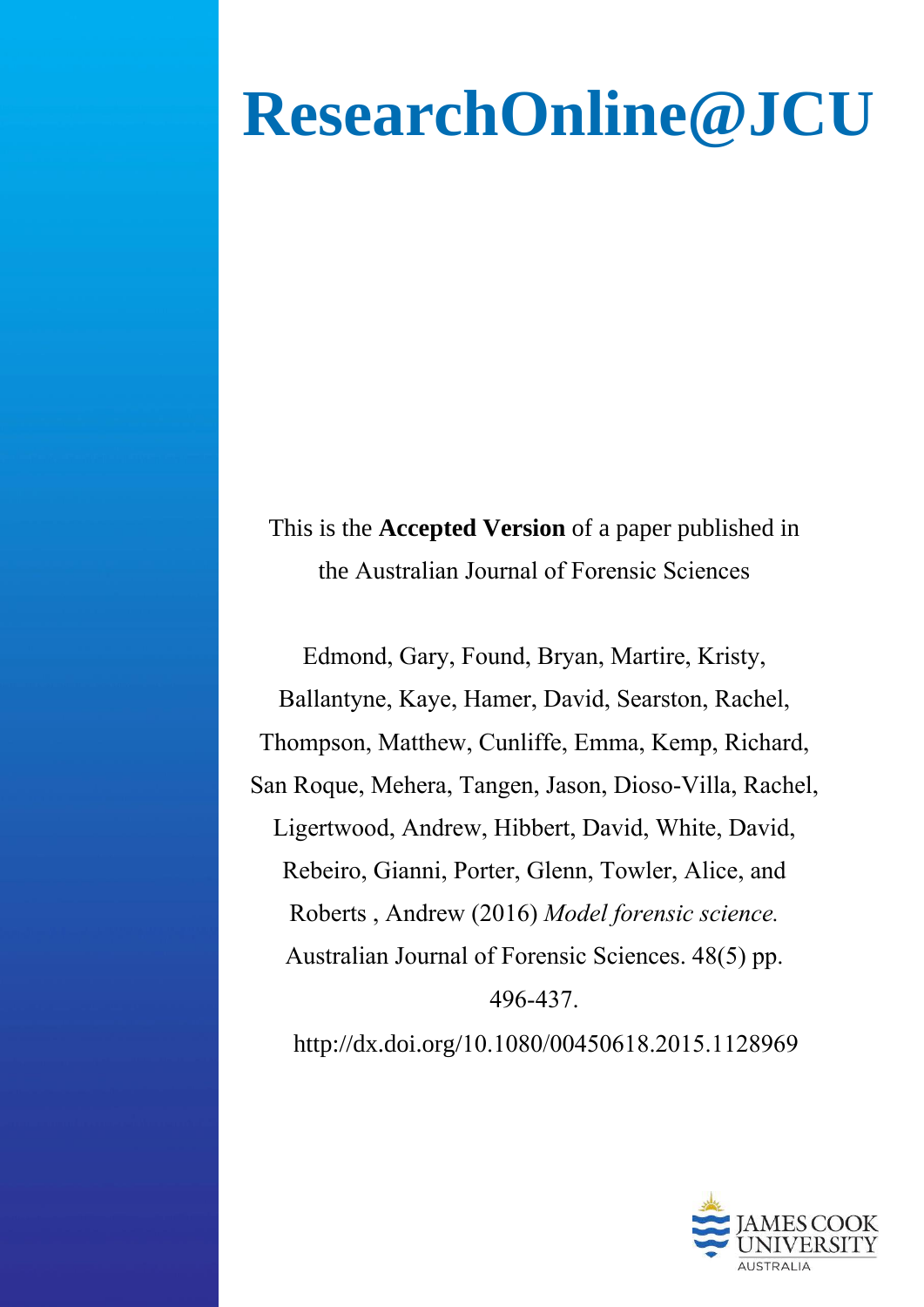# *Model forensic science***: Reflections on 'How to cross-examine forensic scientists' for forensic practitioners and prosecutors**

Gary Edmond\* , Bryan Found, Kristy Martire, Kaye Ballantyne, David Hamer, Rachel Searston, Matt Thompson, Emma Cunliffe, Richard Kemp, Mehera San Roque, Jason Tangen, Rachel Dioso-Villa, Andrew Ligertwood, Brynn Hibbert, David White, Glenn Porter and Andrew Roberts

# **1. Introduction**

The article 'How to cross-examine forensic scientists: A guide for lawyers' (hereafter 'HTCE') generated interest among forensic scientists in Australia and beyond.<sup>1</sup> HTCE had several motivations, but the authors' primary aim was to place the legal reception of forensic science and medicine evidence on a firmer epistemological foundation.<sup>2</sup> That is, to improve legal analysis by directing the attention of lawyers and judges toward the most important dimensions of this evidence—e.g. validation, reliability, uncertainty, error rates, proficiency, and other human factors—and away from the kinds of considerations which often overshadow (or replace) them in quotidian legal proceedings.<sup>3</sup> The shift in focus—towards *demonstrable expertise in the specific domain*<sup>4</sup> —is intended to encourage a move from proceedings dominated by battles around the credibility of individual witnesses to a more consistent engagement with the 'specialised knowledge' that ought to underpin opinions proffered by forensic

\* Professor, School of Law and Director, Program in Expertise, Evidence & Law, University of New South Wales, Sydney 2052, Australia; Research Professor (fractional), School of Law, Northumbria University, and Honorary Visiting Professor, Legal Intersections Research Centre, University of Wollongong. Email: g.edmond@unsw.edu.au. This essay was discussed at the annual meeting of the Evidence Based Forensics Initiative (EBFI) and an earlier version was presented as a workshop to the forensic scientists and managers of Victoria Police. Co-author affiliations: Dr Bryan Found (Chief Forensic Scientist, Victoria Police), Dr Kristy Martire (Science, UNSW), Dr Kaye Ballantyne (Office of the Chief Forensic Scientist, Victoria Police), Associate Professor David Hamer (Law, University of Sydney), Rachel Searston (Science, University of Queensland), Dr Matthew Thompson (Science, University of Queensland), Associate Professor Emma Cunliffe (Law, University of British Columbia), Associate Professor Richard Kemp (Science, UNSW), Mehera San Roque (Law, UNSW), Dr Jason Tangen (Science, University of Queensland), Dr Rachel Dioso-Villa (Criminology and Criminal Justice, Griffith University), Andrew Ligertwood (Law, University of Adelaide), Professor Brynn Hibbert (Science, UNSW), Dr David White (Science, UNSW), Associate Professor Glenn Porter (Arts, James Cook University), and Andrew Roberts (Law, University of Melbourne). This research was supported by the ARC (FT0992041 and LP120100063).

<sup>1</sup> Gary Edmond, Kristy Martire, Richard Kemp, David Hamer, Brynn Hibbert, Andrew Ligertwood, Glenn Porter, Mehera San Roque, Rachel Searston, Jason Tangen, Matthew Thompson & David White, 'How to cross-examine forensic scientists: A guide for lawyers' (2014) 39 *Australian Bar Review* 174.

<sup>&</sup>lt;sup>2</sup> Like HTCE, the discussion of methods (e.g. validation and error rates) in this article is primarily, though not exclusively, directed toward the comparison and pattern recognition domains. Though, the remaining discussion has more general application to the forensic sciences and medicine.

<sup>&</sup>lt;sup>3</sup> See Gary Edmond, 'The admissibility of forensic science and medicine evidence under the Uniform Evidence Law' (2014) 38 *Criminal Law Journal* 136; Gary Edmond, 'Legal versus non-legal approaches to forensic science evidence' (2016) 20 *International Journal of Evidence & Proof* (forthcoming). Conventionally, legal interest tends to be focused on factors such as experience, the existence of 'fields' and previous admissibility decisions.

<sup>4</sup> See Daniel Kahneman & Gary Klein, 'Conditions for Intuitive Expertise: A Failure to Disagree' (2009) 64 *American Psychologist* 515, 522-3; Robin Hogarth, *Educating Intuition* (Chicago: University of Chicago Press, 2001) 274; Emma Cunliffe, 'Judging, Fast and Slow: Using Decision-Making Theory to Explore Judicial Fact Determination' (2014) 18 *International Journal of Evidence & Proof* 139, 159-60.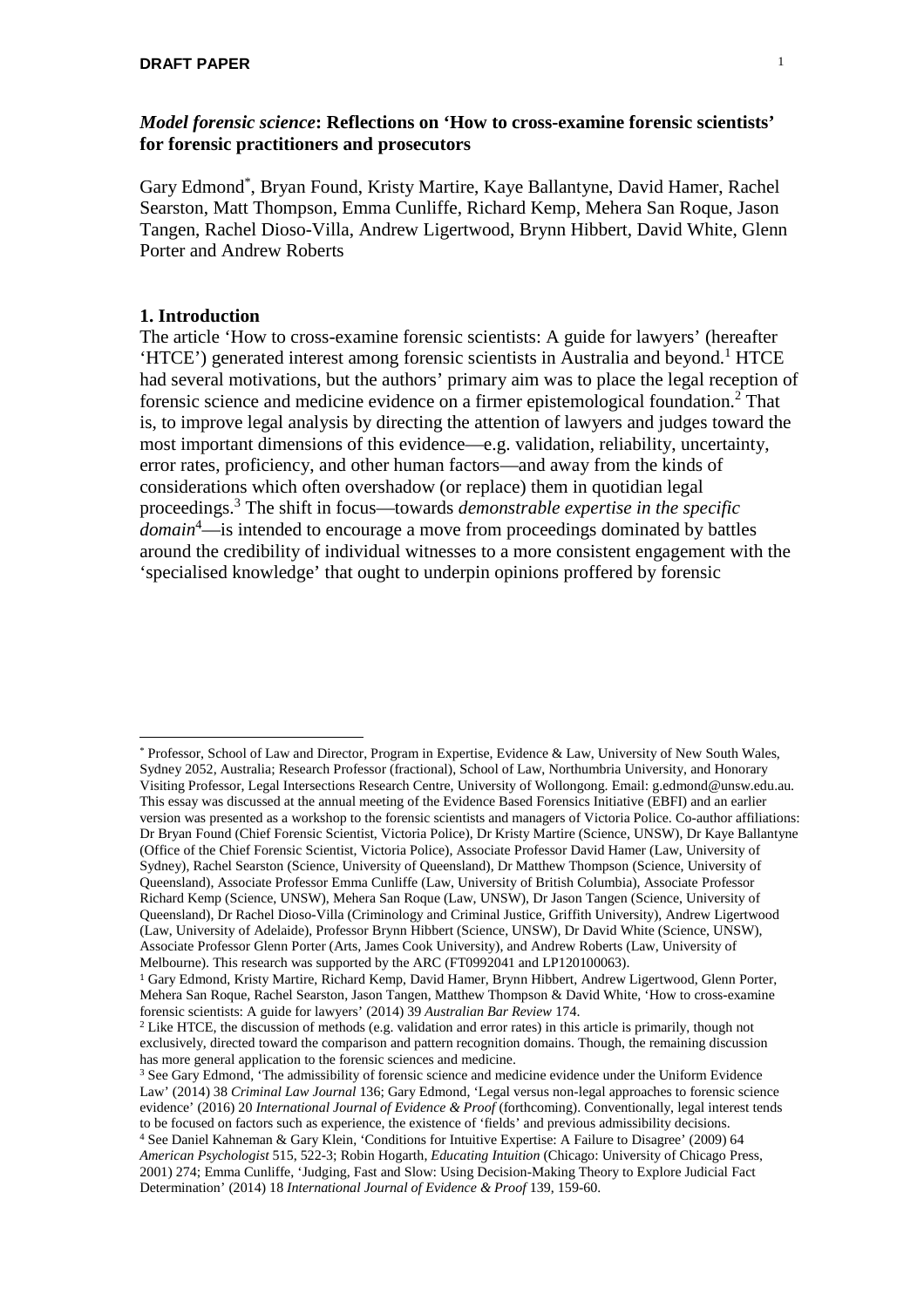practitioners. <sup>5</sup> This article, like HTCE, represents an attempt to intervene in a wider discussion (and perhaps controversy) around the forensic sciences.<sup>6</sup>

While HTCE may appear provocative, it is intended to encourage lawyers to consider asking questions aimed at obtaining insight into the value of forensic science evidence through the facts, research and practices supporting it. This approach is legally orthodox in the sense that it promotes the use of cross-examination to test the value of incriminating opinion evidence during the trial. <sup>7</sup> By extension, HTCE is also concerned with the presentation and comprehension of forensic science and medicine evidence in pre-trial processes—e.g. on the voir dire and in charge and plea negotiations.<sup>8</sup> Simultaneously, HTCE relies on mainstream scientific methods and norms, and so is directly relevant to forensic practitioners operating, or purporting to operate, within robust scientific frameworks. The questions posed are not merely susceptible to answer but generally should be answered with positive evidence—derived through scientific research. Forensic practitioners (and others allowed to express *expert* opinions in criminal proceedings) should provide information about the value of techniques, the foundations of claimed expertise and provide the means to rationally assess their opinions. 9

This essay is a follow-up to the cross-examination article. It is written as an explanatory resource for forensic practitioners confronted with the kinds of questions and issues originally posed in HTCE. In this essay we aim to enhance forensic practitioners' understanding of legal, professional and institutional expectations in order to provide strategies that might help forensic scientists to respond to issues raised in HTCE and help lawyers, judges and jurors to improve decision-making around expert opinion evidence.

## **2. Disclosure, transparency, epistemic modesty and impartiality**

The simplest advice we can offer to forensic practitioners is to adopt mainstream scientific methods and norms.<sup>10</sup> This is likely to: facilitate compliance with the formal requirements imposed by courts (e.g. admissibility standards and practice directions) and professional codes; improve performance; reduce mistakes and misrepresentations; and insulate practitioners and their institutions from criticism and external interference.

*social structure: a festschrift for Robert K. Merton* (1980) 111.

<sup>&</sup>lt;sup>5</sup> Uniform Evidence Law (UEL), s 79(1), see Section 3.A below. We accept that credibility might also be an issue; such as where a practitioner has previously misrepresented evidence or there is some reason for doubting their opinion or abilities. Generally, credibility is a second order consideration. To evaluate expert opinions evidence, it is usually more important to know whether a technique or process works and how well than to focus on the credibility or demeanour of an individual.

<sup>6</sup> More generally, see Gary Edmond, 'What lawyers should know about the forensic "sciences"' (2015) 37 *Adelaide Law Review* 33.

<sup>7</sup> Although we believe that Australian admissibility practices are currently too liberal, improving the performance of forensic scientists and lawyers may circumvent the need to actually raise them.

<sup>8</sup> Other interventions have focused primarily on admissibility. See Gary Edmond, ['Specialised knowledge, the](http://www.law.unsw.edu.au/staff/edmondg/docs/Specialised-know-UNSWLJ.pdf)  [exclusionary discretions and reliability: Reassessing incriminating expert opinion evidence'](http://www.law.unsw.edu.au/staff/edmondg/docs/Specialised-know-UNSWLJ.pdf) (2008) 31 *UNSW Law Journal* 1-55; Edmond, 'The admissibility of forensic science and medicine evidence under the Uniform Evidence Law'; Gary Edmond & Mehera San Roque, 'Before the High Court - *Honeysett v The Queen*: Forensic science, "specialised knowledge" and the Uniform Evidence Law' (2014) 36 *Sydney Law Review* 323; Gary Edmond, 'A Closer Look at *Honeysett*: Enhancing our Forensic Science and Medicine Jurisprudence' (2015) 17 *Flinders Law Journal* (forthcoming).

<sup>9</sup> Gary Edmond, 'Forensic science evidence and the conditions for rational (jury) evaluation' (2015) 39 *Melbourne University Law Review* (forthcoming).

<sup>&</sup>lt;sup>10</sup> We are referring to the commitment to testing and standardizing techniques in regular use. More generally, see R. Merton, *The sociology of science: theoretical and empirical investigations* (1973) 266-278 and critical commentary: Michael Mulkay, 'Norms and Ideology in Science' (1976) 15 *Social Science Information* 637; Michael Mulkay, 'Interpretation and the use of rules: The case of norms of science'*,* T. Gieryn (ed.), *Science and*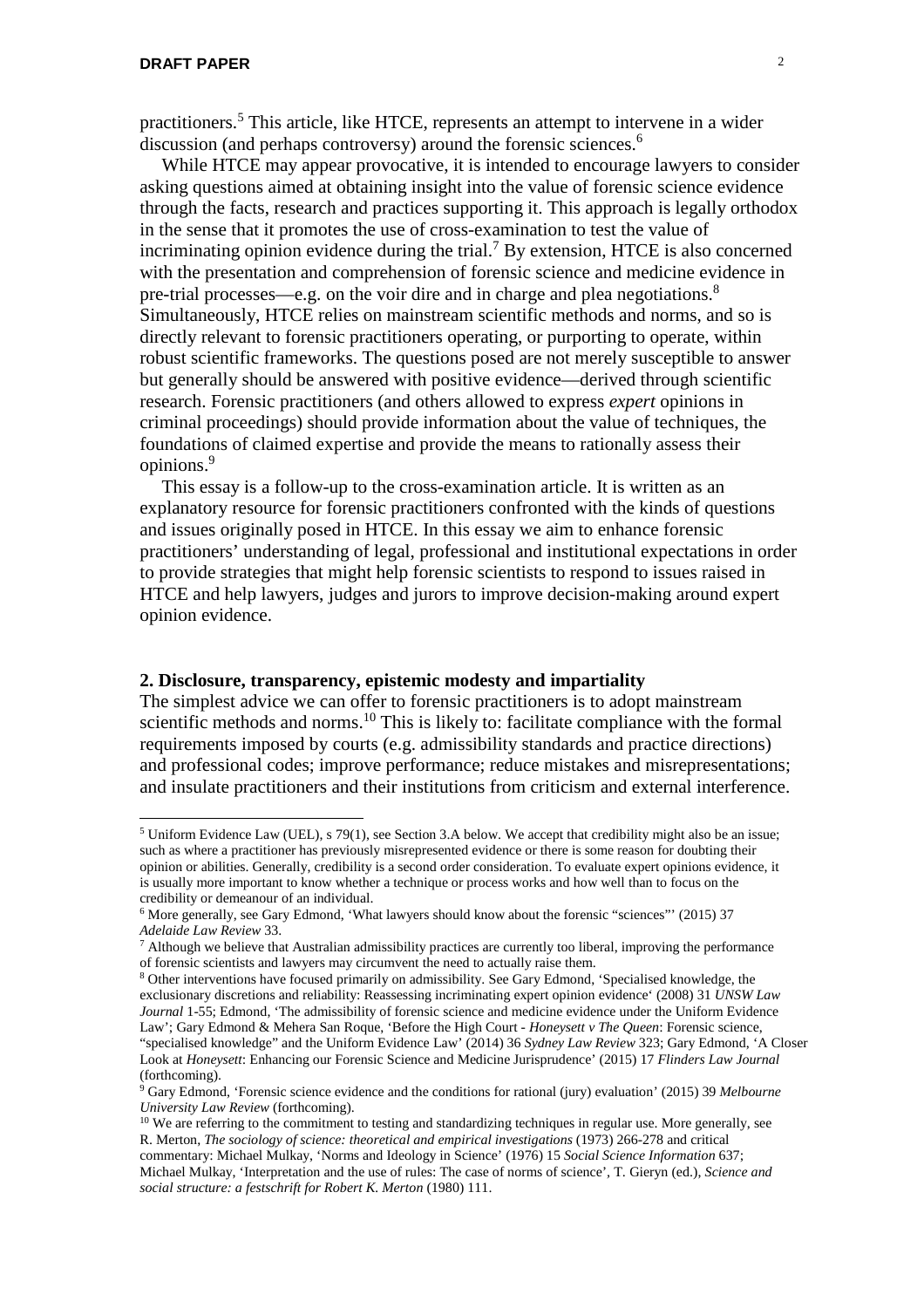One way to conceptualise the required (re-)orientation is through the rubric *disclosure, transparency, epistemic modesty* and *impartiality*. This orientation should inform the practice of forensic science and its institutional culture.<sup>11</sup>

*Transparency* and *impartiality* should be central components of forensic science practice. They are embodied in professional codes as well as the rules that govern litigation and its preparation—see Sections 3.B and 3.C. In ways that capture known capabilities and evidentiary limitations, forensic practitioners should *disclose* more information to prosecutors (and defence lawyers and judges) in their reports (and testimony). Reports and testimony should be *transparent*. They should enable others, both the technically proficient and the technically challenged, to review and understand how the evidence was collected, processed and analysed, how particular conclusions were reached, and provide insight into uncertainties and limitations with these processes and conclusions. 12

At a minimum, reports should address the requirements of jurisdictional practice directions and professional codes of conduct. Forensic practitioners should make their routine practices, procedures, standards, and research fully available to the defence. When the state relies on forensic science or medicine to prove guilt, there are few situations where this information may be legitimately withheld from those being prosecuted. <sup>13</sup> Further, forensic reports should not omit or elide limitations, uncertainties and controversies. <sup>14</sup> It is the disclosure of these kinds of information that enables the court to determine admissibility and the tribunal of fact to evaluate the probative value of forensic science evidence and the impartiality (and credibility) of the practitioner. 15 Failure to provide this information makes it difficult, and in many cases impossible, to ascertain whether there is expertise and how probative opinions actually are.<sup>16</sup> Institutions responsible for producing forensic science and medicine evidence should standardize reporting practices, decide how to incorporate information about standards and protocols, validation studies, error rates, proficiency, and so forth, in the reports they produce.

In addition to enhanced disclosure and transparency, the opinions of forensic practitioners should be *epistemologically modest*. Practitioners should avoid 'being too proud or confident about abilities'. <sup>17</sup> *Epistemic modesty* is inconsistent with hubris, ignorance and arrogance. Practitioners should avoid over-claiming and exaggerating performance, by acting in ways consistent with demonstrated ability. Opinions should be grounded in what is *known* about the capabilities and limits of techniques and the proficiency of individuals.18 Where there is limited *knowledge,* practitioners should

<sup>11</sup> See J. Mnookin, S. Cole, I. Dror, B. Fisher, M. Houck, K. Inman *et al*, 'The need for a research culture in the forensic sciences' (2011) 58 *UCLA Law Review* 725-79.

<sup>&</sup>lt;sup>12</sup> NAS report.

<sup>&</sup>lt;sup>13</sup> Understanding the process and its limitations is generally more important than preventing 'criminals' from finding out about it. Failure to disclose techniques and especially limitations, threatens the primary goals of the accusatorial trial—to provide a substantially fair and open process that produces an accurate verdict. There may be some circumstances where technical capabilities need to be kept secret but these will be truly exceptional. <sup>14</sup> See Stephen T. Goudge, *Final Report of the Inquiry into Pediatric Forensic Pathology Services in Ontario*  (Toronto: Queen's Printer, 2008) at 417-9 [Goudge report].

<sup>&</sup>lt;sup>15</sup> We note that impartiality has limits (especially as an analytical category to evaluate evidence), but as a normative commitment it is desirable, especially among state-employed forensic scientists. See the discussion by the Supreme Court of Canada in *White Burgess Langille v Abbott and Haliburton Co*., 2015 SCC 23. <sup>16</sup> Limitations and oversights are not necessarily identified or repaired by trial safeguards. See Gary Edmond and Mehera San Roque, ['The Cool Crucible: Forensic Science and the Frailty of the Criminal Trial'](http://www.law.unsw.edu.au/sites/law.unsw.edu.au/files/docs/posts/cool_crucible.pdf) (2012) 24 *Current Issues in Criminal Justice* 51-68.

<sup>17</sup> Merriam Webster online [\(http://www.merriam-webster.com/dictionary/modest\)](http://www.merriam-webster.com/dictionary/modest) accessed 24 June 2015. <sup>18</sup> In *Honeysett v The Queen* (2014) 253 CLR 122, [23], the High Court of Australia endorsed definitions of 'knowledge' from *Daubert v Merrell Dow Pharmaceuticals Inc*, 509 US 579, 590 (1993) and *R v Tang* (2006) 65 NSWLR 681, 713–14. Specifically, the Court endorsed the *Macquarie Dictionary* definition of 'knowledge',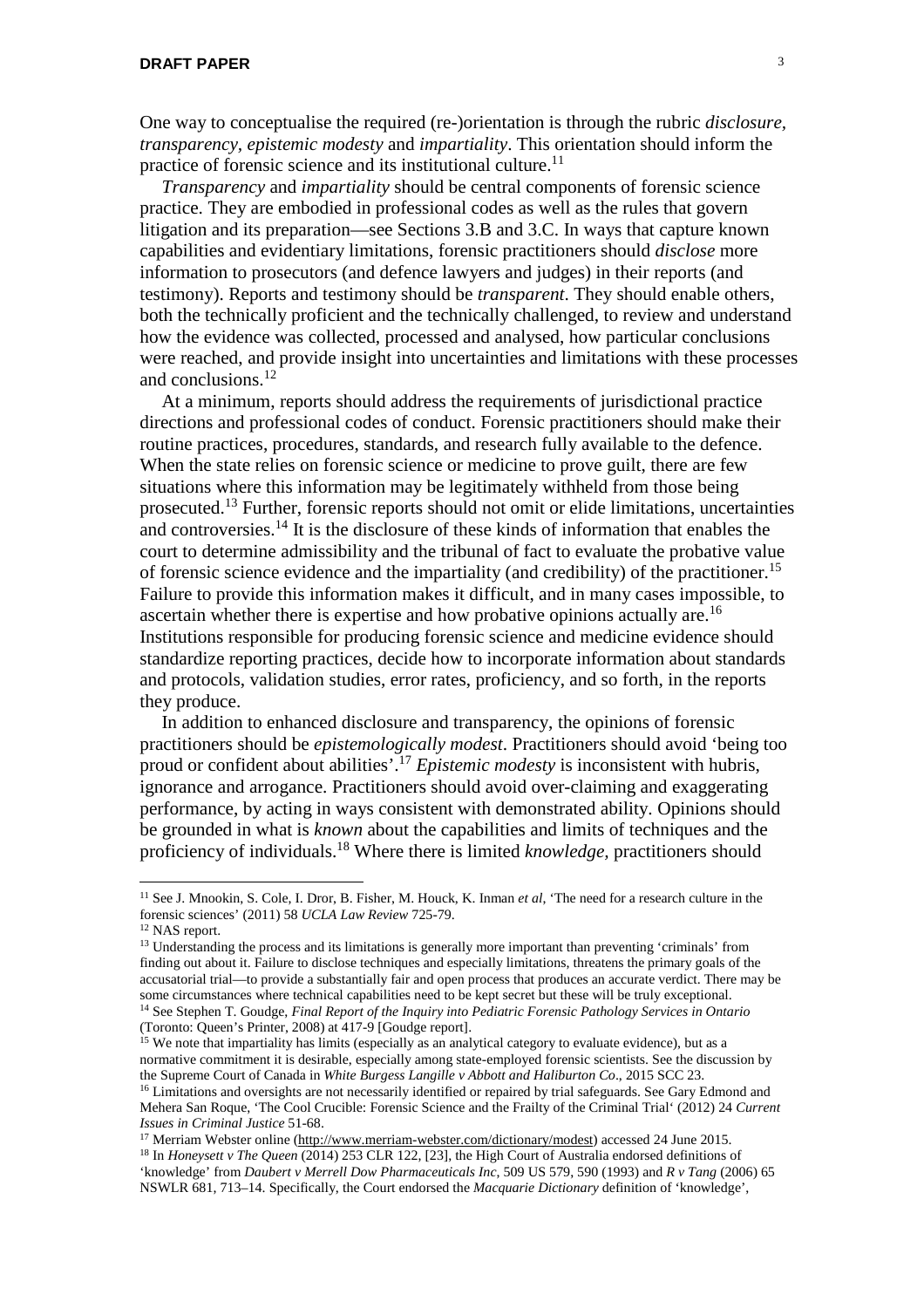concede uncertainties and limitations, and the strength of conclusions should be moderated accordingly. Opinions should be steeped in 'knowledge' rather than speculation, assumptions, subjective beliefs, traditions and past practices.<sup>19</sup> This means that: techniques should be formally tested and practitioners appropriately trained; reporting practices should accurately reflect the level of practitioner competence and the capabilities of techniques; and practitioners should be conversant with scientific research relevant to performance and the expression of results. In the absence of scientific research, there will normally be a widespread need for caution—a need to moderate 'confidence' and the strength of opinion.

There is, as the National Academy of Sciences (NAS) recognised in *Forensic Science in the United States* (2009), a need for greater 'epistemological humility' among forensic practitioners.<sup>20</sup> Research on the performance of latent fingerprint examiners affords a useful example.Recent validation studies confirm that fingerprint examiners possess genuine expertise.<sup>21</sup> These examiners possess pronounced abilities relative to laypersons in discriminating between fingerprints from the same people and those from different people, even under time constrained and noisy conditions.<sup>22</sup> However, studies also revealed that even highly trained and experienced fingerprint examiners occasionally make errors,<sup>23</sup> disagree about the sufficiency of the information and number of features in the fingerprints when making decisions, <sup>24</sup> and in some, perhaps atypical, contexts interpretation appears susceptible to contextual bias. 25 Research also questions widely held beliefs about the correlation between ability and

namely 'acquaintance with *facts, truths, or principles*, as from study or investigation' (emphasis in original). More generally, see Scott Brewer, *'*Scientific Expert Testimony and Intellectual Due Process' 107(1998) 107 *Yale Law Journal* 1535, 1590, who suggests that the 'mark of the epistemic is the concern with warranted belief'; and E. Beecher-Monas, *Evaluating Scientific Evidence: An Interdisciplinary Framework for Intellectual Due Process* (Cambridge University Press, 2006).

<sup>&</sup>lt;sup>19</sup> Here the point is not to call something scientific or non-scientific, or technical or experience-based or merely an opinion. Rather, the point is what does available research support in terms of capabilities.

<sup>20</sup> National Academy of Sciences, *Strengthening the Forensic Sciences in the United States: A Path Forward* (The National Academies Press, 2009) ('NAS report'), 142 quoting Jennifer Mnookin, 'The validity of latent fingerprint identification: Confessions of a fingerprinting moderate' (2008) 7 *Law, Probability & Risk* 127. See also Deborah Turkheim, *Flawed Convictions: 'Shaken Baby Syndrome' and the Inertia of Injustice* (New York: Oxford University Press, 2014).

<sup>21</sup> Thompson, M. B., Tangen, J. M., & McCarthy, D. J. (2014). Human matching performance of genuine crime scene latent fingerprints. *Law and Human Behavior*, *38*(1), 84-93.

 $22$  Ulery, B. T., Hicklin, R. A., Buscaglia, J., & Roberts, M. A. (2011). Accuracy and reliability of forensic latent fingerprint decisions. *Proceedings of the National Academy of Sciences of the United States of America*, *108*(19), 7733–7738. doi:10.1073/pnas.1018707108; Tangen, J. M., Thompson, M. B., & McCarthy, D. J. (2011). Identifying fingerprint expertise. *Psychological Science*, *22*(8), 995-997; Thompson, M. B., & Tangen, J. M. (2014). The nature of expertise in fingerprint matching: Experts can do a lot with a little. *PloS one*, *9*(12), e114759.

<sup>&</sup>lt;sup>23</sup> Ulery, B. T., Hicklin, R. A., Buscaglia, J., & Roberts, M. A. (2012). Repeatability and reproducibility of decisions by latent fingerprint examiners. *PloS one*, *7*(3), e32800; Langenburg, G., Champod, C., & Genessay, T. (2012). Informing the judgments of fingerprint analysts using quality metric and statistical assessment tools. *Forensic science international*, *219*(1), 183-198. But see Thompson, M. B., Tangen, J. M., & McCarthy, D. J. (2013). Expertise in fingerprint identification. *Journal of forensic sciences*, *58*(6), 1519-1530 for a discussion about generalizing the results from laboratory-based experiments to the everyday operations of a fingerprint bureau.

<sup>24</sup> Ulery, B. T., Hicklin, R. A., Buscaglia, J., & Roberts, M. A. (2011). Accuracy and reliability of forensic latent fingerprint decisions. *Proceedings of the National Academy of Sciences of the United States of America*, *108*(19), 7733–7738. doi:10.1073/pnas.1018707108; Ulery, B. T., Hicklin, R. A., Roberts, M. A., & Buscaglia, J. (2014). Measuring What Latent Fingerprint Examiners Consider Sufficient Information for Individualization

Determinations. *PloS one*, *9*(11), e110179; Ulery, B. T., Hicklin, R. A., Roberts, M. A., & Buscaglia, J. (2015). Changes in latent fingerprint examiners' markup between Analysis and Comparison. *Forensic science international*, *247*, 54-61.

<sup>25</sup> Kassin, S. M., Dror, I. E., & Kukucka, J. (2013). The forensic confirmation bias: Problems, perspectives, and proposed solutions. *Journal of Applied Research in Memory and Cognition*, *2*(1), 42-52.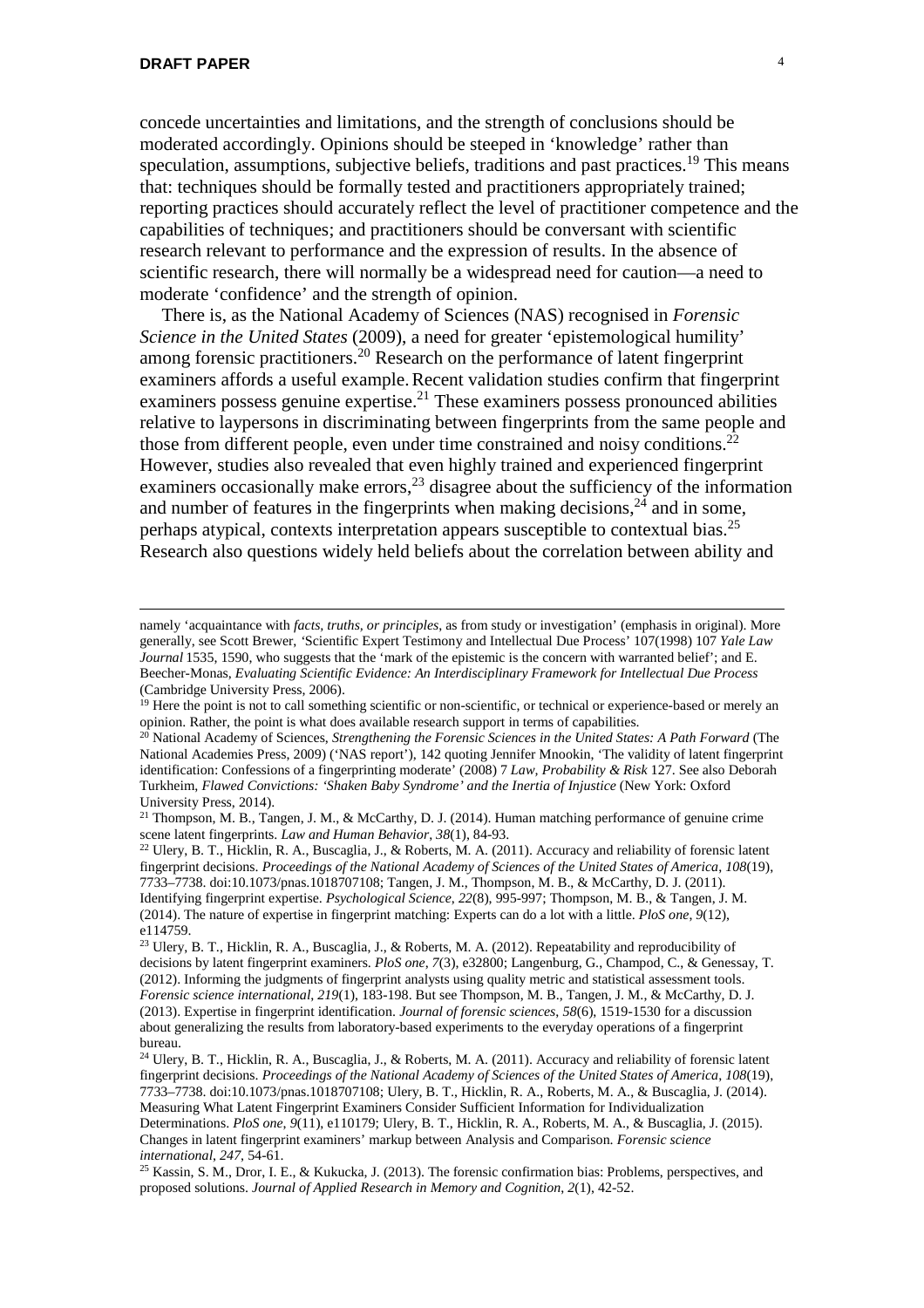experience as a latent fingerprint examiner.<sup>26</sup> These studies, in conjunction with philosophical and empirical objections to the logic underpinning the identification paradigm, <sup>27</sup> would seem to require fingerprint examiners to: provide more information about their practices; identify limitations and the risk of error in their reports and testimony; and, modify the meaning they attribute to 'a match'—see Section 4.B.<sup>28</sup>

Epistemologically-warranted opinions are required to facilitate the administration of justice through rational decision-making.<sup>29</sup> Such opinions improve charge and plea negotiation, admissibility decisions and (presumably) verdicts. They serve to prevent unnecessary exclusion of evidence and the misattribution of weight. Epistemic modesty is consistent with legal rules and professional obligations. As we shall see, forensic practitioners swear an oath (or make an affirmation) to tell the 'whole truth', have obligations to serve the court, and according to procedural rules should refer to 'specialised knowledge' and disclose limitations and controversies in reports and testimony.

Disclosure, transparency and epistemic modesty are all consistent with the expectation that forensic practitioners will act *impartially*. The goal of the forensic scientist is not to win the case, or to assist the prosecution, or to thwart the defence, although that's how it may often feel to those in the 'trenches' of investigations and prosecutions. Forensic practitioners should not 'be enticed into a search for evidence to bolster the suspicions of an investigator', nor 'join in the celebrations of a conviction.'30 In criminal proceedings, the role of the forensic practitioner is to *assist the court* to administer justice through the provision of *impartial* expert opinion and explanation. 31 This requires the provision of independent opinions derived using reliable techniques, that are susceptible to being understood and evaluated by the decision maker—see Sections 3.B and 3.C.<sup>32</sup>

This article aims to encourage forensic practitioners to think more about independence and impartiality, to disclose more, to be more transparent about their practices and reporting, and to make sure that opinions are expressed with appropriate

<sup>26</sup> Thompson, M. B., Tangen, J. M., & McCarthy, D. J. (2014). Human matching performance of genuine crime scene latent fingerprints. *Law and human behavior*, *38*(1), 84. Generally, benchmarking tests of fingerprint examination, as in other forensic science domains, provide evidence that can be used to estimate the bounds of a particular technique. See also research on unfamiliar face matching by D. White et al, 'Perceptual expertise in forensic facial image comparison' (2015) (under review).

<sup>&</sup>lt;sup>27</sup> On the identification paradigm, see Michael Saks and Jonathan J Koehler, 'The Individualization Fallacy in Forensic Science' (2008) 61 *Vanderbilt Law Review* 199; Simon A Cole, 'Forensics without Uniqueness, Conclusions without Individualization: The New Epistemology of Forensic Identification' (2009) 8 *Law, Probability, & Risk* 233; Jonathan J Koehler and Michael J Saks, 'Individualization claims in forensic science: Still unwarranted' (2010) 75 *Brooklyn Law Review* 1187.

 $2<sup>28</sup>$  It is important to emphasise that more scientific attention has been directed toward fingerprint evidence than most comparison techniques (e.g., shoe, foot and tyre prints, tool marks, handwriting, image, voice and gait comparison). It is far from clear that other techniques are as robust.

<sup>&</sup>lt;sup>29</sup> There may be a limited place for more speculative approaches in investigations, but these should not form part of charging decisions, plea negotiations and prosecutions. There is a need for caution because the use of unreliable and speculative techniques in investigations may waste resources and mislead investigators; especially is undisclosed.

<sup>&</sup>lt;sup>30</sup> Association of Forensic Science Providers. (2009). Standards for the formulation of evaluative forensic science expert opinion. Sci & Justice. 49:161-164; Evett, I. (2009). Evaluation and professionalism. Sci & Justice. 49: 159- 160.

<sup>&</sup>lt;sup>31</sup> *Impartiality* requires that forensic practitioners discharge their responsibilities to assist the court to reach an accurate conclusion, including by explaining uncertainties and limitations—rather than conceiving of their role as one of assisting police or the prosecution to secure a conviction. See Emma Cunliffe, 'Independence, Reliability & Expert Testimony in Criminal Trials' (2013) 45 *Australian Journal of Forensic Sciences* 284 at 285-6; Stephen T. Goudge, Final Report of the Inquiry into Pediatric Forensic Pathology Services in Ontario (Toronto: Queen's Printer, 2008) at 503-505.

<sup>&</sup>lt;sup>32</sup> In other contexts, forensic practitioners should perform their work, especially analyses, accurately and impartially.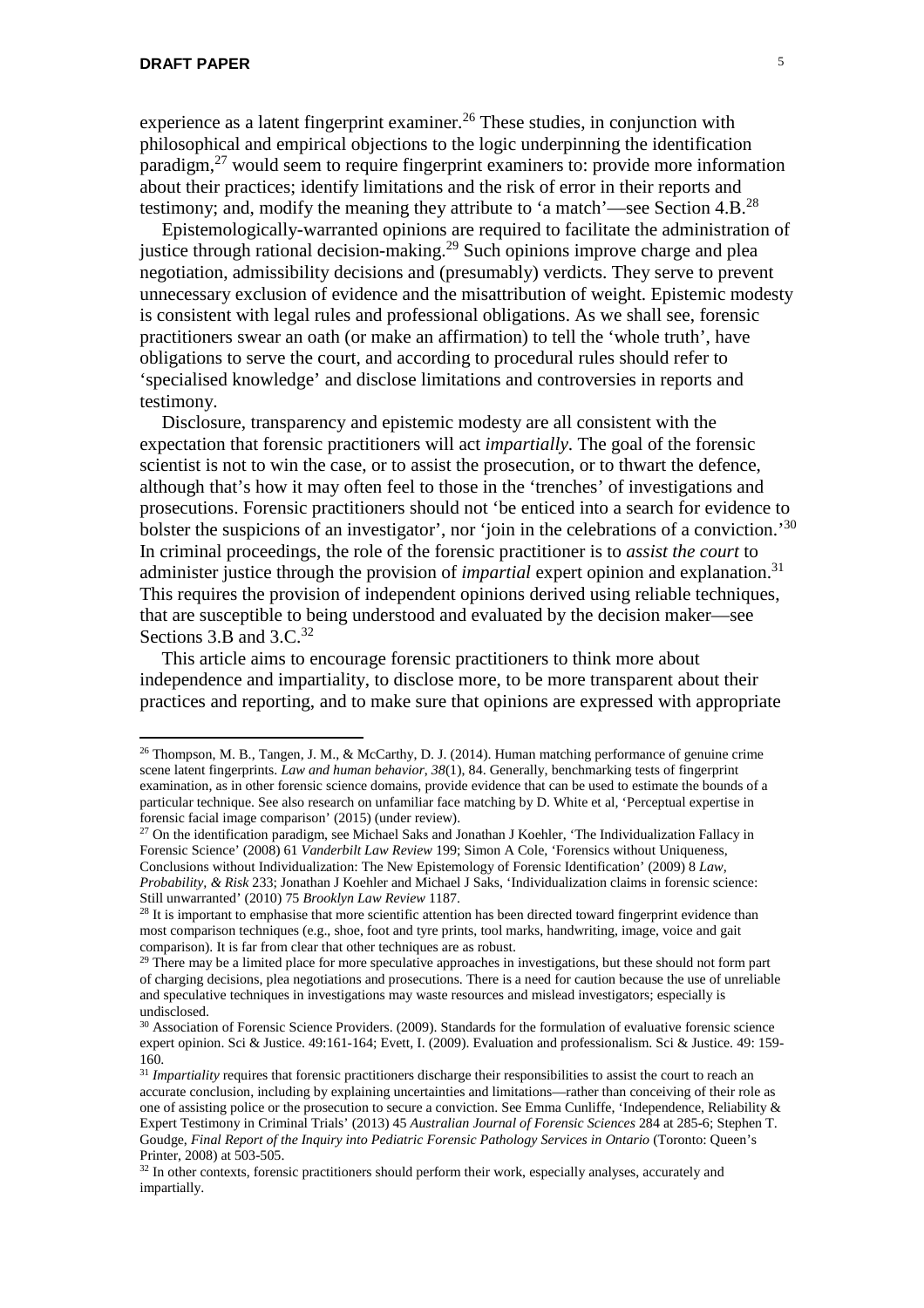qualifications. <sup>33</sup> Together, *disclosure, transparency, epistemic modesty* and *impartiality* embody good faith means of fulfilling the important social responsibilities invested in the state's forensic practitioners.

# **3. Admissibility standards, procedural rules and the professional responsibilities of expert witnesses and prosecutors**

In this section we review a range of admissibility standards, procedural rules and formal responsibilities, directing attention to validity and reliability, independence and partisanship, error rates, limitations, controversies, uncertainties and so forth. Our goal in distilling these issues, from both Australian and foreign jurisdictions, is to remove some of the accretions and more *ad hominem* dimensions from conventional legal approaches to expert opinion.

## *A. Admissibility standards*

Several common law jurisdictions boast an explicit 'reliability' standard (e.g. US Federal Courts and many US state courts) or, like Canada, require lawyers to direct their attention to the reliability of expert opinion evidence. <sup>34</sup> In 2011 the Law Commission of England and Wales recommended a new admissibility rule requiring trial judges to consider whether forensic science evidence is 'sufficiently reliable' for criminal proceedings. The Commission's recommendation (and draft bill) was not adopted by the British government, though in its wake judges have taken it upon themselves to import the need for reliability into English procedural rules.<sup>35</sup> A recent review of criminal justice reiterated the importance of reliable forensic science evidence in English courts. 36

The need to attend to reliability (really validity and reliability) has expanded and become widely accepted in common law jurisdictions, particularly Anglo-American practice.<sup>37</sup> While it has not (yet) led to the exclusion of much forensic science and medicine evidence, it has encouraged lawyers and judges to be more attentive to validity and reliability issues. Even jurisdictions that are yet to impose a formal reliability standard (such as Australia, New Zealand and some US states) have not been entirely inattentive to issues of validity and reliability.<sup>38</sup>

In Australia, the admissibility of expert opinion evidence is regulated by uniform evidence legislation (the 'UEL' operates in NSW, Victoria, Tasmania, the ACT, and federal courts) or common law, augmented by statute (in South Australia, Western Australia and Queensland).<sup>39</sup> The admissibility of opinion evidence is dependent upon

<sup>&</sup>lt;sup>33</sup> In some cases it may be appropriate to restrict use or reliance until experimental studies confirm reliability of the technique(s).

<sup>34</sup> *Daubert v Merrell Dow Pharmaceuticals, Inc.* 509 US 579 (1993); *Kumho Tire Co v Carmichael* 526 US 137 (1999) and the revised U.S. Federal Rules of Evidence (1975) r 702. See also *R v Trochym* [2007] 1 SCR 239; *R v Abbey* [2009] ONCA 624.

<sup>35</sup> Law Commission of England and Wales, *Expert Evidence in Criminal Proceedings in England and Wales*, 34 Law Com. Report No. 325 (London: HMSO, 2011); *Criminal Procedure Rules* (2014) r 33 (England and Wales). See also Tony Ward, 'Expert Evidence and the Law Commission: Implementation Without Legislation?' [2013] *Criminal Law Review* 561.

<sup>36</sup> The Rt Hon Sir Brian Leveson, *Review of the Effectiveness of Criminal Justice* (London, 2015) 60-62. <sup>37</sup> See Gary Edmond, Simon Cole, Emma Cunliffe & Andrew Roberts, 'Admissibility Compared' (2013) *University of Denver Criminal Law Review* 31-109.

<sup>38</sup> See *R v Lundy* [2014] NZHC 2527; *New Zealand Pork Industry Board v Director-General of the Ministry of Agriculture and Forestry* [2013] NZCA 65; *R v Carter* [2005] NZCA 422. The New Zealand *Evidence Act* 2006 s 26 includes references to both 'knowledge' and 'expert'.

<sup>&</sup>lt;sup>39</sup> South Australia, Western Australia and Queensland are governed by a mixture of parochial evidence acts and the common law.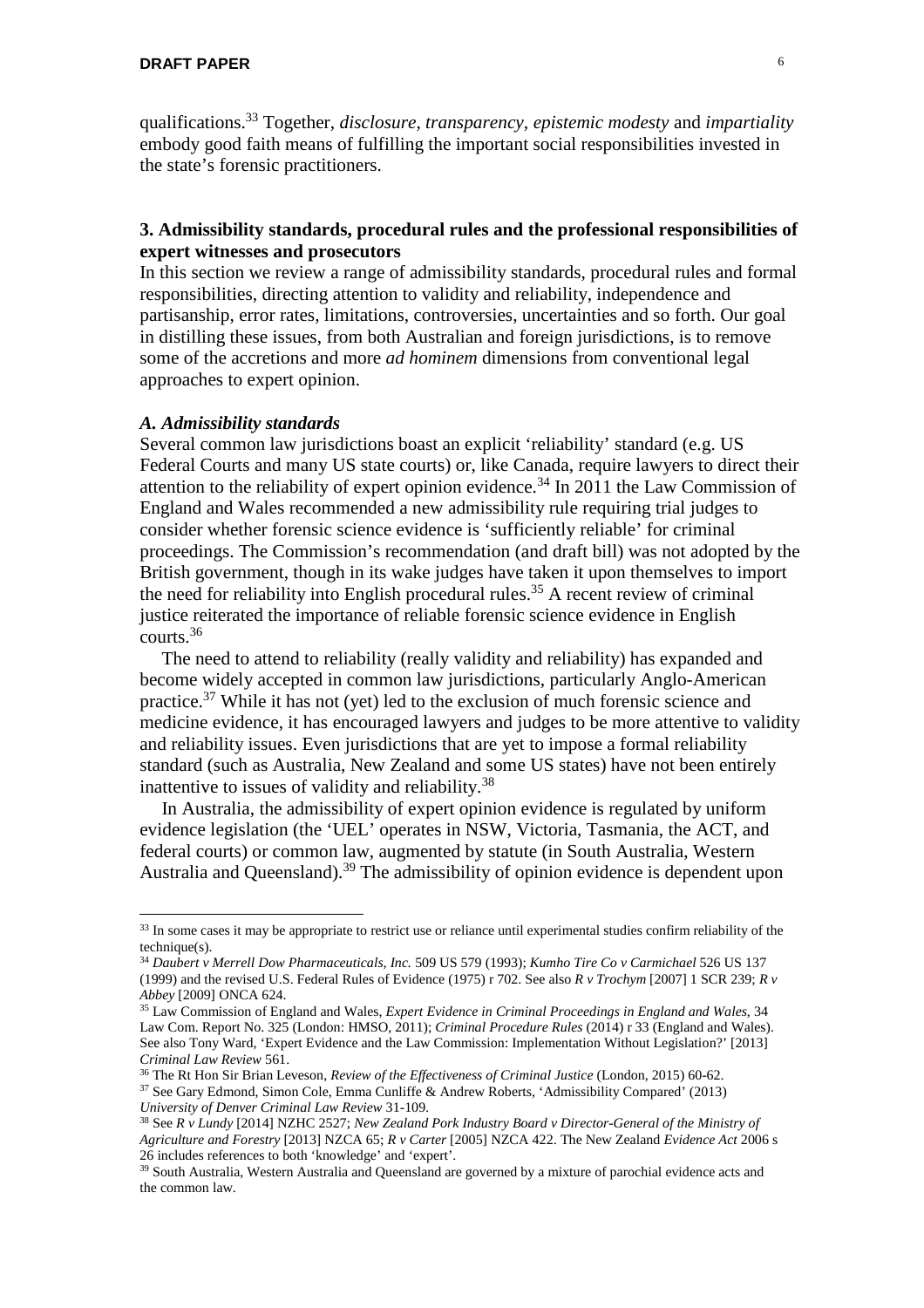the party proffering the evidence—usually the prosecutor in criminal proceedings satisfying an exception to the exclusionary approach to opinion evidence. In most Australian jurisdictions the primary exception for expert opinion states:

#### **79 Exception: opinions based on specialised knowledge**

(1) If a person has specialised knowledge based on the person's training, study or experience, the opinion rule does not apply to evidence of an opinion of that person that is wholly or substantially based on that knowledge.<sup>40</sup>

Australian courts have explained that s 79(1) has two basic requirements: '[t]he first is that the witness who gives the evidence "has specialised knowledge based on the person's training, study or experience"; the second is that the opinion expressed in evidence by the witness "is wholly or substantially based on that knowledge".<sup>'41</sup> This approach requires forensic practitioners to present the opinion in a form that enables these questions to be answered and, in particular, requires the identification of relevant *knowledge*. 42

Australian courts have resisted the temptation to specify formal admissibility criteria—such as those advanced by the US Supreme Court in *Daubert v Merrell Dow Pharmaceuticals, Inc.*<sup>43</sup> Although, in its most recent decision on s 79(1) of the UEL the High Court of Australia focused attention to the meaning of 'specialised knowledge'. In *Honeysett v The Queen*, a decision considering the admissibility of an anatomist's opinion about similarities between the body shape of the accused and a person of interest covered from head to toe captured by CCTV cameras during a robbery, the High Court concluded that the opinion evidence had been wrongly admitted.<sup>44</sup> In a narrow decision, avoiding the need to determine whether lawyers and judges should attend to validity and reliability, the Court accepted that while the specific witness possessed specialised anatomical knowledge (and some photographic experience), he was not an expert in image interpretation and comparison and so could not proffer an opinion relevant to identity. 45

Without submissions on the policy implications the High Court was reluctant to impose a formal reliability standard on expert opinion evidence. The Court in *Honeysett* did, however, direct attention to the 'specialised knowledge' on which admissible opinions should be based. <sup>46</sup> In so doing the Court produced its most detailed exegesis on the phrase.

"Specialised knowledge" is to be distinguished from matters of "common knowledge". Specialised knowledge is knowledge which is outside that of persons who have not by training, study or experience acquired an understanding of the subject matter. … [T]he person's training, study or experience must result in the acquisition of *knowledge*. The *Macquarie Dictionary* defines "knowledge" as "acquaintance with *facts, truths, or principles*, as from study or in investigation" (emphasis added) and it is in this sense that it is used in s 79(1). The concept is captured in Blackmun J's formulation in *Daubert*: "the word 'knowledge' connotes more than subjective

<sup>&</sup>lt;sup>40</sup> UEL s 79(1).<br><sup>41</sup> Dasreef Pty Ltd v Hawchar [2011] HCA 21, [32]; Honeysett v The Queen [2014] HCA 29, [23].<br><sup>42</sup> HG v The Queen (1999) 197 CLR 414, [39]. The knowledge should be independent of the practitioner and an ability. There should be some experimental study that can be referred to (and produced if necessary).

<sup>43</sup> In *Daubert* the Court offered a list of criteria that might be used flexibly to assist trial judges with reliability (and validity). The *Daubert* criteria include: testing; peer review and publication; error rates; whether standards exist and had been applied; and, whether the technique was generally accepted.

<sup>44</sup> *Honeysett v The Queen* [2014] HCA 29.

<sup>45</sup> *Honeysett v The Queen* [2014] HCA 29. [42].

<sup>46</sup> *Honeysett v The Queen* [2014] HCA 29. [43]. According to the Court, 'Professor Henneberg's opinion was not based on his undoubted knowledge of anatomy.' Rather, the 'conclusion was based on Professor Henneberg's subjective impression of what he saw when he looked at the images.'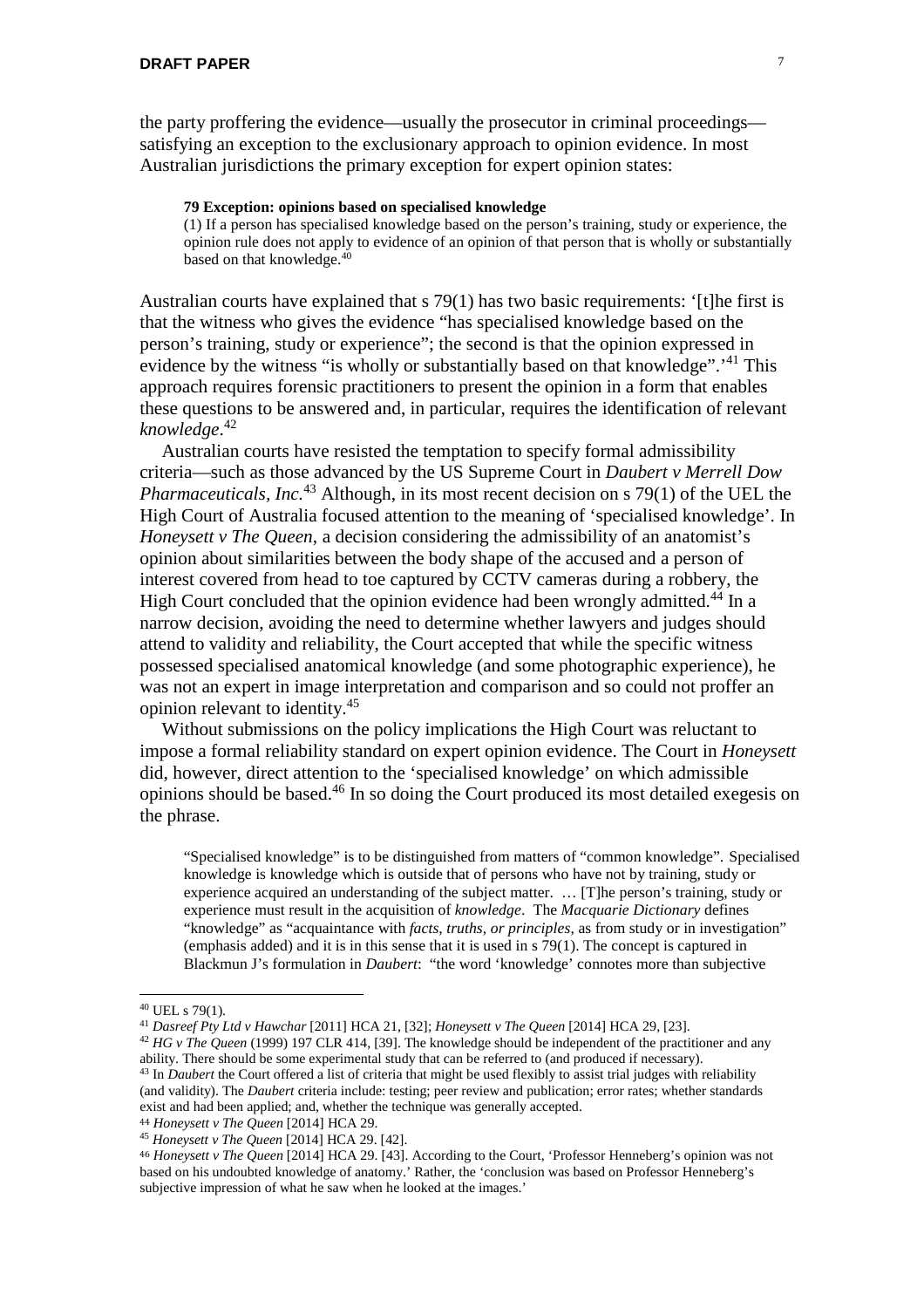In UEL jurisdictions (and perhaps more broadly), those who are presented as, or claim to be, experts must have knowledge and abilities beyond the 'common knowledge' of ordinary persons. Moreover, their opinions must be more than 'subjective belief' and 'unsupported speculation'.<sup>48</sup> Mere training, study or experience, and even legal and investigative traditions, cannot sustain the admission of opinions under this reading of the Uniform Evidence Law. For, to be admissible, any opinion must be based on 'knowledge' not just a practitioner's 'training, study or experience'. Moreover, those proffering scientific and technical evidence should be conversant with relevant 'specialised knowledge', and the formal 'study or ... investigation' underpinning it.<sup>49</sup>

While the High Court is yet to consider whether s 79 embodies a reliability test, other courts have begun to insist on validity and reliability. <sup>50</sup> Recently, the Victorian Court of Appeal effectively circumvented s 79 by requiring trial judges, when asked to balance the probative value of the evidence against the danger of unfair prejudice to the accused as part of admissibility decision making (under UEL s 137), to consider the 'reliability' of the evidence at that stage.<sup>51</sup> In imposing the first substantial reliability test in Australia, the Court in *Tuite v The Queen* explained:

The obvious risk in a criminal trial when expert evidence is led from a forensic scientist is that a jury will give the evidence more weight than it deserves. To prevent unfair prejudice of that kind, it is essential that the reliability of expert evidence be established to the court's satisfaction (under s 137) before it is led. We have concluded that the touchstone of reliability for this purpose is proof of appropriate validation, both of the underlying science (where necessary) and of the particular methodology being employed.52

This approach requires the trial judge to attend to reliability and validity. In Victoria, at least, section 137 requires the trial judge to exclude forensic science evidence where the probative value is outweighed by the danger of unfair prejudice.<sup>53</sup> Where the probative value is uncertain there will normally be a real risk of misunderstanding, over-valuation or mis-use that, in most cases, can only be averted through the insights provided by validation studies. Cross-examination and judicial instructions—however skilled or careful—do not necessarily overcome the failure to validate and the risk that the tribunal of fact may mis-use forensic science evidence of unknown probative value. 54

<sup>47</sup> *Honeysett v The Queen* [2014] HCA 29, [23].

<sup>48</sup> Ibid, quoting from *Daubert*

<sup>49</sup> The High Court allowed that 'specialised knowledge' could be obtained 'without any formal qualifications … by experience' but only with regard to 'matters that are not of a scientific or technical kind': Ibid.

<sup>&</sup>lt;sup>50</sup> In *Tuite v The Queen* [2015] VSCA 148, [70], the Victorian Court of Appeal concluded that earlier decisions such as *R v Tang* (2006) 65 NSWLR 681 and *Honeysett* meant that it was not possible to read 'reliability' into 'specialised knowledge' from s 79. This approach is inconsistent with the interpretations of 'knowledge' and procedural requirements imposed by superior courts in other jurisdictions such as the United States, Canada, England and Wales. Notwithstanding *Tang, Honeysett* and *Tuite*, the High Court has yet to decide the issue. See Edmond, 'The admissibility of forensic science and medicine evidence under the Uniform Evidence Law'. <sup>51</sup> Section 137 of the UEL states: 'In a criminal proceeding, the court must refuse to admit evidence adduced by the prosecutor if its probative value is outweighed by the danger of unfair prejudice to the defendant.' This is

similar, though not identical, to the common law *Christie* discretion.<br><sup>52</sup> *Tuite v The Queen* [2015] VSCA 148, [11], [102], [103]ff. Dangers of mis-use and deference were also raised in *HG*, [44] and *Honeysett*, [45].

<sup>&</sup>lt;sup>53</sup> *Tuite* perpetuates the schism between the courts in NSW and Victoria. See Gary Edmond, David Hamer, Andrew Ligertwood & Mehera San Roque, '*Christie*, section 137 and forensic science evidence after *Dupas v The Queen* and *R v XY*' (2014) 40 *Monash Law Review* 389-412. Interestingly, the Family Court of Australia seems to prefer the Victorian approach, see *McGregor & McGregor* [2012] FamCAFC 69.

<sup>54</sup> The NAS Report, 53, concluded that trial safeguards have been 'utterly ineffective' in ensuring the reliability of forensic science. HTCE and this paper are predicated on the proposition that skilled cross-examination and judicial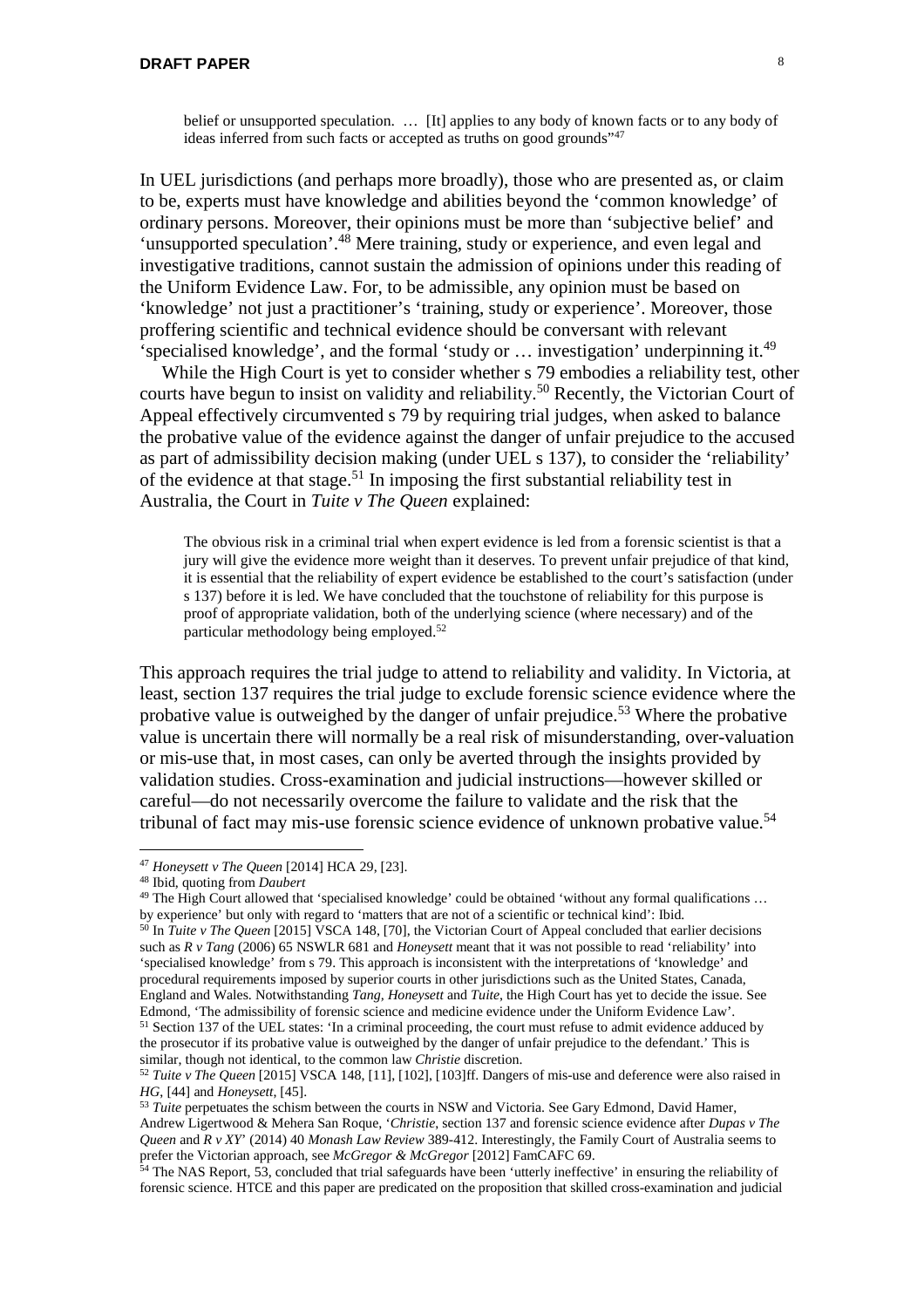A final, though fundamental, issue for admissibility reinforces recent Victorian interest in validity and reliability. Several Australian courts have emphasised the need to place the tribunal of fact (or decision-maker) in a position where they are capable of rationally evaluating the opinion evidence.<sup>55</sup> While the tribunal of fact ought to consider forensic science evidence in the context of the overall case, for each piece of evidence they should be placed in a position to make a credible assessment of *its* probative value.<sup>56</sup> This idea, captured (or endorsed) in several Anglo-Australian decisions, was clearly expressed in the influential case of *Davie v The Magistrates of Edinburgh*. 57

[It is a fundamental duty of the expert witness] to furnish the judge or jury with the necessary scientific criteria for testing the accuracy of their conclusions, so as to enable the judge or jury to form their own independent judgment by the application of these criteria to the facts proved in evidence. … [T]he bare ipse dixit of a scientist, however eminent, upon the issue in controversy, will normally carry little weight, for it cannot be tested by cross-examination nor independently appraised ... 58

In *General Electric Co. v. Joiner*, the US Supreme Court similarly questioned the admissibility of 'opinion evidence that is connected to existing data only by the *ipse dixit* of the expert'. 59

As these extracts make clear, courts should not be confronted with bare assertions. Judges and jurors should not be expected to speculate about validity and reliability or distill probative value from the subjective beliefs of practitioners based on impressions of the apparent value of experience and independence, or their demeanour, confidence and resilience during cross-examination. <sup>60</sup> Rather, there should be information supporting reliability and facilitating evaluation.

## *B. Legal Practice Directions*

The increased interest in reliability and enhanced disclosure in expert reports and oral testimony is not limited to admissibility requirements. A useful example of the sort of contemporary legal expectations on forensic practitioners can be observed in the practice direction recently issued by the courts in Victoria: *Expert Evidence in Criminal Trials*. 61

**Practice Note: Expert Evidence in Criminal Trials**

**Purpose** 

<sup>58</sup> *Davie,* 40. See also Tony Ward, '"A new and more rigorous approach" to expert evidence in England and Wales?' (2015) 19 *International Journal of Evidence & Proof* (forthcoming).

<sup>59</sup> 522 US 136, 146 (1997).

instructions have the potential to play a role in a more rational approach to forensic science. See also Joseph Sanders, 'Utterly Ineffective? Do courts have a role to play in improving the quality of forensic expert testimony?' (2010) 38 *Fordham Urban Law Journal* 547.

<sup>55</sup> See e.g. *Makita Pty Ltd v Sprowles* [2001] NSWCA 305, [85]; *Hillstead v R* [2005] WASCA 116; *Dasreef Pty Ltd v Hawchar* (2011) 243 CLR 588.

<sup>56</sup> Ron Allen and Jon Miller, 'The Common Law Theory of Experts: Deference or Education' (1993) 87 *Northwestern University Law Review* 1131; Brewer, *'*Scientific Expert Testimony and Intellectual Due Process'. <sup>57</sup> *Davie v Lord Provost, Magistrates and Counsellors of the City of Edinburgh* (1953) SC 34. See the Goudge Report, at 414-20.

 $60$  These might be influenced by case exigencies, client instructions, the strategy adopted, technical abilities, resources and the competence of the cross-examiner and tend to vary dramatically between cases. On principle, we should be looking for solutions (or standards) that are less case-dependant and less susceptible to inconsistency. <sup>61</sup> Other examples include the Federal Court of Australia, *Practice Note CM 7: Expert Witnesses in Proceedings in the Federal Court of Australia* and the *Uniform Civil Procedure Rules 2005* (NSW) Schedule 7: Expert Witness Code of Conduct which applies in criminal proceedings by virtue of Part 75 Rule 3(j) of the *Supreme Court Rules* 1970 (NSW). See also *The Criminal Procedure Rules* (2014) Part 33 (England and Wales).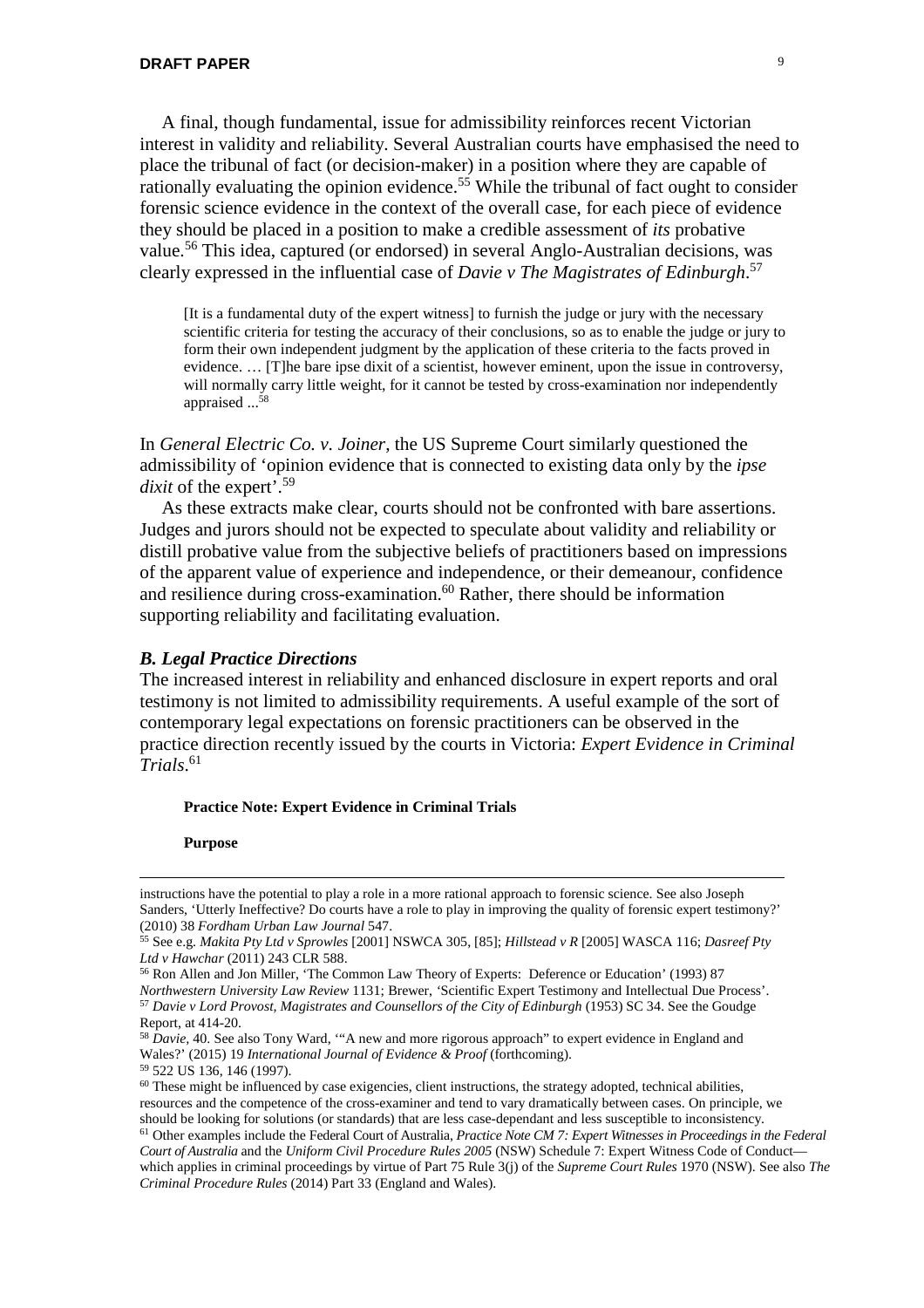To enhance the quality and reliability of expert evidence relied on by the prosecution and the accused in criminal trials

#### … **Expert's duty to the Court**

**2.1** An expert has an overriding duty to assist the Court impartially, by giving objective, unbiased opinion on matters within the expert's specialised knowledge.

**2.2** This duty overrides any obligation to the commissioning party or to the person by whom the expert is paid.

#### … **Content of all expert reports**

**4.1** All expert reports to which this Practice Note applies … shall state the opinion or opinions of the expert and shall state, specify or provide—

- … (c) whether and to what extent the opinion(s) in the report are based on the expert's specialised knowledge, and the training, study experience on which that specialised knowledge is based;
	- (d) the material, observed facts, reported facts, assumed facts and other assumptions on which each opinion expressed in the report is based …
	- (f) (if applicable) that a particular question, issue or matter falls outside the expert's specialised knowledge;
	- (g) any examinations, tests or other investigations on which the expert has relied, identifying the responsible laboratory by which, and the relevant accreditation standard under which, the examination, test or other investigation was performed; …
- (i) any qualification of an opinion expressed in the report, without which the report would or might be incomplete or misleading;
- (j) any limitation or uncertainty affecting the reliability of
	- (i) the methods or techniques used; or
		- (ii) the data relied on,
- to arrive at the opinion(s) in the report; and
- (k) any limitation or uncertainty affecting the reliability of the opinion(s) in the report as a result of—
	- (i) insufficient research; or
	- (ii) insufficient data.

**4.2** Where an expert is aware of any significant and recognised disagreement or controversy within the relevant field of specialised knowledge, which is directly relevant to the expert's ability, technique or opinion, the expert must disclose the existence of that disagreement or controversy.<sup>62</sup>

These new procedural rules assist the court to identify relevant 'specialised knowledge' (see Practice Direction: 2.1, 4.1(c) and (f), above) and determine whether an opinion is based upon it, as required by the admissibility test in UEL s 79 (or the need to consider probative value in s 137 following *Tuite*). They require forensic practitioners *to pro-actively disclose* assumptions and underlying facts, limitations with their methods or underlying research, uncertainties in their conclusions, controversy in the domain, along with their qualifications and experience. Forensic practitioners have the responsibility to make sure that their testimony embodies what is 'known' and what can be legitimately claimed and to make that clear. Experts should not omit information or provide partial evidence on the basis that any elisions or limitations will be identified and corrected through the course of adversarial proceedings.

While the terminology in practice directions tends to be legal rather than scientific, much of the information that is required to be disclosed under existing rules is consistent with the kinds of issues that HTCE suggested might be profitably explored.

 <sup>62</sup> *Practice Notes: Expert Evidence in Criminal Trials* (Victoria, 2014). Accessed [\(https://www.countycourt.vic.gov.au/sites/default/files/forms/Practice%20Note%20-](https://www.countycourt.vic.gov.au/sites/default/files/forms/Practice%20Note%20-%20Expert%20Evidence%20in%20Criminal%20Trials_FINAL%20%28June%202014%29_0.pdf) [%20Expert%20Evidence%20in%20Criminal%20Trials\\_FINAL%20%28June%202014%29\\_0.pdf\)](https://www.countycourt.vic.gov.au/sites/default/files/forms/Practice%20Note%20-%20Expert%20Evidence%20in%20Criminal%20Trials_FINAL%20%28June%202014%29_0.pdf) 24 June 2015.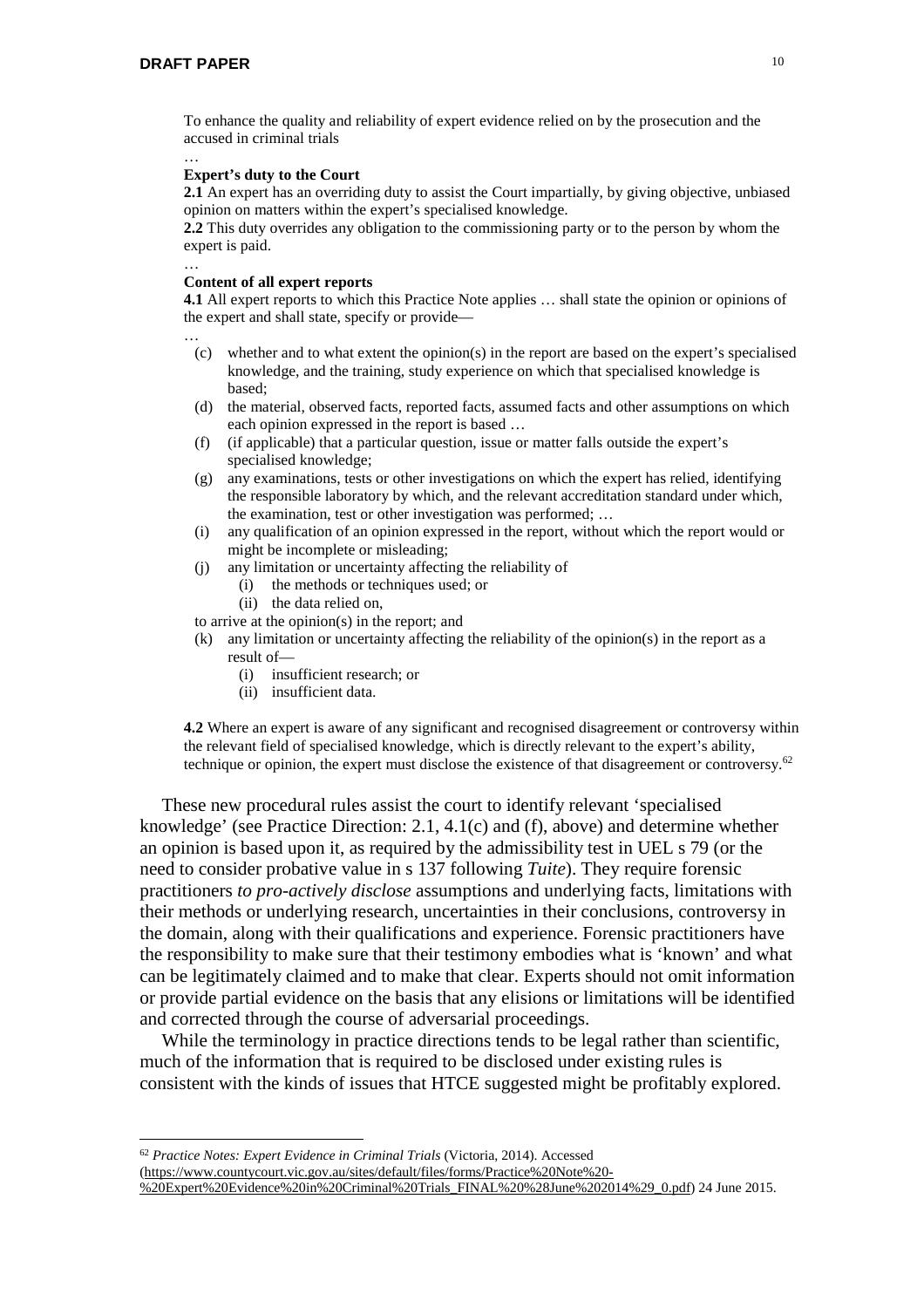We endeavored to draw attention to the sorts of factors that those purporting to be experts should routinely include in compliant reports (and testimony)—see Section 4.F.

## *C. The professional responsibilities of expert witnesses*

## *i. Professional Codes*

The obligations of expert witnesses find even stronger expression in professional codes, especially the need for impartiality in the production and provision of evidence. From a range of reasonably generic professional codes we have selected the Code of Professional Practice for Members of the Australian and New Zealand Forensic Science Society (ANZFSS). Its preamble affirms the need for 'forensic practitioners' to 'utilise knowledge and experience … without discrimination or prejudice, treating all with respect, honesty, equality and integrity'.<sup>63</sup> Members must 'act truthfully and objectively, and not knowingly provide misleading information, statements, reports, opinions or evidence, nor knowingly misrepresent a situation'. Of special interest, practitioners must:

- conduct and document all examinations and analysis using established protocols and fit-forpurpose or validated methods
- render opinions having a basis that is demonstratively valid
- not withhold any findings, where inculpatory or exculpatory, that would cause the facts of a case to be misrepresented or distorted, and,
- disclose or make available test methods if requested.

The Code also requires that forensic practitioners 'must, both orally and in writing, express opinions, make statements, or give evidence with fairness, honesty, and only on the basis of adequate knowledge.'<sup>64</sup>

The Code raises disclosure in the context of conflicts of interest. Obligations include:

- fully informing the client as to any limitations or legitimate concerns that a forensic practitioner might have with regard to their competence relevant to the client's specific instructions, and/or,
- if competence is not fully established organising for a person competent in the area to provide supervision of or advice to the forensic practitioner in relation to the task.<sup>65</sup>

The Code also raises the issue of limitations, though primarily in the area of competence. Nevertheless, the general thrust of this Code is consistent with the issues raised in HTCE as well as the legal rules and practice directions discussed above. Indeed, the Code raises the need for 'demonstrably valid' methods. Again we see that it is imperative for forensic practitioners to act with impartiality and integrity. For the reasons we have explained, which are consistent with the terms and thrust of the Code, this requires more disclosure, greater transparency about what is done

<sup>63</sup> See Code of Professional Practice, The Australian and New Zealand Forensic Science Society. Accessed [\(http://anzfss.org/wp-content/uploads/2012/05/ANZFSS-Code-of-Professional-Practice-Final.pdf\)](http://anzfss.org/wp-content/uploads/2012/05/ANZFSS-Code-of-Professional-Practice-Final.pdf) 19 June 2015.

<sup>64</sup> Code of Professional Practice, The Australian and New Zealand Forensic Science Society. Accessed. <sup>65</sup> Here, 'client' should be interpreted broadly, in terms of the various constituencies served by forensic

scientists—which include the community and defendants. Regardless of the business models that forensic or police organisations might use, the police and prosecutors are not the forensic practitioner's clients. It is preferable to conceptualise the court as the 'client'; even if only a small proportion of results ever make it into criminal proceedings and the court does not pay for the service. There are a range of undesirable orientations and potential influences introduced by conceptualising investigators and prosecutors as clients, especially if using a service model.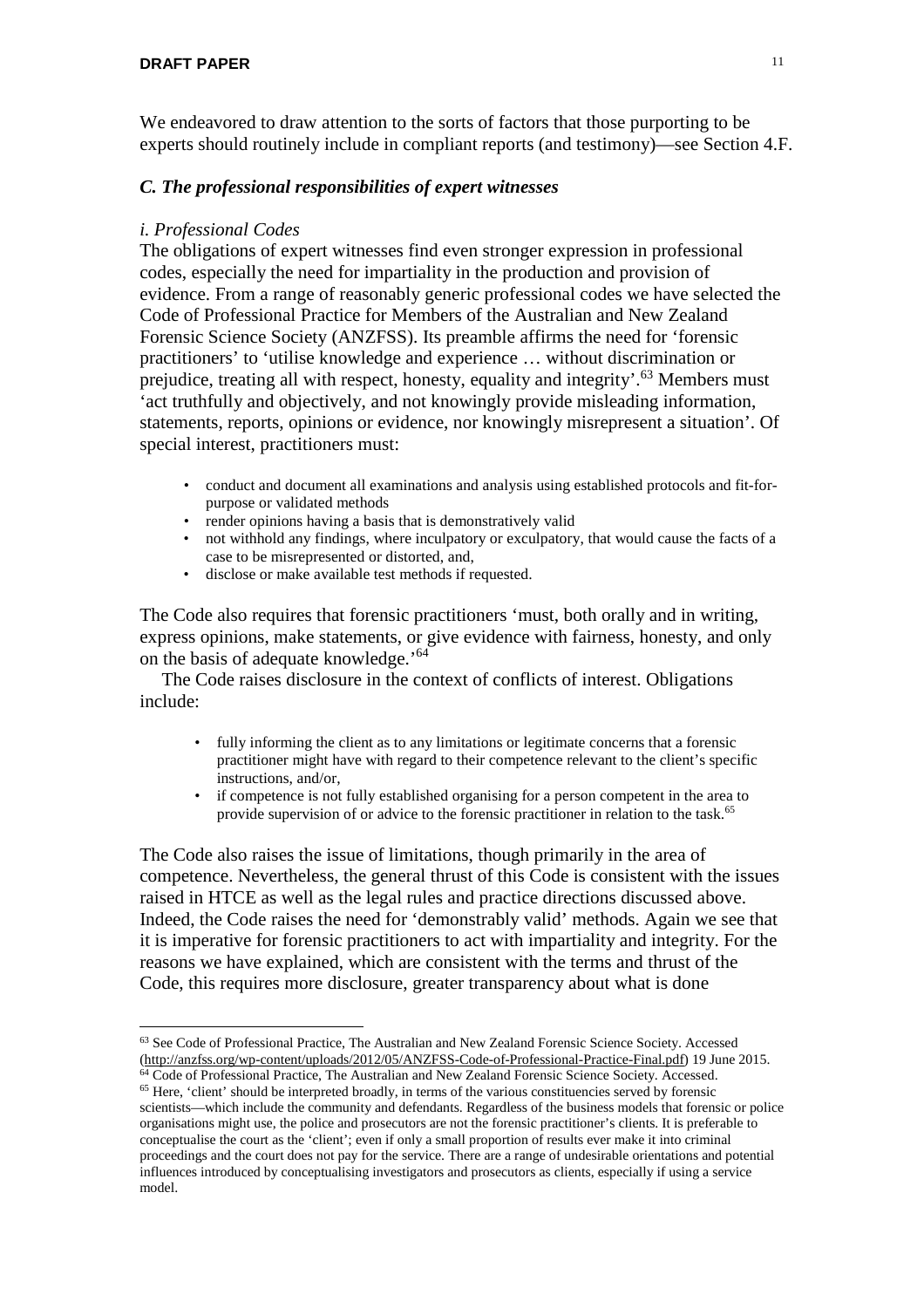'backstage', and clear articulation of the basis and limitations, including whether abilities (and current expressions) are supported through independent validation and rigorous proficiency testing.

### **CODE OF PROFESSIONAL PRACTICE FOR MEMBERS OF THE ANZFSS**

## **Preamble:**

The forensic sciences and related disciplines utilise knowledge and experience to enhance the welfare and safety of all members of the community without discrimination or prejudice, treating all with respect, honesty, equality and integrity. Forensic practitioners display technical, scientific and professional understanding in the application of their profession and continually develop their knowledge and skills throughout their working careers. A professional code of practice is required to formalise how forensic practitioners meet these obligations. A professional must also meet any legal or workplace standards and codes of conduct.

### **Principles:**

The key principles which assist Forensic Practitioners meet their professional roles and responsibilities are embodied in four obligations, these being:

- to society
- to the Justice system
- to clients and/or employers, and,
- general professional obligations.

#### **1. Obligations to Society** …

*1.2 Act with honesty, integrity, fairness and without discrimination*. Forensic practitioners must act with honesty, integrity, fairness and without unlawful discrimination.

#### **2. Obligations to Clients and Employers**

*2.1 Act truthfully, objectively, and not mislead people, nor engage in misrepresentation, including through omission.* 

Forensic practitioners must act truthfully and objectively, and not knowingly provide misleading information, statements, reports, opinions or evidence, nor knowingly misrepresent a situation.

Forensic practitioners must never misrepresent credentials, education, training, experience or membership status.

#### *2.2 Disclosure obligations*

Forensic practitioners must disclose actual or possible conflicts of interest to a client or employer upon discovery of that actual, potential or perceived, conflict of interest. Conflicts of interest will include any financial or other interest that is likely to affect, or appear to affect, the forensic practitioner's judgement. …

Disclosure includes:

• forensic practitioners have an overriding duty to the court and justice system for disclosure. Client confidentiality is important but should not to be an excuse for nondisclosure. Where a forensic practitioner believes they are being inhibited from appropriate disclosure they should: − seek explicit authorisation by the client to disclose specified information

## *2.3 Examinations and analyses*

A forensic practitioner must:

- examine and analyse the evidence in a case provided to them in a manner proportionate to the nature of the case
- conduct and document all examinations and analysis using established protocols and fitfor-purpose or validated methods
- render opinions having a basis that is demonstratively valid
- not withhold any findings, where inculpatory or exculpatory, that would cause the facts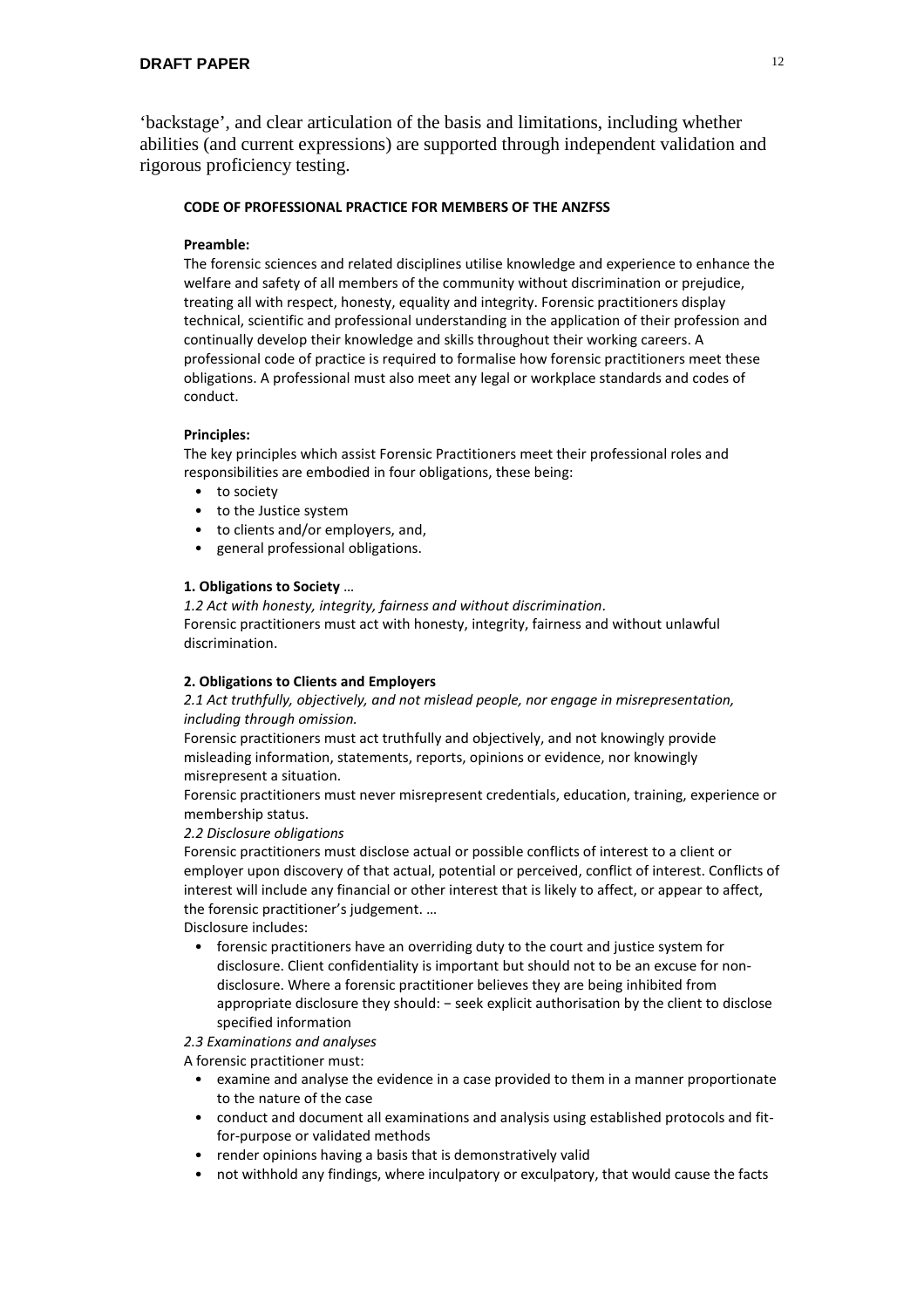of a case to be misrepresented or distorted, and,

• disclose or make available test methods if requested.

## **3. General Professional Obligations**

## *3.1 Apply knowledge, skill and judgement*

Forensic practitioners must bring knowledge, skill, judgement and care that are of a standard which might reasonably be expected by the public by relevant professional peers, or as determined by formal standards.

*3.2 Not engage in professional misconduct, fraudulent, or dishonest behaviour*  Forensic practitioners must not:

- engage in misconduct in a professional respect, or,
- engage in fraudulent or dishonest behaviour in their forensic practice.

*3.3 Communicate with fairness, honesty, and adequate knowledge* 

Forensic practitioners must, both orally and in writing, express opinions, make statements, or give evidence with fairness, honesty, and only on the basis of adequate knowledge. … *3.5 Work within areas of competence and not misrepresent competence*  Forensic practitioners must:

- undertake forensic services only within their area of competence
- not misrepresent their competence, and,
- not knowingly permit forensic practitioners whose work they are responsible for to breach the above obligations. …

Examples of not misrepresenting competence in an area of practice include:

- fully informing the client as to any limitations or legitimate concerns that a forensic practitioner might have with regard to their competence relevant to the client's specific instructions, and/or,
- if competence is not fully established organising for a person competent in the area to provide supervision of or advice to the forensic practitioner in relation to the task. …

*3.7 Continue to develop knowledge, skills and expertise* 

Forensic practitioners must:

- continue to develop relevant knowledge, skills, and expertise throughout their careers
- actively assist and encourage those with whom they are associated to do likewise, and,
- seek to meet Continuing Professional Development (CPD) requirements appropriate to their discipline and role.<sup>66</sup>

Consideration of the Code confirms that the approach recommended in HTCE is orthodox. In contrast, current practices in some forensic science disciplines tend to be inconsistent, or not fully compliant, with formal legal rules and professional duties. There is an onus on forensic practitioners to comply with the obligations owed to the criminal justice system, the community, employers and the profession.<sup>67</sup> Legal practitioners hold a corresponding responsibility to understand the professional obligations of forensic practitioners and ensure that they are discharged.

## *ii. Employment contracts and obligations to employers*

Many forensic science and policing organisations have their own professional standards or codes of conduct (supplementing the other codes), which espouse integrity, impartiality and transparency. These policies require forensic practitioners (whether police or civilians) to conduct themselves in ways that promote institutional values and uphold the law. Employers and employment contracts insist that employees act with honesty and integrity, maintain impartiality and professionalism, and take personal

<sup>66</sup> Available at [< http://anzfss.org/wp-content/uploads/2012/05/ANZFSS-Code-of-Professional-Practice-Final.pdf>](http://anzfss.org/wp-content/uploads/2012/05/ANZFSS-Code-of-Professional-Practice-Final.pdf) (accessed on 16 March 2015).

 $67$  We have not included complainant/victims here, because these are not special 'clients' but are part of the community. Interactions and dispositions may create particular difficulties for some types of practice, such as nurses and physicians working in the domain of sexual assault.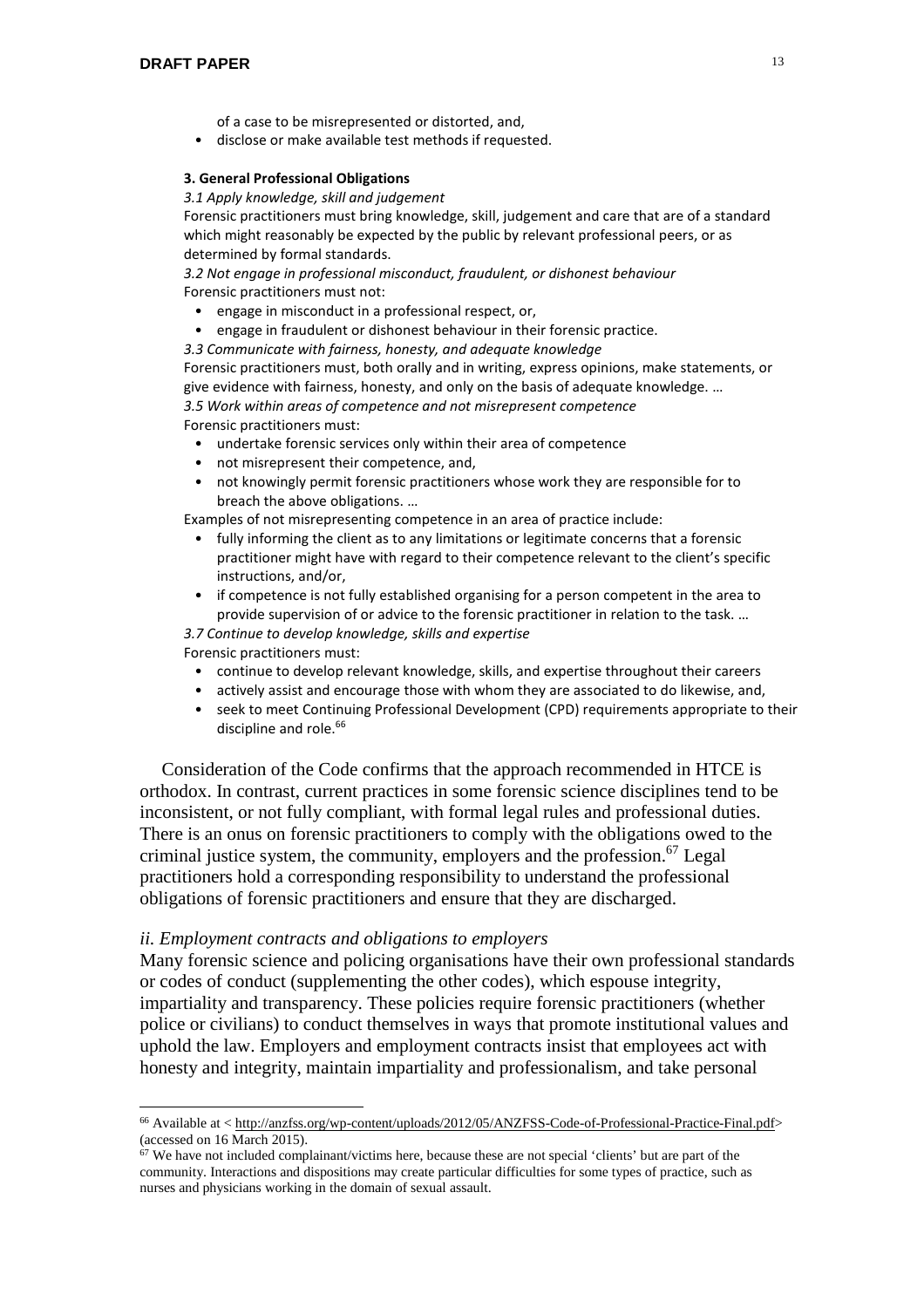responsibility for their performance, actions and decisions. Employees are publicly accountable for their behavior, performance and work products. Many employment contracts also include terms requiring forensic practitioners to engage in professional development and to actively develop their knowledge and skills.

Breaches of legal rules and directions or professional codes may vitiate employment contracts. They may expose employees to disciplinary processes and, in some cases, dismissal. Breaches may also expose individual forensic scientists to civil suits (e.g. for negligence or vindictive prosecution) and in extreme cases criminal prosecution for criminal negligence or malfeasance in public office. <sup>68</sup> Of significance, in assessing performance when things go wrong, the conduct of forensic practitioners will be assessed against legal rules, practice directions, professional codes, and contractual obligations rather than local traditions and personal beliefs.<sup>69</sup>

## *iii. 'Independent' consultants*

Forensic practitioners who act in the capacity of consultants may not be (as) constrained by formal obligations to employers.<sup>70</sup> They nevertheless owe substantial obligations to courts and relevant professions (e.g. medicine). They must also comply with formal legal rules—such as practice directions—as well as applicable professional codes. To the extent that the evidence of consultants is based on new or emerging techniques and claimed capabilities they are also obliged to disclose information and to make their practices and reasoning transparent. In general, they should avoid trying to conceal capabilities (and limitations) in commercial-in-confidence or intellectual property claims.<sup>71</sup> They should also study their analytical methods, offer evidence to confirm the possession of relevant expertise, and be careful about undertaking case-based inquiries to confirm the suspicions of investigators. In particular, and this may be a real challenge for 'independent' consultants, they must endeavour to avoid the influence of suggestion and other contextual biases.

Ironically, isolated consultants are potentially the least independent (i.e. institutionally insulated) of the many different types of expert witness in criminal proceedings. Consultants engaged by the state may be particularly vulnerable to a range of biases in their largely unregulated exposure to information about the case and the suspect(s).<sup>72</sup> There may, in addition, be a perceived need to meet the expectations of those engaging them (in relation to particular results or the potential for future work).<sup>73</sup> Those contemplating forensic science and medicine work beyond the state's institutions should explain how these and other risks are avoided or managed. Police and prosecutors should have strategies in place to manage risks when they instruct forensic consultants engaged in sole or small practices.

<sup>69</sup> Consider the description of expert witness performance in *Gilham v The Queen* [2012] NSWCCA 131 and the blood and textile evidence in Justice Trevor Morling's, *Royal Commission of Inquiry into the Chamberlain Convictions: Report* (1987). More generally, consider the discussion by B. Wynne, 'Establishing the rules of law' in R. Smith and B. Wynne (eds), *Expert Evidence: Interpreting Science in the Law* (Routledge, 1989) 23-55. <sup>70</sup> Consider the certificates and opinions expressed by 'prosecution' experts in NSW in *R v Tang* (2006) 65 NSWLR 681; *Honeysett v The Queen* [2013] NSWCCA 135 and *Morgan v The Queen* (2011) 215 A Crim R 33.  $71$  The contention that the proprietary interests should override the interests or ability of criminal justice actors to obtain access to information has recently been criticised by the Chief Justice of England. See Lord Thomas, Chief Justice of England, 'Expert evidence and the future of forensic science in criminal trials', Criminal Bar Association Kalisher Lecture (14 October 2014). Accessed [\(https://www.judiciary.gov.uk/wp](https://www.judiciary.gov.uk/wp-content/uploads/2014/10/kalisher-lecture-expert-evidence-oct-14.pdf)[content/uploads/2014/10/kalisher-lecture-expert-evidence-oct-14.pdf\)](https://www.judiciary.gov.uk/wp-content/uploads/2014/10/kalisher-lecture-expert-evidence-oct-14.pdf) 24 June 2015.

 $72$  This is very difficult to accomplish when there are few, or no other, employees.

<sup>73</sup> These may be pronounced where the witness's livelihood depends on the provision of opinions.

<sup>&</sup>lt;sup>68</sup> While experts are generally immune from civil liability in Australia, this is not the case in other common law jurisdictions, see *Jones v Kaney* [2011] UKSC 13.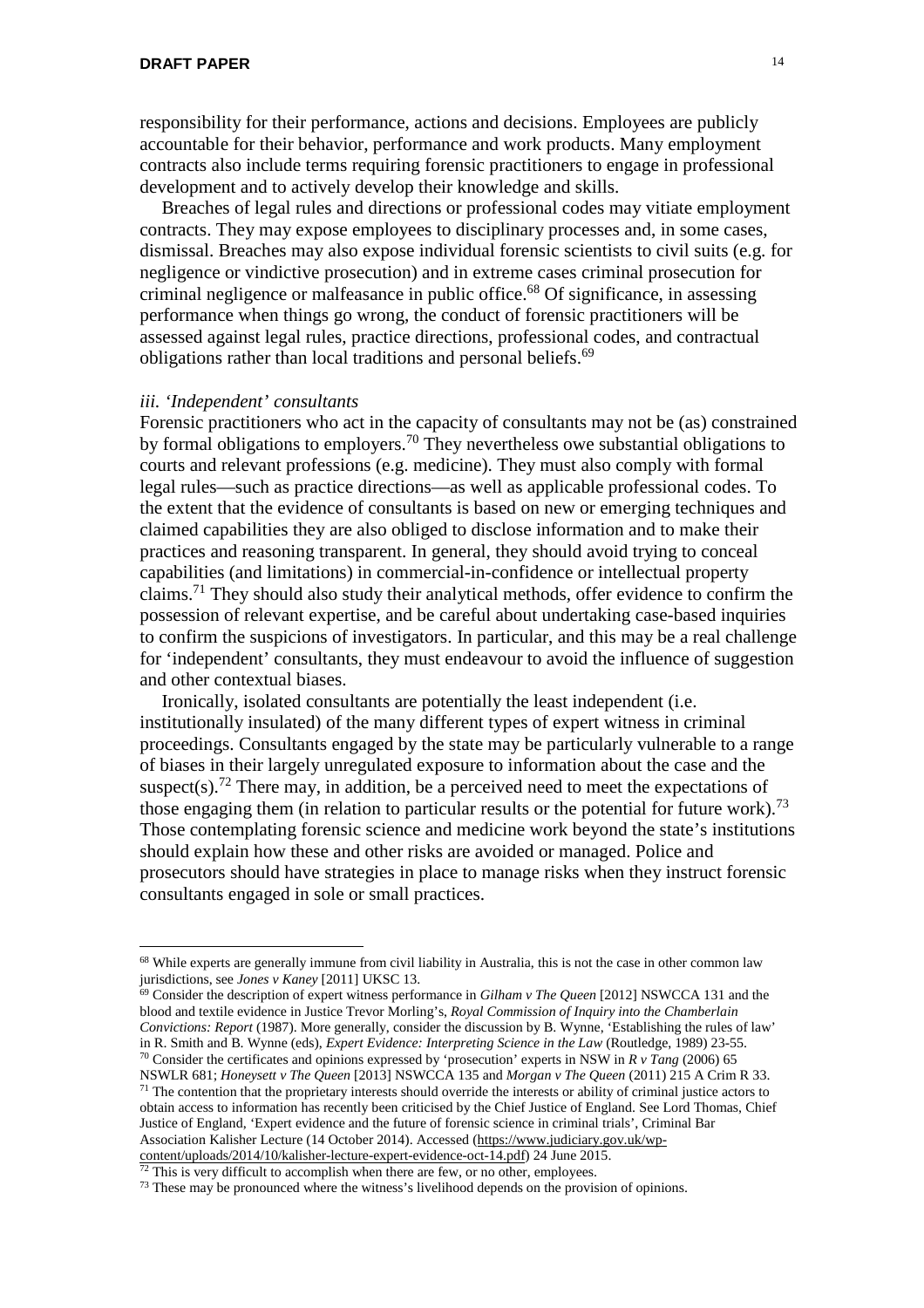## *D. The professional responsibilities of prosecutors: It's not all about winning*

Forensic practitioners may enhance their understanding of the duties they owe by considering the responsibilities of prosecutors.<sup>74</sup> Prosecutors owe a range of obligations, starting well before the trial, to the courts, the legal profession and the community. Decisions to prosecute (including the particular charges to lay, whether there should be joint trials, what to disclose, and what evidence to adduce—e.g. tendency evidence where there are heightened admissibility standards and notice provisions) are just a few of the many issues they must navigate.

Some of the formal legal norms supposedly guiding prosecutions may be lost in the adversarialism to which forensic practitioners are exposed through their socialization, interactions with police and prosecutors, and experiences in court.<sup>75</sup> Nevertheless, in relation to prosecutors, two issues are fundamental: (1) obtaining a conviction is not the prosecutor's primary purpose; and, (2) the prosecutor has an obligation to act in a way that is fair to the accused (as well as to represent the interests of the state and the community). <sup>76</sup> These sentiments are embodied in a series of important judgments by the highest courts in the common law world. Half a century ago, in one of the most famous and widely reproduced statements, the Supreme Court of Canada wrote:

It cannot be over-emphasised that the purpose of a criminal prosecution is not to obtain a conviction, it is to lay before a jury what the Crown considers to be credible evidence relevant to what is alleged to be a crime. Counsel have a duty to see that all available legal proof of the facts is presented: it should be done firmly and pressed to its legitimate strength but it must also be done fairly. The role of prosecutor excludes any notion of winning or losing  $\ldots$ <sup>77</sup>

Similar sentiments form part of the Office of the Director of Public Prosecutions (NSW) guidelines for prosecutors.

A prosecutor is a 'minister of justice'. The prosecutor's principal role is to assist the court to arrive at the truth and to do justice between the community and the accused according to law and the dictates of fairness.78

These commitments are also embodied in a range of more detailed professional and institutional rules such as criminal procedure and bar rules. The New South Wales (NSW) Barristers' Rules, for example, state:

- Rule 83. A prosecutor must fairly assist the court to arrive at the truth, must seek impartially to have the whole of the relevant evidence placed intelligibly before the court, and must seek to assist the court with adequate submissions of law to enable the law properly to be applied to the facts.
- Rule 84. A prosecutor must not press the prosecution's case for a conviction beyond a full and firm presentation of that case.
- Rule 85. A prosecutor must not, by language or other conduct, seek to inflame or bias the court against the accused.

<sup>74</sup> More generally, see Gary Edmond, '(ad)Ministering justice: Expert evidence and the professional responsibilities of prosecutors' (2013) 36 *UNSW Law Journal* 921-953.

<sup>75</sup> Most forensic practitioners are unable to observe the entire trial.

<sup>76</sup> See also Legal Profession Uniform Conduct (Barristers) Rules (2015): 'Rule 4. These Rules are made in the belief that: (a) barristers owe their paramount duty to the administration of justice' and the New South Wales Professional Conduct and Practice Rules 2013 (Solicitors' Rules): '3.1 A solicitor's duty to the court and the administration of justice is paramount and prevails to the extent of inconsistency with any other duty.'

<sup>77</sup> *Boucher v The Queen* (1954) 110 CCC 263, 270. See also *Berger v United States*, 295 US 78, 88 (1935) and *Whitehorn v The Queen* (1983) 152 CLR 657, 663-664.

<sup>78</sup> Office of the Director of Public Prosecutions (NSW), 'Prosecution Guidelines of the Office of the Director of Public Prosecutions for New South Wales' (1 June 2007) Guideline 2.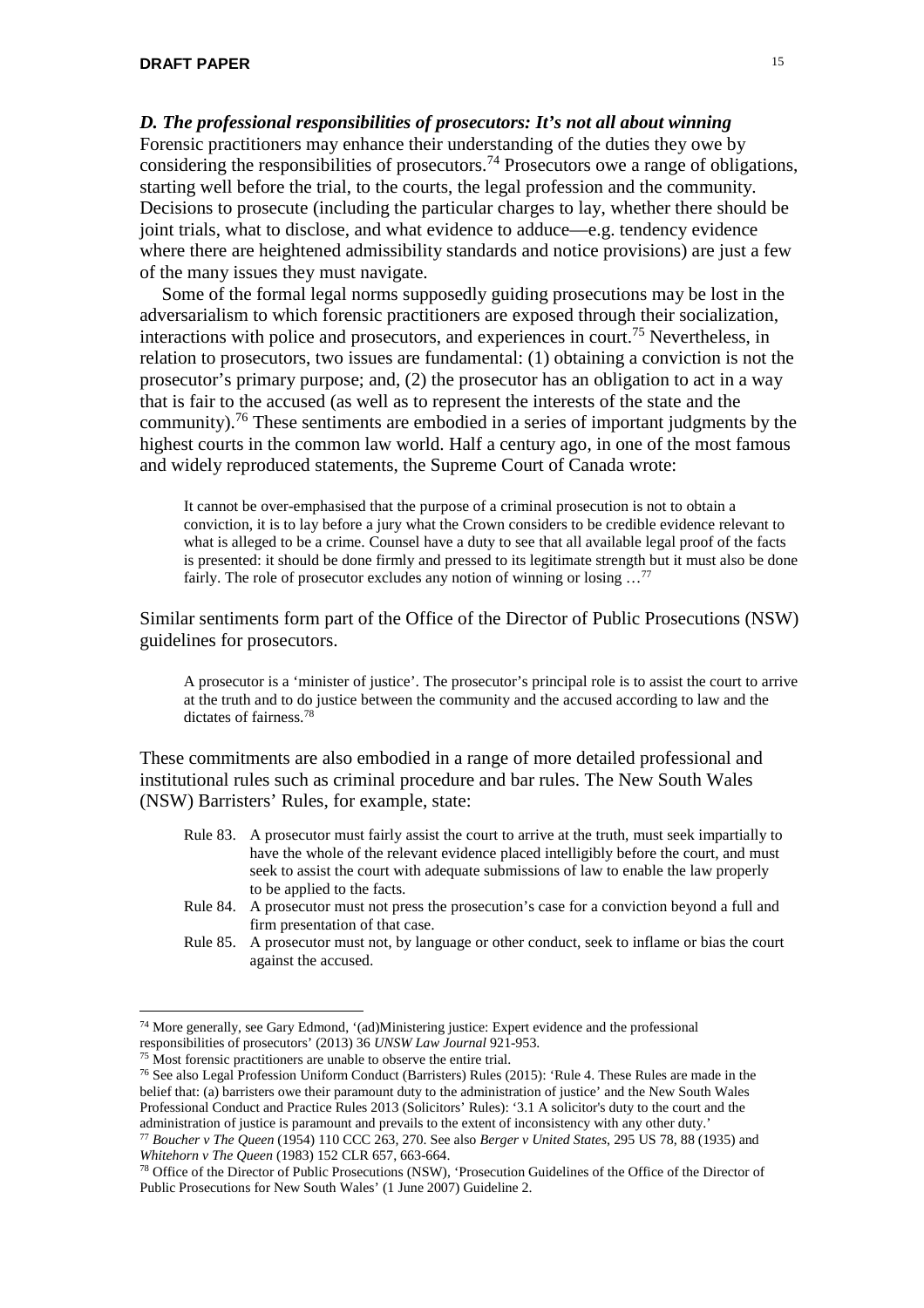- Rule 86. A prosecutor must not argue any proposition of fact or law which the prosecutor does not believe on reasonable grounds to be capable of contributing to a finding of guilt and also to carry weight.
- Rule 87. A prosecutor must disclose to the opponent as soon as practicable all material (including the names of and means of finding prospective witnesses in connection with such material) available to the prosecutor or of which the prosecutor becomes aware which could constitute evidence relevant to the guilt or innocence of the accused other than material subject to statutory immunity, unless the prosecutor believes on reasonable grounds that such disclosure, or full disclosure, would seriously threaten the integrity of the administration of justice in those proceedings or the safety of any person.79

It is clear that, acting as a 'minister of justice', the prosecutor is obliged to seek truth fairly by prosecuting only as vigorously as the evidence *and* the system allow. The prosecutor cannot ignore the frailties of the evidence, the actual constraints and limitations of the system and personnel, or the circumstances attending the individual trial (or appeal). Forensic practitioners, as objective independent witnesses, selfevidently have an obligation to be more impartial than prosecutors, who have the burden of advancing the case against the accused. Forensic practitioners should not consider prosecutors (or police, or victims or complainants) as their clients, and should not aim to secure guilty verdicts. Instead their roles and responsibilities are better understood as serving the courts and justice through the provision of impartial and reliable evidence, regardless of where it leads.

Conventionally, prosecutors have exhibited a tendency to adduce forensic science and medicine evidence and leave the defence—through cross-examination and, perhaps, rebuttal evidence and requests for directions and warnings—to identify and explain weaknesses and limitations. Directly or indirectly (e.g. through suggestion and a failure to disabuse), prosecutors may encourage forensic practitioners to assist in this endeavour through imagined alignment and support for non-disclosure, nontransparency, and even a degree of partisan obtuseness. In relation to forensic science and medicine evidence, legal rules and professional obligations are inconsistent with this kind of approach. Prosecutors should obtain information about limitations and oversights with expert opinion evidence, insist that expert reports are compliant with jurisdictions rules (e.g. practice directions and codes of conduct) and disclose these compliant reports to opposing parties.<sup>80</sup> Prosecutors should not omit non-trivial limitations or leave them to the defence to tease out and explain during the course of adversarial proceedings.<sup>81</sup>

Forensic practitioners must assist prosecutors to fulfill these important responsibilities. Prosecutors and forensic practitioners have shared obligations to provide more comprehensive accounts of the evidence in reports and, where appropriate, in oral testimony. The fact that prosecutors (and solicitors and others advising police) may not require forensic practitioners to comply in good faith with the terms of practice directions and codes is not a credible excuse for non-compliance.<sup>82</sup>

<sup>79</sup> Legal Profession Uniform Conduct (Barristers) Rules 2015.

<sup>80</sup> Obiter in *Velevski v The Queen* (2002) 187 ALR 233, around not needing to disclose and explain limitations with expert evidence, by Gummow and Callinan JJ, appears inconsistent with contemporary Barristers' rules and practice directions, as well as admissibility jurisprudence focused on 'knowledge'.

<sup>&</sup>lt;sup>81</sup> Prosecutors should not treat methodological concerns as trivial and claim that experience or past practice somehow compensate for these deficiencies. In plea bargains, prosecutors and others should not overstate the strength of the evidence against the accused. Similarly, investigators should not do this during interviews, as this may affect the admissibility of any admissions, see UEL s90.

<sup>&</sup>lt;sup>82</sup> Lawyers, especially those advising police and forensic scientists, have tended to recommend, or persist with, limited disclosure and a lack of transparency. Such advice is inconsistent with formal rules and professional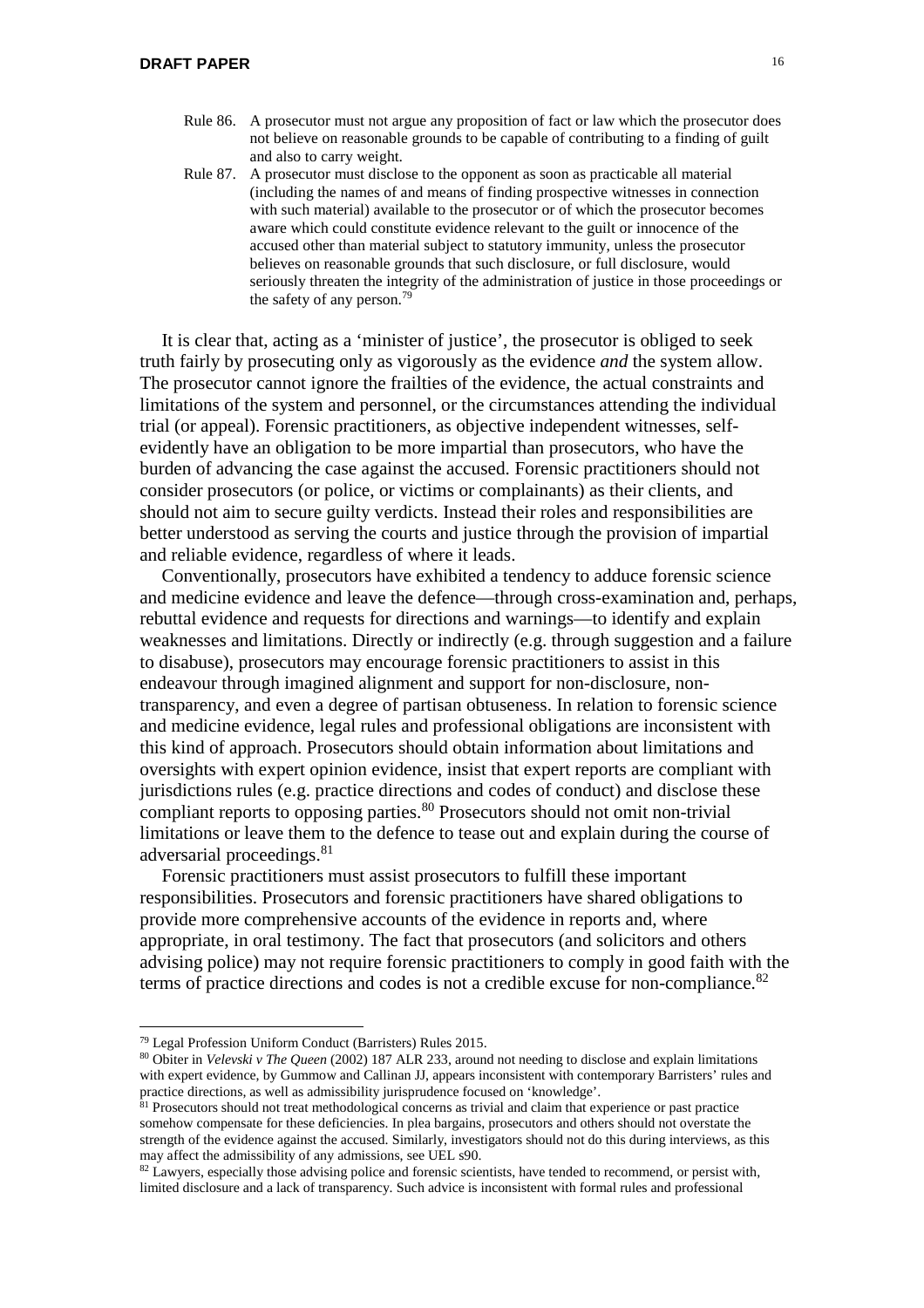Forensic practitioners should comply with formal rules regardless of prosecutorial suggestion or importunity.

If prosecutors and forensic practitioners do not clearly refer to validation studies, limitations, error rates and controversies, then the defence, judges and the tribunal of fact will probably not find out about them.<sup>83</sup> In many cases, defence lawyers are not adequately resourced, and perhaps not sufficiently technically literate to recognise, let alone convey, significant frailties with forensic science and medicine evidence. Even where defence lawyers are sensitized to methodological limitations, current rules make clear that it is not their responsibility to raise them unilaterally. <sup>84</sup>

Prosecutors are conventionally understood as *model* litigants. As a representative of the state and the community, there are special (i.e. high) expectations regarding their conduct. <sup>85</sup> Although, it is not conventionally stated, there must be analogous expectations on forensic practitioners working for (or consulted by) the state. Forensic practitioners working for the state are *model expert witnesses*. They must comply with practice directions and professional codes and maintain the highest professional standards.

# **4. The practical implications of disclosure, transparency, epistemic modesty and impartiality**

In order to provide detailed answers to many of the questions posed in HTCE, in most instances what is required is simply research or additional research. The possibilities for research are endless, so it is imperative to undertake research that addresses fundamental issues first—such as whether or how well a technique works, and how much better forensic practitioners perform at specific tasks compared to ordinary persons. This is the kind of information that ought to provide grounds for determining whether opinions are based on 'specialised knowledge' and whether they can actually assist the tribunal of fact. Beyond admissibility, this information provides the judge and jury with means of assessing the probative value (i.e. weight) of the evidence. The jury are unable to do much with *ipse dixit—*regardless of the practitioner's confidence, experience or historical legal practice.

In the following sub-sections, in the shadow of the need for greater disclosure, transparency, epistemic modesty and impartiality, underpinned by legal rules and professional obligations, we endeavour to consider what might to be said in response to the kinds of questions raised in HTCE. We consider responses ranging from circumstances where validation studies have been undertaken, or some kind of indicative error rate can be generated, to conditions where knowledge is quite limited and forensic practitioners are not conversant or confident with scientific research methods that would enable them to evaluate their techniques and conclusions.

## *A. Validation studies, proficiency tests and error*

obligations. Consequently, the reports currently prepared by forensic scientists in many Australian jurisdictions are inconsistent with the formal expectations in professional codes and practice directions.

<sup>83</sup> Moreover, it is more likely that limitations (including serious methodological and technical issues) will be seen as trivial or motivated if raised by the defence rather than introduced and explained by the prosecutor.

<sup>&</sup>lt;sup>84</sup> This is analogous to the need for the prosecution to call all material witnesses so they can be cross-examined by the defence. Problems and limitations with forensic science evidence should be raised by the state, so the defence knows about them and can explore them if this is considered appropriate.

<sup>&</sup>lt;sup>85</sup> More is expected of prosecutors than other lawyers. They are required to act in conformity with professional duties and legal rules.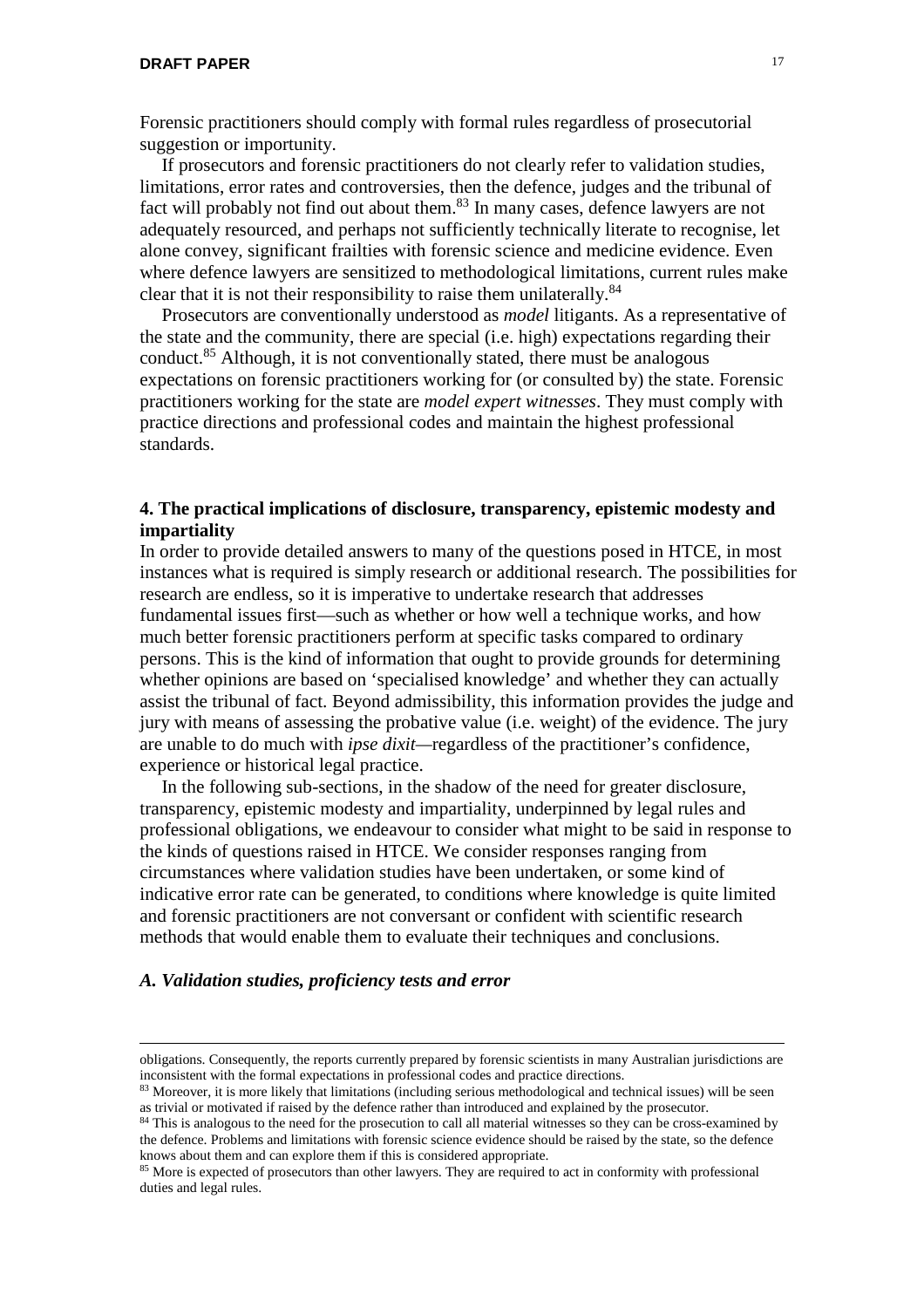When responding to questions about validation (or performance) studies, answers will be dependent on the domain and the technique. In line with professional responsibilities to be conversant with contemporary research and developments, forensic practitioners should adapt practices and reporting to make them consistent with relevant studies. Some areas of forensic science and some techniques are well-supported scientifically (e.g. DNA profiling and drug analysis), others less so (e.g. bite marks and forensic gait analysis). Over time most areas of forensic science and medicine should undergo evaluation, standardization, and reform. The upshot is that forensic practitioners need to be conversant with and, where appropriate ,respond to, scientific literatures relevant to their techniques, practices and abilities. Research and its implications, positive or negative, should be taken seriously and referenced in reports and testimony. Practices, analyses and conclusions, along with the form of expression, should be guided by scientific studies. The absence of appropriate research should manifest in formal disclosure, genuine epistemic modesty and occasionally by vacating the 'field'.

#### *i. No studies available*

Validation (and performance) studies provide the appropriate framework to assess abilities and levels of performance—i.e. generate relevant 'knowledge' about techniques and performances.<sup>86</sup> Where there are no independent studies supporting the validity and reliability of a technique, this should be disclosed in clear terms in reports and made conspicuous in oral testimony. It must be appreciated that bare disclosure that a technique has not been evaluated—does not provide the means of assessing the technique or the performance of a practitioner. That is, the opinion is effectively subjective (i.e. speculative) and the information required to make sense of it is not available. 87

In the absence of validation, 'expert' reports should explain what was done in a transparent manner. Forensic practitioners should be slow to suggest that validation studies are unnecessary or impossible, or that the lack of validation studies can be overcome through a practitioner's experience or training. This is not to suggest that untested forensic practitioners are without abilities, but rather, that in the absence of testing, we do not *know* how well forensic practitioners perform. It may be that, like latent fingerprint examiners comparing prints, practitioners generally perform very well. In the absence of testing, however, it is antithetical to the state's burden of proof in criminal proceedings to assume that they do. Unacknowledged uncertainty is likely to lead to over-valuation, thereby compromising the fairness of proceedings and threatening the burden and standard of proof.

Finally, it should be recognized that for some practices (and expressions) it is unlikely that supportive research will ever be forthcoming. No scientific studies will provide support for the ability to identify a person or object to the exclusion of all others.88 This means that some forensic practitioners are not reporting opinions in ways that reflect actual (i.e. known) abilities or operating in ways that are inconsistent with the methods available to (and recommended by) mainstream scientists—notably,

<sup>86</sup> *Daubert* and *Tuite* suggest that the trustworthiness or 'reliability' of forensic science evidence should be demonstrated by evidence of validity.

<sup>&</sup>lt;sup>87</sup> Even consistency with other evidence and apparent plausibility may not be particularly useful here. See G. Edmond, R. Searston, J. Tangen and I. Dror, 'Contextual bias and cross-contamination in the forensic sciences: The corrosive implications for investigations, plea bargains, trials and appeals' (2015) 14 *Law, Probability & Risk*  1.

<sup>88</sup> See Simon Cole, *Suspect Identities: A History of Fingerprinting and Criminal Identification* (Cambridge: Harvard University Press, 2001) chapter 11; Saks and Koehler, 'The Individualization Fallacy in Forensic Science'; Cole, 'Forensics without Uniqueness, Conclusions without Individualization'.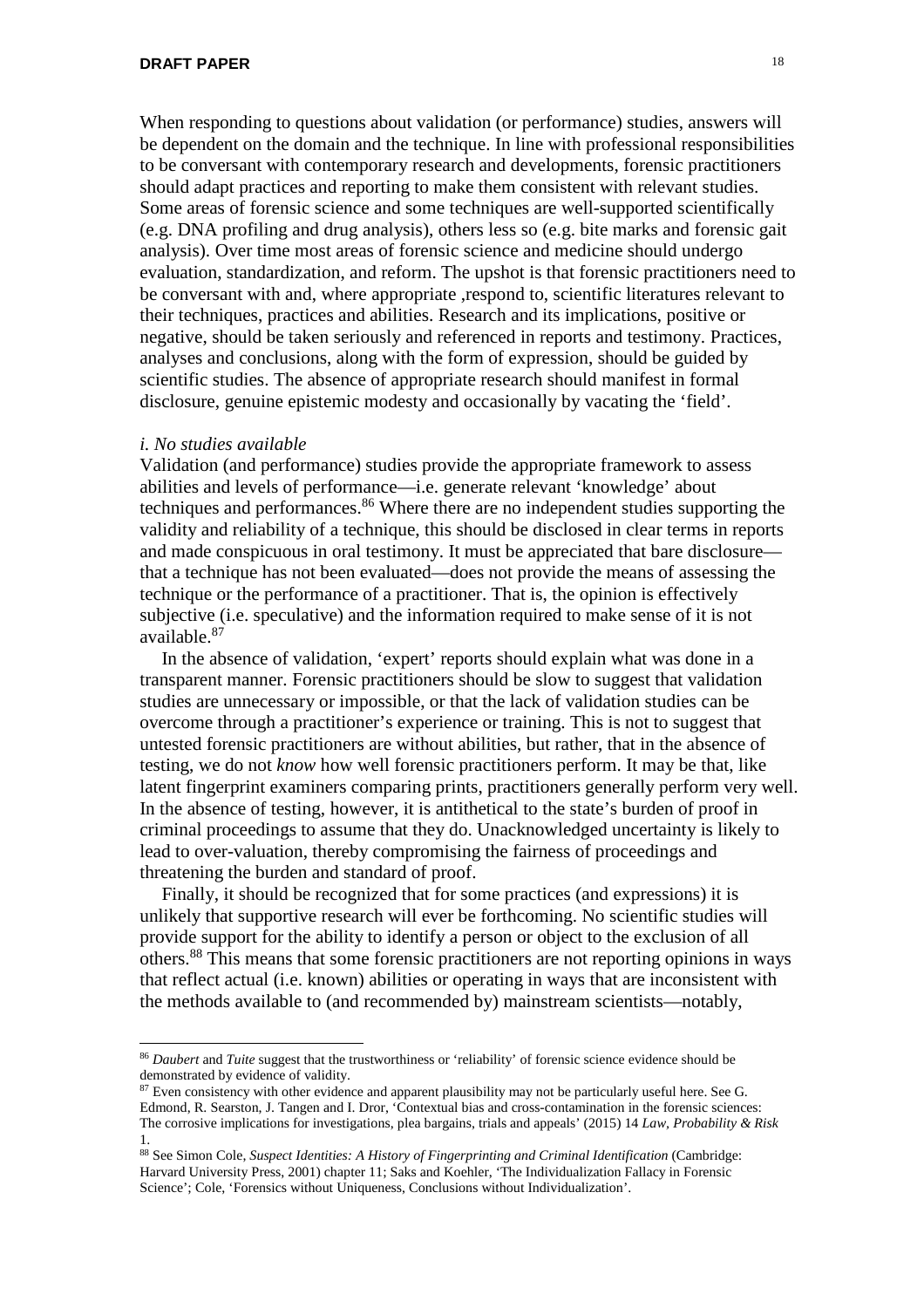statisticians, engineers, psychologists and biomedical researchers.<sup>89</sup> This practice should be rectified and, in the interim, discordance with authoritative recommendations should be acknowledged.

## *ii. Where studies exist*

Some areas of forensic science will be able to respond positively to the kinds of questions posed in HTCE. Many areas of analytical chemistry, biology (particularly around DNA profiling) and some aspects of latent fingerprint comparison, for example, have a substantial research base or studies that enable quite positive, even detailed, responses to many of the questions posed in HTCE. Other techniques and practices, however, have not been subjected to formal evaluation. Moreover, many so-called 'studies' are not actually the kinds of experimental evaluation associated with validation. In some disciplines, there has been a reliance on laboratory-based proficiency tests and case-based simulations as proxies for validation studies. Despite the name, commercial proficiency tests are not necessarily genuine tests of proficiency. Many 'proficiency tests' (e.g., those offered by Collaborative Testing Services, Inc.) do not assess the validity and reliability of techniques or the proficiency of the practitioners who use them.<sup>90</sup> Moreover, they provide little insight into whether forensic practitioners exhibit superior performance to laypersons (i.e. possess more than 'common knowledge') and whether their opinions are based on 'specialised knowledge' related to 'training, study or experience'. <sup>91</sup> Without independent proof that the technique can be applied consistently and reliably across cases and practitioners, along with insight into the impact of specific variables on the potential for error, it is difficult to use proficiency tests and case-based reconstructions as validation.

Obviously, it is not possible to test every scenario that might be encountered in casework or to accurately anticipate analytical requirements in the future. Nevertheless, testing the underlying principles and specific techniques on materials that are representative of those encountered in routine casework is fundamental to attempts to understand the value of techniques and opinions. Empirical assessment of practitioners' abilities to identify features and characteristics within 'traces', to determine similarity or dissimilarity, and to make an assessment of the support provided to competing propositions, provide means of approaching the assessment of the probative value of opinions.

Given that cases will continually generate new permutations and possibilities not anticipated or studied, full validation of all techniques and processes is not a viable goal. What does this mean for practitioners' obligations? In terms consistent with the goals of transparency, disclosure, epistemic modesty and impartiality, forensic practitioners should make clear the kinds of studies that have been undertaken, their applicability and limitations. They should disclose when studies have not been undertaken. There are

<sup>89</sup> e.g. NAS report.

<sup>&</sup>lt;sup>90</sup> In fact, Collaborative Testing Services acknowledges that their tests are not indicative of practitioner performance by including the following disclaimer in every report: 'This report contains the data received from the participants in this test. Since these participants are located in many countries around the world, and it is their option how the samples are to be used (e.g., training exercise, known or blind proficiency testing, research and development of new techniques, etc.), the results compiled in the Summary Report are not intended to be an overview of the quality of work performed in the profession and cannot be interpreted as such. The Summary Comments are included for the benefit of participants to assist with maintaining or enhancing the quality of their results. These comments are not intended to reflect the general state of the art within the profession. ([<http://www.ctsforensics.com/assets/news/3424\\_Web.pdf>](http://www.ctsforensics.com/assets/news/3424_Web.pdf), see Vokey, J. R., Tangen, J. M., & Cole, S. A. (2009). On the preliminary psychophysics of fingerprint identification. *The Quarterly Journal of Experimental Psychology*, *62*(5), 1023-1040; Thompson, M. B., Tangen, J. M., & McCarthy, D. J. (2013). Expertise in fingerprint identification. *Journal of Forensic Sciences*, *58*(6), 1519-1530.) <sup>91</sup> See e.g. UEL ss 55, 56, 79(1), 135, 137.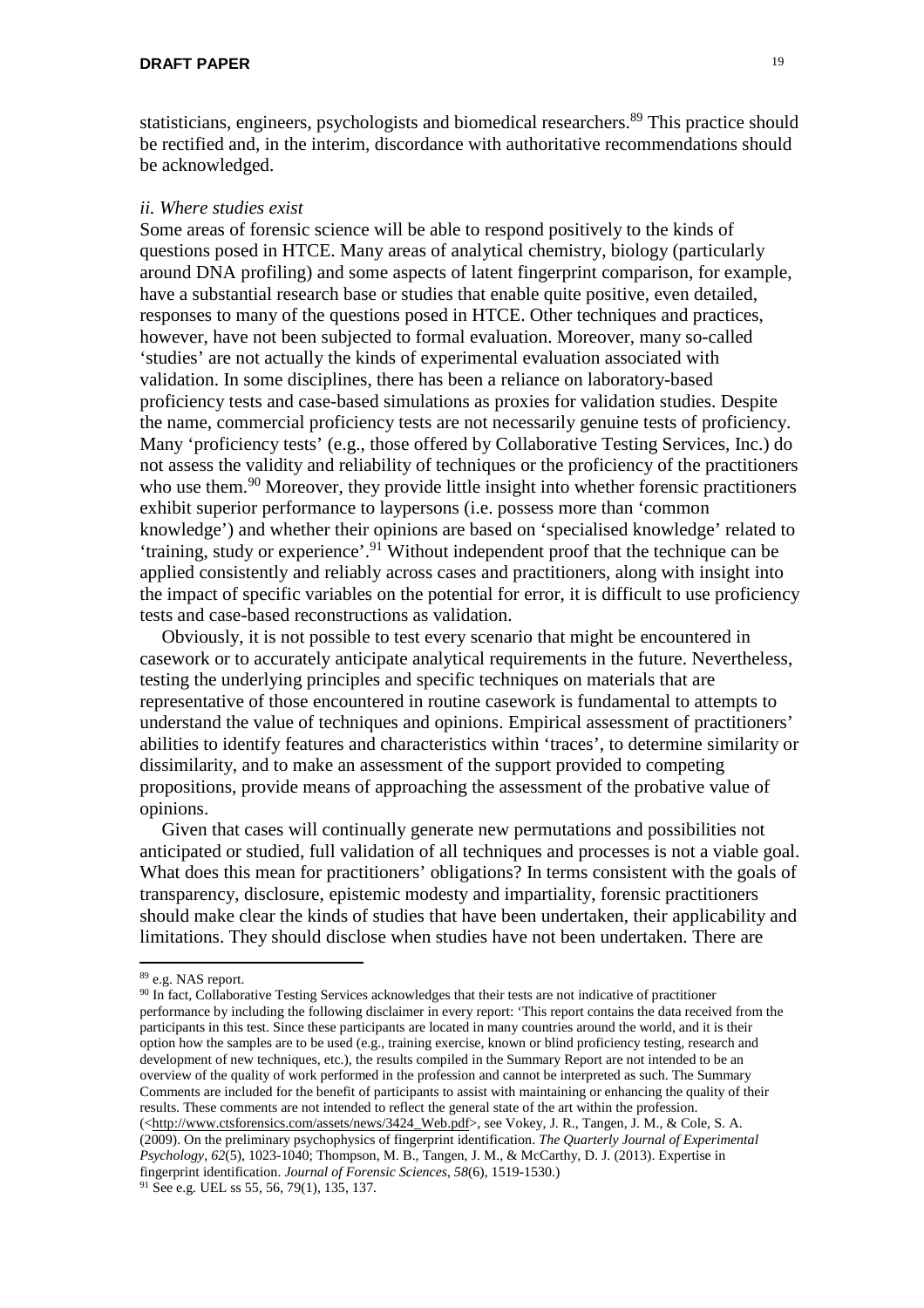some areas where studies are unlikely, and there is little hope, certainly in the short to medium term, of conducting studies that are case specific. Conversely, some areas will be sufficiently significant or destabilizing to warrant immediate attention. A prominent example is research into the transfer (i.e., secondary, tertiary and so on) of DNA. Until such *supplementary* studies are undertaken, when asked about specific scenarios where the research is incomplete or ambiguous, forensic practitioners should indicate that they are speculating (even if on apparently reasonable grounds) and that their opinion and its strength should, consistent with the need for transparency, epistemic modesty and impartiality, embody uncertainties that are both known and unknown.

## *iii. Small numbers of studies and weak studies*

As forensic scientists and scientists begin to increase the volume of validation research, there will be a need for forensic practitioners, lawyers and courts (and jurors) to make sense of the emerging results. Many forensic sciences, particularly the pattern evidence disciplines, have techniques comprising many discrete steps; often embedded in larger processes. Consequently, any study will be limited in its scope and generalisability, especially where an assumption is made regarding the larger process. No single study will validate the entirety of a discipline's claims and, given the large number of variables typically associated with a forensic technique, the external validity of any study may be open to legitimate dispute.<sup>92</sup>

Several recent and small-scale studies, relating to image comparison (so-called facial mapping and forensic gait comparison), concluded that because practitioners (i.e. anatomists, physical anthropologists and podiatrists) performed above chance or better than the general public, on that basis their opinions ought to be received in criminal proceedings.<sup>93</sup> This, however, does not necessarily follow. Some of these studies were weak, featuring less than a dozen subjects (and not always compared to the performance of laypersons). Courts will be required to make policy decisions about the levels of accuracy, error and risk they are willing to tolerate, given the various personnel, costs and dangers associated with admitting the opinions of those legally recognised as experts.<sup>94</sup> Courts must be careful to avoid relying too heavily on weak, poorly designed and one-off studies.

For any single published study, the non-trivial question is whether it is adequate in terms of design, control, fidelity, quality, analysis, size, and so forth. When it comes to some of the first generation of studies, that test general capabilities—i.e. expertise in a particular domain—the basic ability of practitioners should be assessed and compared to novices before investigating narrower questions. It is essential that practitioners be aware of the potential for error, and avoid the temptation to 'borrow' validity from research where techniques were applied in different conditions. As practitioners move from their area of demonstrated ability—based on formal evaluation of the technique and proficiency testing—they should be fully transparent and circumspect.

 $92$  There is a paucity of tests that benchmark examiner performance against the population at large reported in the scientific literature, but those that do exist show significant variability in the accuracy of judgments from one trained examiner to the next. See Ulery et al, 'Accuracy and reliability of forensic latent fingerprint decisions'; White et al, 'Perceptual expertise in forensic facial image comparison'.

<sup>93</sup> Consider e.g. Carol Wilkinson and Richard Evans 'Are facial image analysis experts any better than the general public at identifying individuals from CCTV images?' (2009) 49 *Science & Justice* 191; I. Birch, L. Raymond, A. Christou, M. Fernando, N. Harrison and F. Paul, 'The identification of individuals by observational gait analysis using closed circuit television footage' (2013) 53 *Science and Justice* 339; I. Birch, W. Vernon, G. Burrow and J. Walker, 'The effect of frame rate on the ability of experienced gait analysts to identify characteristics of gait from closed circuit television footage' (2014) 54 *Science and Justice* 159.

<sup>&</sup>lt;sup>94</sup> Policy decisions should be informed by a range of insights, including studies on the performance of laypersons with statistics and probabilities. Cf *Aytugrul v The Queen* (2012) 247 CLR 170.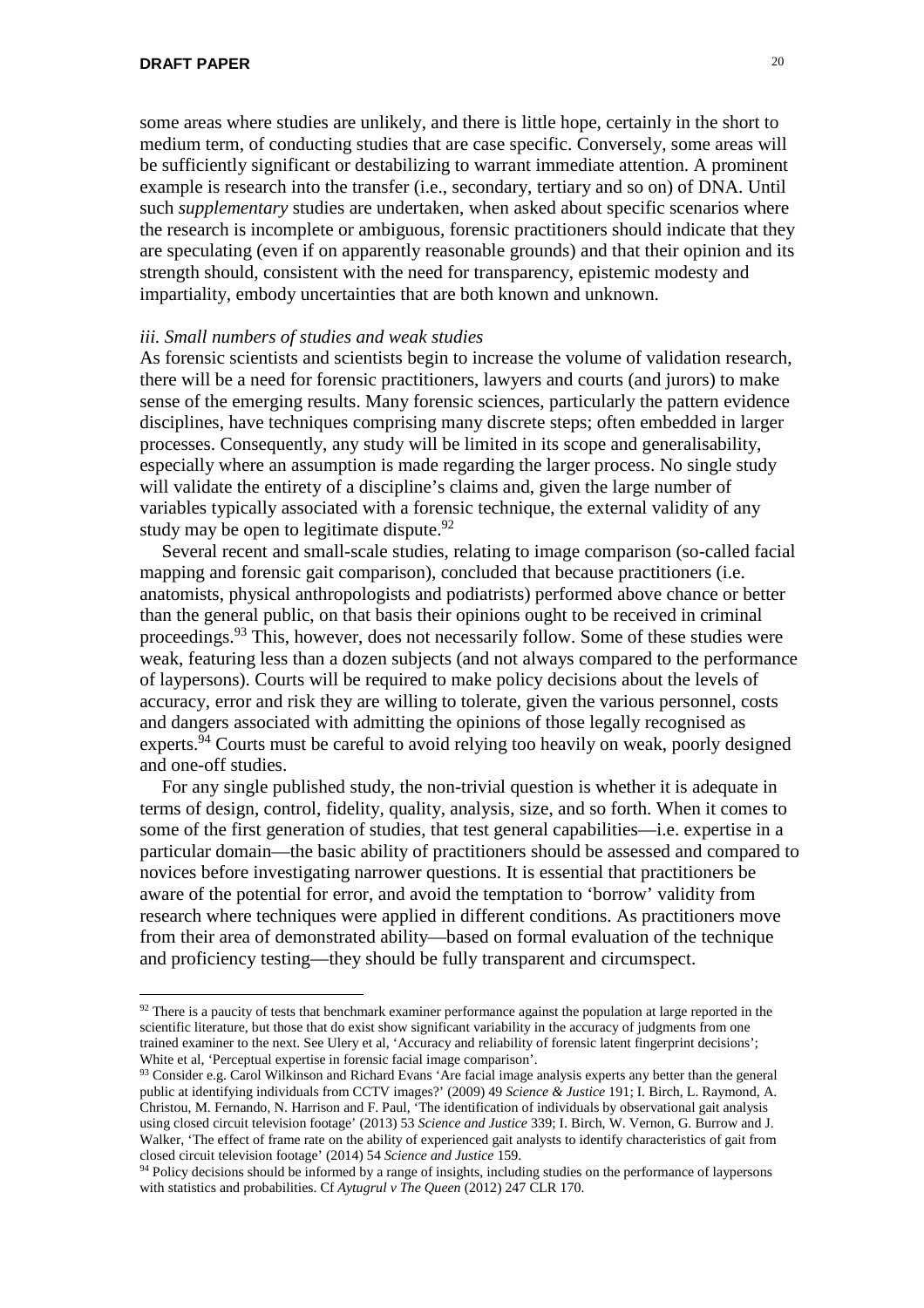In general, when assessing the value of the contribution made by any study the fundamental issue of experimental power should be at the forefront. The explanatory 'power' of an experiment is derived from both the number of participants in the experiment, and the number of decisions those participants are asked to make (i.e. the number of trials). Where large numbers of participants can be recruited, relatively small numbers of trials are required from each participant to obtain a robust estimate of 'true' performance. However, where small numbers of participants are available, as in many areas of forensic science, many trials are required. Studies with only 10 or 20 participants completing only one or two trials will shed limited light on the ability being assessed and may need to be treated with particular caution.

The need for caution is accentuated if experiments are poorly designed, where, for example: valid alternative explanations are not ruled out, experimental procedures do not preserve the independence of respondents, or issues relating to human agency in experimental trials are not carefully managed. To some extent these problems can be avoided through collaboration. Studies conducted by multidisciplinary groups, published in peer reviewed journals (particularly in mainstream science journals), and successfully presented at national and international conferences, will typically be relatively robust. Public institutions involved in the production of forensic science and medicine evidence should publish their validation studies following independent peer review.<sup>95</sup> Such studies will tend to be more resilient than studies designed and conducted by: isolated groups; groups with vested interests in outcomes of a particular kind (rather than knowledge in general); groups with limited expertise in conducting human research; and, groups who do not disseminate their research among broader scholarly communities.

Norms and professional obligations require scientists to engage with pre-existing research and to characterize it accurately. Similarly, forensic practitioners have legal and professional obligations to reference relevant scientific literatures and to describe them in a balanced manner. Practitioners should not cherry-pick favourable research or exaggerate the value of small or poorly designed studies if these do not provide the kinds of evidence that is required to support the particular technique, interpretation or expression.

## *iv. Detailed questions about validation studies and how to validate*

What should a forensic practitioner say if asked detailed questions about what validation is, how to conduct a validation study, or what available research reveals, *and they are not really sure*? Practioners should always answer honestly and try to be as clear as possible. They should acknowledge uncertainties and, if appropriate, respond to questions with 'I do not know' or 'That is not part of my expertise'. There is no shame (or embarrassment) in explaining that you are a practitioner who uses the technique(s) taught to you and that you do not fully understand all of the underlying processes and assumptions—although it is important to recognise that comprehension and sophistication are generally desirable and often required by professional codes and employers.<sup>96</sup> Always stay within the appropriate realm of expertise (where there is

<sup>&</sup>lt;sup>95</sup> For a discussion of the risks and benefits of using 'insiders' vs 'outsiders' to review expert practices, see Trisha Greenhalgh *How to Read a Paper: The Basics of Evidence-Based Medicine* (Oxford: BMJI Books, 5th ed 2014) at 117-8 and sources cited therein.

<sup>&</sup>lt;sup>96</sup> Practitioners and technicians should be able to identify and refer to relevant validation studies and be aware of issues with human factors. See e.g. NIST report, Recommendation 6.3: 'A testifying expert should be familiar with the literature related to error rates. A testifying expert should be prepared to describe the steps taken in the examination process to reduce the risk of observational and judgmental error. The expert should not state that errors are inherently impossible or that a method inherently has a zero error rate.'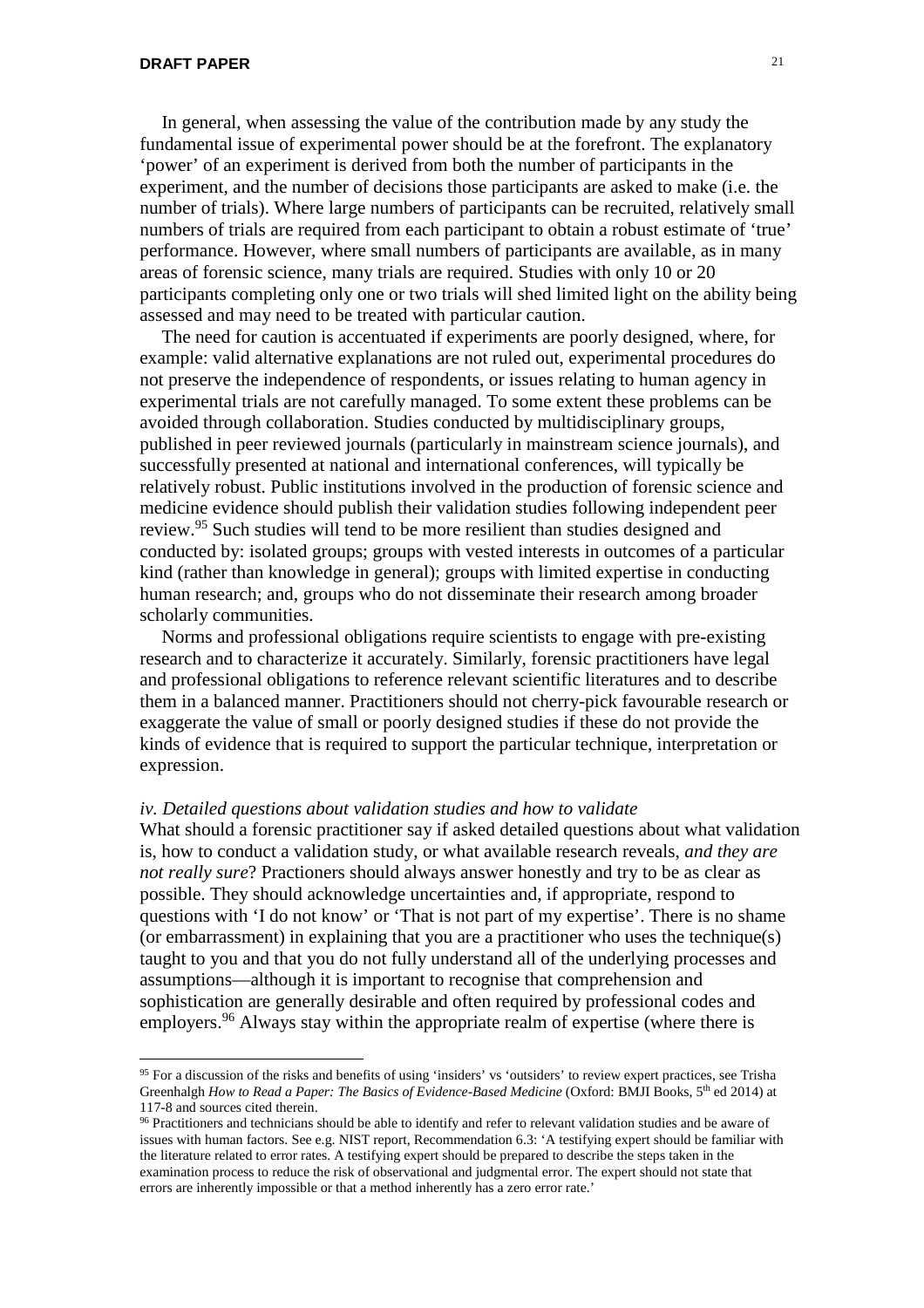demonstrable knowledge), and let others answer such questions if pressed and they are beyond your abilities. If the defence or judge requires additional information then the prosecutor should call supplementary witnesses with domain relevant or methodological expertise.<sup>97</sup> These will usually be senior scientists and/or managers from the institution.

## *v. Collaboration on validation and other studies*

Forensic practitioners may not have relevant experience, methodological skills, infrastructure, time and resources to conduct scientific experiments comparing expert and novice accuracy, measuring validity and reliability, or isolating the factors that influence expert decision-making.<sup>98</sup> Other groups, such as research scientists, may be well positioned to assist. Cognitive scientists, for example, specialize in phenomena such as human learning, memory, performance, perception, attention, decisionmaking, and reasoning. University-based research scientists in Australia routinely collaborate with industry partners across a variety of fields and recently these partnerships have extended to include studies of fingerprints and face matching.<sup>99</sup> Such collaborations may involve analysing practices and protocols in routine casework; designing and participating in experiments; disseminating findings in presentations and training, reports, and peer-reviewed journals; and improving institutional policies and practices. This kind of research can make important contributions to the evidence-base of the discipline, enhance efficiency and performance, and be invoked in response to emerging legal interest in 'knowledge'.

## *vi. Overview*

Validation and proficiency studies provide information required by decision makers when determining if an opinion can *rationally* assist the resolution of disputed facts and what weight it might be given.<sup>100</sup> Forensic practitioners should remain firmly within the realms of demonstrable expertise and be reluctant to move into a penumbra of convention, belief, and speculation, at least without a heavy dose of epistemic modesty. Practitioners should make it clear to the court if their opinions are not well-supported by experimental studies.

As experimental studies contribute to the evidence-base of their domain, forensic practitioners may have to modify traditional practices (e.g. to take account of human factors) and forms of expression (e.g. move to probabilistic approaches; including statements that incorporate alternative hypotheses). In some cases validation studies might suggest that the probative value of opinion evidence is higher than routinely

<sup>98</sup> Tangen, J. M. (2013). Identification personified. *Australian Journal of Forensic Sciences*, *45*(3), 315-322. <sup>99</sup> On fingerprints, see Donaldson, S. I., Berger, D. E., & Pezdek, K. (Eds.). (2012). *Applied psychology: New frontiers and rewarding careers*. Psychology Press; Tangen, J. M., Thompson, M. B., & McCarthy, D. J. (2011). Identifying fingerprint expertise. *Psychological Science*, *22*(8), 995-997; Busey, T. A., & Parada, F. J. (2010). The nature of expertise in fingerprint examiners. *Psychonomic bulletin & review*, *17*(2), 155-160; Dror, I. E., Charlton, D., & Péron, A. E. (2006). Contextual information renders experts vulnerable to making erroneous identifications. *Forensic science international*, *156*(1), 74-78; Erlikhman, G., Ghose, T., Garrigan, P., Mnookin, J., Dror, I., Charleton, D., & Kellman, P. (2013). Fingerprint Matching Expertise and its Determinants. *Journal of Vision*, *13*(9), 51-51. On faces, see e.g., Kemp, R., Towell, N., & Pike, G. (1997). When seeing should not be believing: Photographs, credit cards and fraud. *Applied Cognitive Psychology*, *11*(3), 211-222; White, D., Kemp, R. I., Jenkins, R., Matheson, M., & Burton, A. M. (2014). Passport officers' errors in face matching. *PloS ONE*, *9*(8), e103510; Burton, A. M., Kramer, R. S., Ritchie, K. L., & Jenkins, R. (in press). Identity from variation: Representations of faces derived from multiple instances. *Cognitive Science*.

<sup>100</sup> The word 'rationallly' is taken from the meaning of relevance in the Uniform Evidence Law, ss55, 56.

<sup>97</sup> See some of the examples in Simon Cole, 'A Cautionary Tale about Cautionary Tales about Intervention' (2009) 16 *Organization* 121.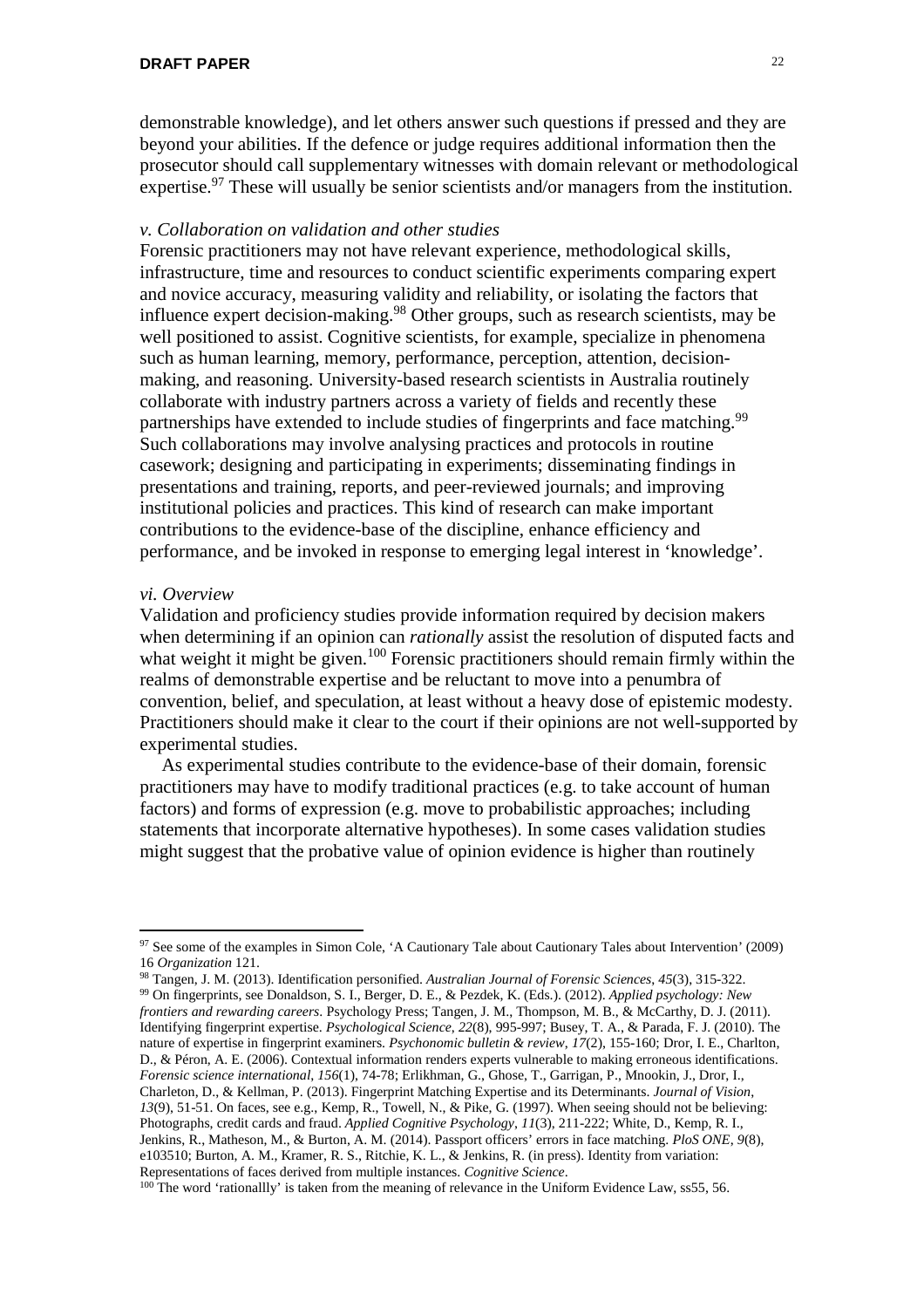claimed (or allowed) in criminal proceedings. In other cases research may require traditional practices and expressions to be moderated and even abandoned. 101

More than ever before, techniques used by forensic practitioners are visible to attentive research scientists. Forensic practitioners should endeavour to engage with the concerns and recommendations of attentive audiences, and to document, in good faith, limitations, concerns and controversies. This will demonstrate an impartial orientation and provide important resources for the prosecution and defence as they endeavour to grapple with the complexities of the forensic science evidence in the context of more expansive evidentiary arrays.

Techniques and opinions should not be grounded merely on training, experience or legal acceptance. Allowing a very experienced (and sometimes highly credentialed) forensic practitioner to speculate, hypothesize, or guess in realms where they are not *known* to possess actual expertise raises obvious risks to the factual accuracy and fairness of the trial.

## *B. Error rates, limitations and uncertainties*

All expert opinions, expressed in a report or orally, should incorporate a clear indication of limitations, uncertainties and/or a statement addressing the potential for error. An expert opinion that does not index the 'knowledge' on which it is grounded and disclose known limitations is incomplete. It does not comply with admissibility rules, creates a serious risk of being misunderstood, and contravenes the expert's overriding duty to impartially assist the court.<sup>102</sup>

Once again, the appropriate response is to provide useful information about the limits of the technique or process behind the opinion. In many cases such information will be extracted from an experiment, or series of experiments, where the technique and practitioner have been tested against ground truth—i.e. a known result. As a matter of experimental design, ecological validity may have been sacrificed in order to isolate task components and associated abilities. For example, experts might be asked to make time-limited decisions, to forego collaborative opinion forming, have limited access to databases, tools or techniques, or may be required to provide binary (e.g. yes/no) responses rather than use their specialised conclusion scales. While such restrictions may impinge on ecological validity, these experiments nevertheless provide useful frameworks through which to assess abilities and opinions.<sup>103</sup> Estimates of error may need to be qualified or explained in the context of a specific case, but the need to extrapolate from the general (to the individual, or specific) is unavoidable.<sup>104</sup>

However qualified, experimental results on the limitations of forensic techniques need to be made available to the court. Without some indication of error (and other limitations), it may be difficult, perhaps very difficult, to assess the value of a practitioner's opinion.<sup>105</sup> Is, for example, the performance of the forensic practitioner

<sup>&</sup>lt;sup>101</sup> Some techniques and forms of reporting have been abandoned altogether. Consider the recent treatment of bullet lead comparison, bite marks, and microscopic hair comparisons, for example: NRC, *Forensic Analysis Weighing Bullet Lead Evidence* (Washington, DC: National Academies Press, 2004) and FBI/DOJ, *Microscopic Hair Comparison Analysis Review* a[t https://www.fbi.gov/about-us/lab/scientific-analysis/fbi-doj-microscopic](https://www.fbi.gov/about-us/lab/scientific-analysis/fbi-doj-microscopic-hair-comparison-analysis-review)[hair-comparison-analysis-review](https://www.fbi.gov/about-us/lab/scientific-analysis/fbi-doj-microscopic-hair-comparison-analysis-review) (accessed 15 August 2015).

<sup>&</sup>lt;sup>102</sup> The fact that any error rate will be somewhat artificial, and might not capture the precise conditions of the analysis is not an excuse. Awareness of this issue did not prevent the NAS and other groups insisting that these should be determined: NAS Report, 184, 122.

<sup>&</sup>lt;sup>103</sup> Moreover, in many comparison practices, expertise inheres in the analyst rather than these other things, even if they may enhance the practices.

<sup>104</sup> David Faigman, John Monahan and Christopher Slobogin, 'Group to Individual (G2i) Inference in Scientific Expert Testimony' (2014) 81 *University of Chicago Law Review* 417.

<sup>&</sup>lt;sup>105</sup> The lack of research might prevent apporpirate qualifications being made.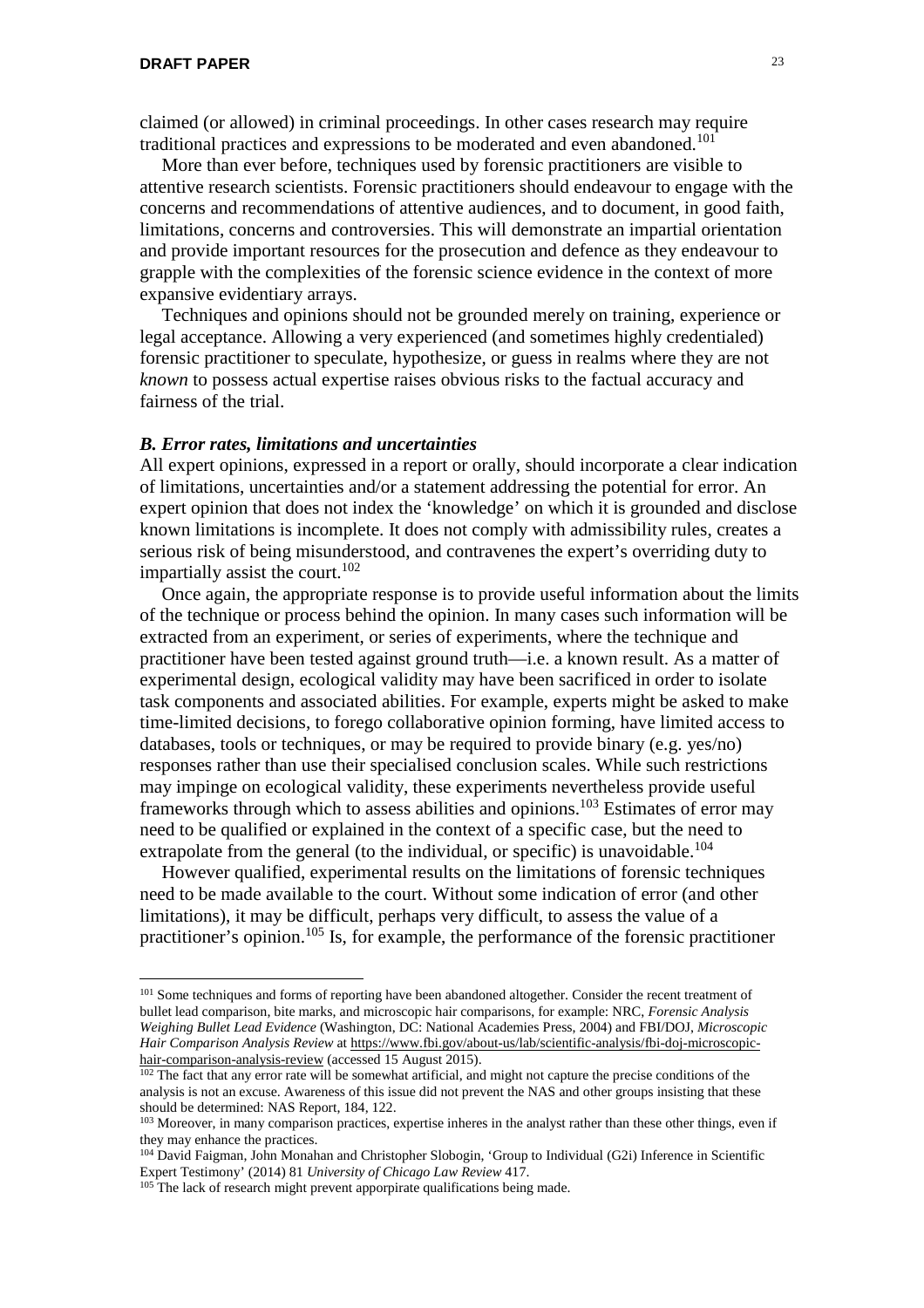better than a layperson (making the evidence relevant) and if so how much better $?^{106}$ And, how do we know? Is the task easy or difficult? Do practitioners make mistakes? How often? In what circumstances does the technique work well or work poorly? Is this assay typical of the kind of procedures performed by this practitioner? Here, the invocation of previous legal recognition, like recourse to long experience and personal confidence, may be distracting. In the absence of information about limitations derived from empirical studies, opinions may be no more than bare assertion—i.e. *ipse dixit*.

The generation of information about error (and other limitations with a technique) is, undoubtedly, a complicated problem, that may require trade-offs and compromises. Error rates that map precisely onto the complex and varied circumstances of a *sui generis* case are generally unattainable. Instead, error rates will generally be oriented toward the technique, perhaps the laboratory, rather than the individual practitioner or the circumstances of a specific prosecution. Courts should expect to be using these kinds of base rates and then to extrapolate from the general to the specific with information about the value of techniques (and proficiency). 107

One attempt to wrestle with some of these challenging issues is the 'Guide to Forensic Testimony: Fingerprints', advanced by Edmond, Thompson and Tangen.<sup>108</sup> These authors proposed a way of refining the reporting and presentation of latent fingerprint evidence in response to emerging criticisms, a few important preliminary studies, and the immediate needs of criminal justice systems that continue to investigate and prosecute relying on latent fingerprint evidence.<sup>109</sup> They proposed appending the following to a 'match' report.

#### **A Guide to Forensic Testimony: Fingerprints**

- A decision about whether two fingerprints match or not is based on the judgment of a human examiner, not a computer.
- There are several documented cases where an examiner has incorrectly said that two prints 'match' when they actually came from two different people.
- Laboratory-based experiments suggest that errors of this sort happen infrequently (around 1% of the time). In practice, however, it is unknown how often examiners say that two fingerprints match when they actually come from two different people.
- Without specific evidence, it cannot be known whether an error has occurred in a particular case.<sup>110</sup>

The authors acknowledge that the 'Guide' is a compromise and has limitations. However, it seems an improvement on the traditional way of reporting latent fingerprint evidence in reports and expert certificates. Historically, latent fingerprint examiners have equated a 'match' with positive identification of a person. Ordinarily there is little explanation of how this conclusion was reached, whether there was disagreement between examiners, whether it was subject to a meaningful review and what that involved, and there is almost never any reference to the risk of error in reports or oral testimony. These conventional reporting practices systematically exaggerate the

<sup>&</sup>lt;sup>106</sup> More generally, how much better than a layperson should an 'expert' typically perform before the various risks and dangers associated with expert opinions are imposed on the trial? This is a policy issue that warrants consideration by appellate courts.

<sup>107</sup> David Faigman, John Monahan and Christopher Slobogin, 'Group to Individual (G2i) Inference in Scientific Expert Testimony' (2014) 81 *University of Chicago Law Review* 417.

<sup>&</sup>lt;sup>108</sup> Edmond, Thompson & Tangen, 'A Guide to Interpreting Forensic Testimony: Scientific Approaches to Fingerprint Evidence' (2013) 12 *Law, Probability and Risk*.

<sup>&</sup>lt;sup>109</sup> The 'Guide' is obviously dated in the sense it will require modification and revision.

<sup>110</sup> Edmond, Thompson & Tangen, 'A Guide to Interpreting Forensic Testimony, 11. In many cases a 2 x 2 table will provide a useful indication of the proportion of correct results and incorrect results and the incidence of different types of errors in specific processes, thereby providing a useful means of approaching the assessment of a particular result.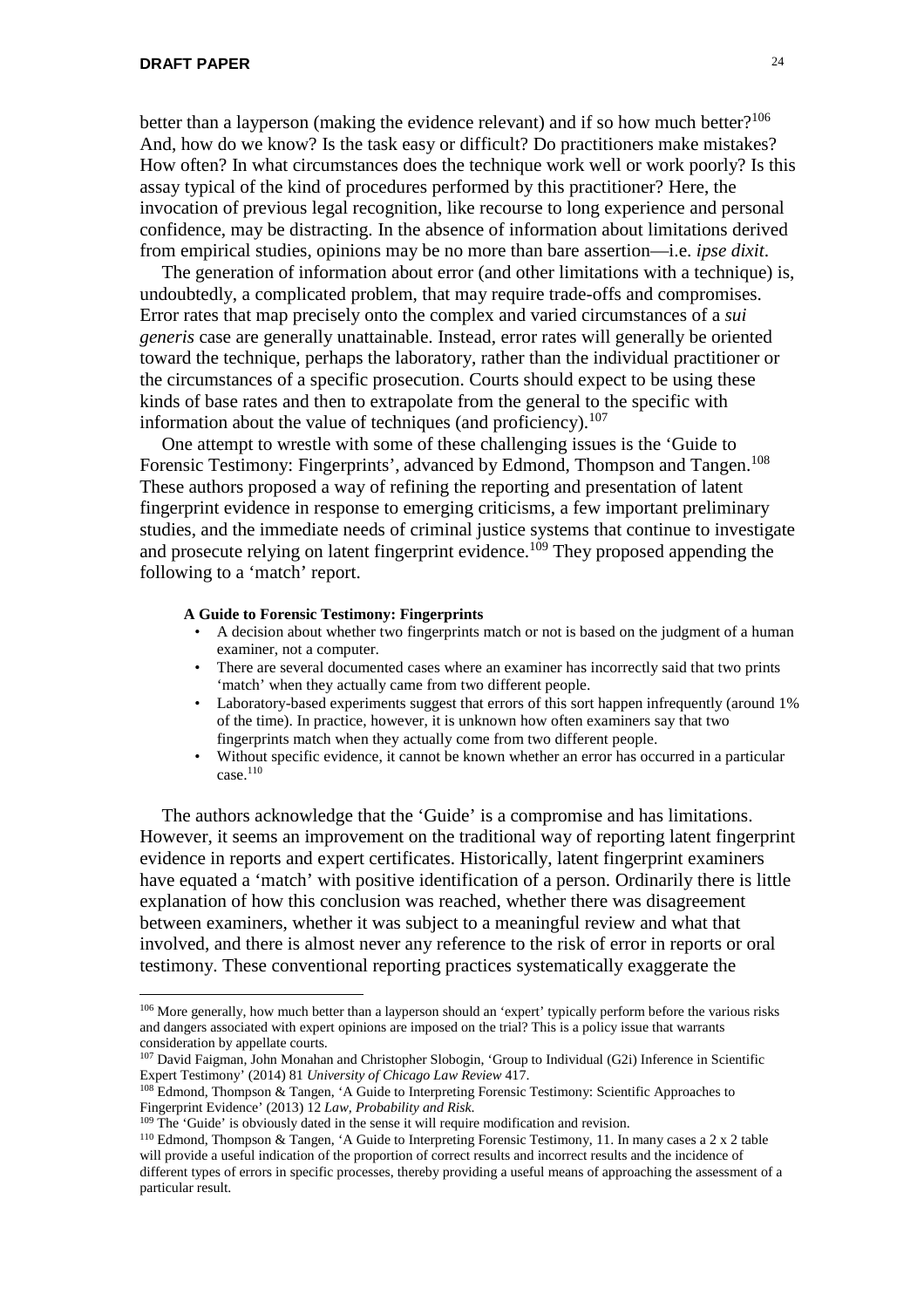probative value of the opinion, privileging the prosecution case and subverting fundamental criminal justice values.<sup>111</sup>

By not incorporating limitations, uncertainties and some kind of indication of error, the state—through its prosecutors and fingerprint examiners—could be accused of misrepresenting the value of its expert opinion evidence and partisanship.<sup>112</sup> The defence should not be obliged to somehow identify and explain limitations or persuade the court that there is a real world error rate. There always is an error rate and it is incumbent on forensic practitioners to provide an indication of its magnitude. If the risk of error is small, as they generally appear to be with much latent fingerprint and DNA profiling evidence, little will be lost in reporting it.<sup>113</sup> The forensic practitioner has a conspicuous duty to provide an indicative error rate in order to prevent over-reliance on the opinion.

It is improper to suggest that forensic practitioners do not make mistakes.<sup>114</sup> The scientific and medical literature on human factors indicates that all humans, including the most highly-trained scientists and doctors, make mistakes.<sup>115</sup> The fact that practitioners are not aware, or do not believe, that they have made a mistake does not mean performance is error free. In criminal justice systems, ground truth is generally inaccessible. Indicative error rates enable the court to assess expert opinion evidence.<sup>116</sup> Even a base-rate error that is not perfectly suited to the particular case will usually be better than omission or denial and the resulting risk of misunderstanding and overvaluation.

## *C. Peer review and verification*

Forensic practitioners should try to avoid suggesting that peer review or other verification procedures in themselves can somehow overcome or repair errors and limitations. Peer review and verification *may* help to reduce errors and are more likely to do so when they are conducted in specific conditions—such as where techniques are known to be valid and review is blind—see Section 4.E.<sup>117</sup> However, where peer review and verification are applied to techniques of unknown validity, or where the reviewer is exposed to the earlier result (or the desired result) or other suggestive information, peer review and verification may provide little improvement or improvement of unknown value. As things stand, we have relatively limited information about the value of review processes in relation to most of the forensic sciences.<sup>118</sup>

<sup>111</sup> See NAS Report, 142; *The Scottish Fingerprint Inquiry*, Recommendations 1 and 3; NIST report, Recommendation 3.7.

<sup>&</sup>lt;sup>112</sup> This applies to latent fingerprints, DNA evidence, ballistics and so on.  $\frac{113}{113}$  The Netherlande Estennia Institute is one of the few to enough a

The Netherlands Forensic Institute is one of the few to openly acknowledge errors in biological trace analysis, with publication of department-wide error rates: A. Kloosterman et al, 'Error rates in forensic DNA analysis: definition, numbers, impact and communication' (2014) 12 *Forensic Science International Genetics* 77- 85. The explicit recognition of both method-based and human-derived errors and their impact on the accuracy of opinions provided across ~ 450,000 analyses provides empirical data for courts to judge the reliability of DNA results from their laboratory. Although the authors acknowledge that the translation from an academic discussion around general error rates to application for specific cases is problematic, guidance is provided to courts and

 $114$  Practitioners might give reasons why they are confident, but in most cases they cannot be certain that a mistakes has not been made.

<sup>115</sup> For example, Kohn, L. T., Corrigan, J. M., & Donaldson, M. S. (Eds.). (2000). *To Err Is Human: Building a Safer Health System*. National Academies Press.

<sup>&</sup>lt;sup>116</sup> Sometimes error might enable the jury to accommodate inconsistent evidence such as alibis. Consider Frank Vincent, *Report: Inquiry Into the Circumstances That Led to the Conviction of Mr Farah Abdulkadir Jama*  (Victorian Government Printer, May 2010).

<sup>&</sup>lt;sup>117</sup> This is not how most 'peer review' operates within forensic science institutions.

<sup>&</sup>lt;sup>118</sup> There is a large literature about peer review and its limitations in relation to biomedical publication. See e.g. the discussion of peer review and publication in civil litigation in Gary Edmond, 'Judging the scientific and medical literature: Some legal implications of changes to biomedical research and publication' (2008) 28 *Oxford Journal of Legal Studies* 523.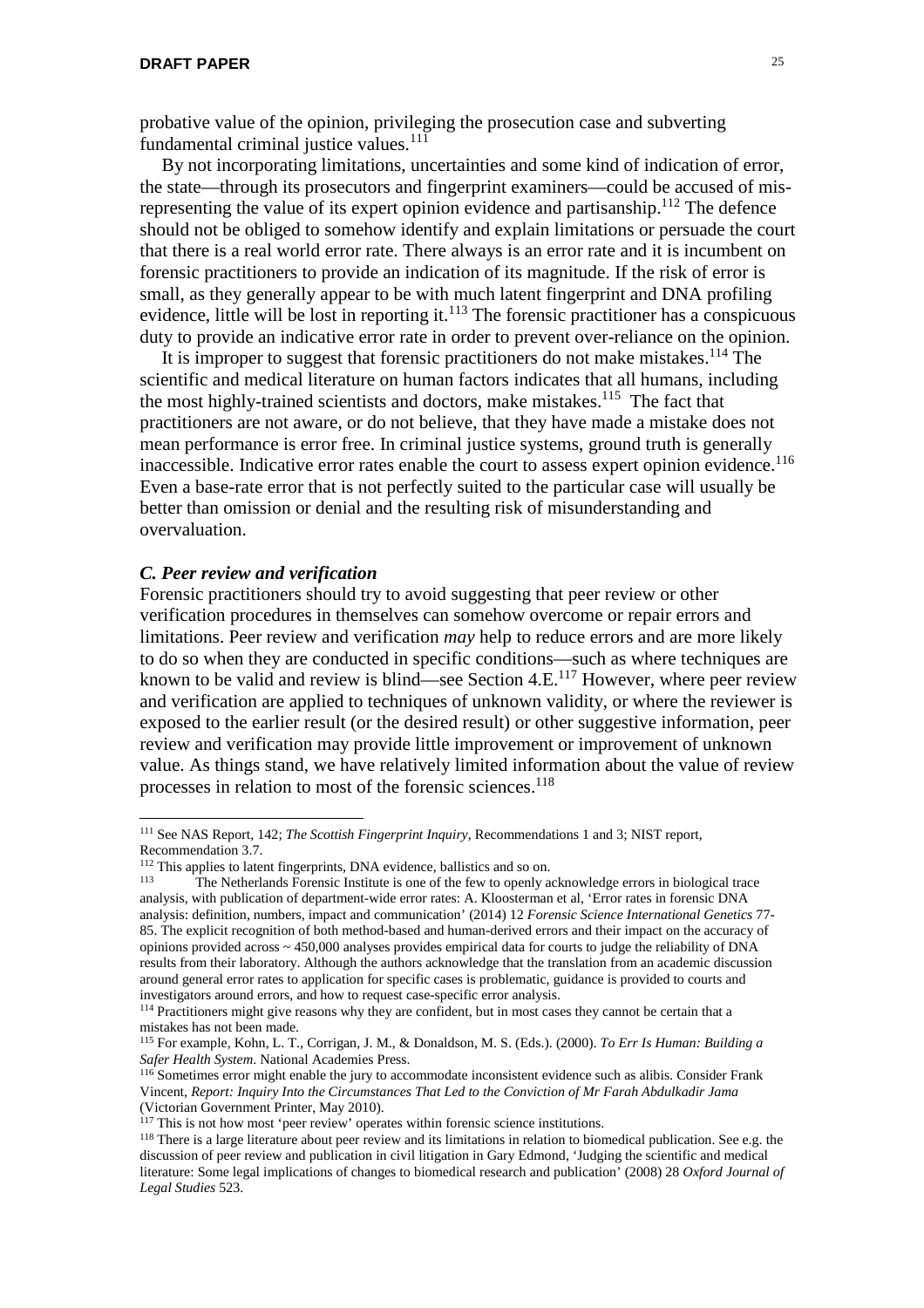Currently, some of the practices presented as 'peer review' more closely resemble a kind of editorial review than a genuinely independent assessment of a particular process or conclusion. For transparency, practitioners should explain what they mean by 'peer review' in the specific instance. In some cases terms such as 'looked over' or 'proof read' may be more accurate descriptions of institutional practices.

## *D. Expression of opinions*

The terminology used by forensic scientists in expressing their opinions should be based on experimental research. Use of particular terminologies or scales should be empirically justified (i.e. linked to validation and, if appropriate, frequency data), clearly explained and be comprehensible.

The expression of opinions should be derived from what we know about the validity of techniques and the proficiency of forensic practitioners. In developing expressions, whether quantitative (such as likelihood ratios or frequencies) or qualitative (e.g. the use of tables, a range or form of words), forensic practitioners should engage with statisticians, science communicators and cognitive scientists.

Expression and comprehension are complex domains and those lacking specialist knowledge in the area should seek guidance.<sup>119</sup> This advice extends to courts. In some cases judges may place constraints on what they allow forensic practitioners to say in court (e.g. limiting opinions to 'similarities').<sup>120</sup> Apparently intended to embody and convey evidentiary limitations, judge-imposed expressions are often as arbitrary as the expressions conventionally employed by forensic practitioners. Experimental studies and the insights of cognitive scientists, rather than terms imposed by judges or conjured by forensic scientists, especially those steeped in antiquated individualisation (i.e. positive identification) traditions, should inform the way opinions are expressed in reports and testimony.

Forensic practitioners should generally avoid neologisms—such as 'to a reasonable degree of ballistic certainty' (used in the U.S.)—and be careful about the use of loaded terms such as 'match', 'consistent (with)', 'similar' or 'multiple similarities', and especially 'cannot exclude', 'no differences', and 'no significant differences'.<sup>121</sup>

Finally, forensic practitioners should not think that because they are allowed to express expert opinions in reports and testimony they are entitled to proffer personal opinions unsupported by 'knowledge'.<sup>122</sup> Forensic practitioners cannot avoid professional and legal obligations on the basis that they are merely proffering a personal opinion. To be admissible, opinions must be wholly or substantially based on 'specialised knowledge'. Where opinions are not based on relevant scientific research the opinion is not admissible.

## *E. Human factors and genuine impartiality*

<sup>&</sup>lt;sup>119</sup> Comprehension of reports and testimony is a separate, though obviously related, issue that requires the input of judges and cognitive scientists. Forensic scientists should not second-guess what courts might like, unless these have been negotiated based on evidence.

<sup>120</sup> See e.g. *R v Tang* (2006) 65 NSWLR 681 and *R v T* [2010] EWCA Crim 2439.

<sup>121</sup> See e.g. Frank Kaufman *Report of the Kaufman Commission on Proceedings Involving Guy Paul Morin* (Toronto: Queens Printer, 1998). See also NIST Report, 128 and NRC Report, 185; Goudge Report, 433-35. See also See Dawn McQuiston-Surrett and Michael Saks, 'The testimony of forensic identification science: What expert

witnesses say and what factfinders hear' (2009) 33 Law & Human Behavior 436-453; Kristy Martire et al, 'The psychology of interpreting expert evaluative opinions' (2013) 45 *Australian Journal of Forensic Sciences* 305.

<sup>122</sup> On 'opinionisation', see Simon Cole, 'The "opinionization" of fingerprint evidence' (2008) 3 *BioSocieties* 105- 113.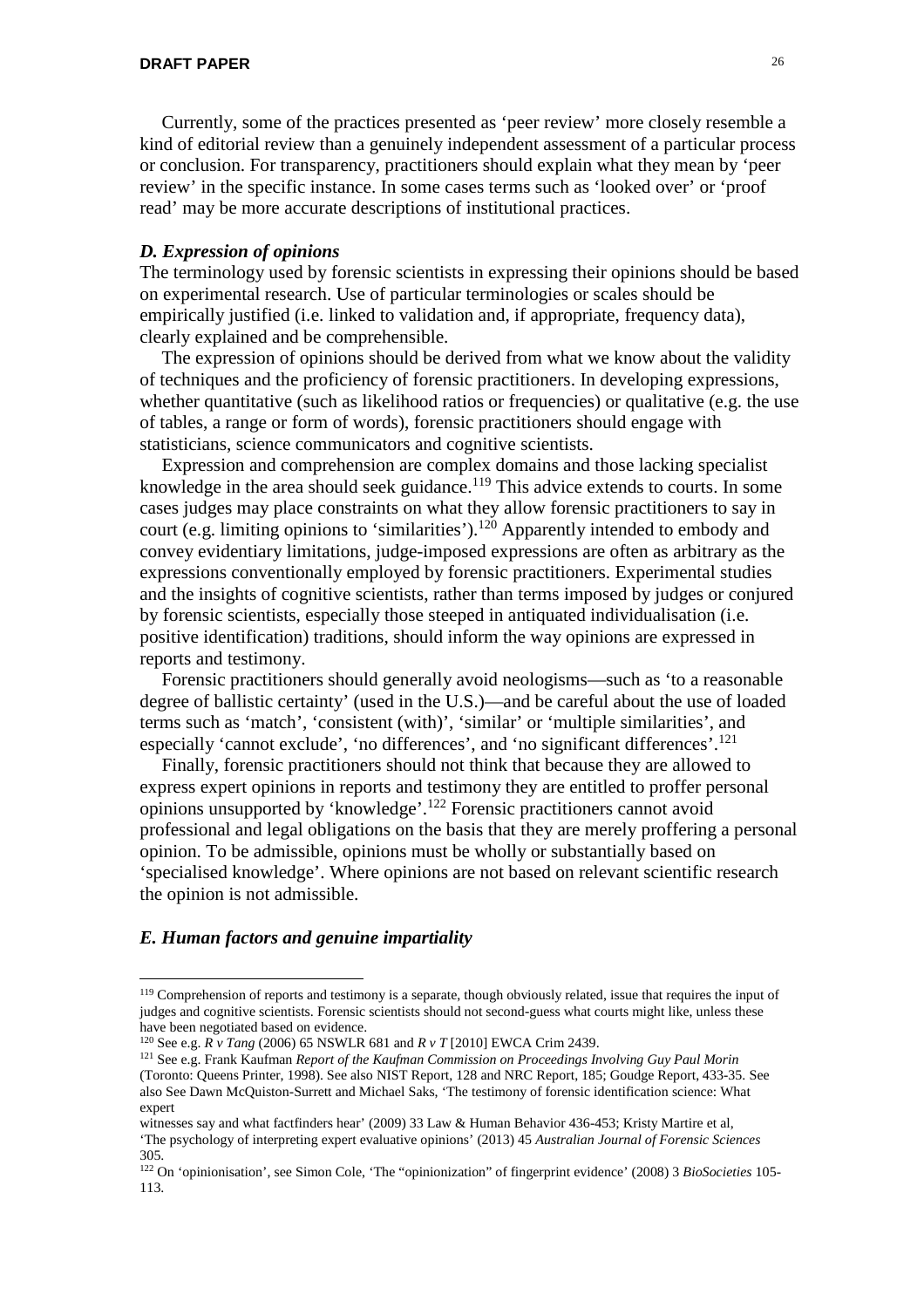Forensic practitioners should be attentive to human factors research and alive to risks of implicit bias.<sup>123</sup> Institutions responsible for producing forensic science and medicine evidence should have policies and practices designed to regulate the kinds of information that practitioners are provided with, and where possible their processes (especially verification and review) should be designed to avoid biasing evidentiary products. When it comes to reports and testimony, forensic practitioners should describe the processes that are in place to avoid (or reduce) a range of undesirable exposures, such as suggestion and confirmation biases. They should be able to identify and explain mitigation strategies, such as selective unmasking or requiring a different practitioner to screen exhibits in order to determine what should be tested. Where there are no or few processes in place practitioners should disclose this absence.

Significantly, forensic practitioners cannot credibly contend that information about the case or suggestive practices have not influenced interpretations and decisions, unless at least one of the following conditions is satisfied:

- (1) the practitioner is shielded (i.e. blinded) from gratuitous information or gradually exposed through a staged process that documents exposure and emerging interpretations (e.g. sequential unmasking); and/or
- (2) studies confirm that exposures or processes are unlikely to influence a specific type of practice (e.g. the comparison of a high quality latent fingerprint with a reference print or the interpretation of a 'simple' electropherogram).<sup>124</sup>

If these conditions are not satisfied there will be an unavoidable risk that the practitioner's interpretation will be contaminated. Forensic practitioners cannot plausibly contend that knowing about risks enables them (somehow) to overcome their effects or take cognitive influences into account. Specific blinding or sequential unmasking processes must be designed and implemented to address such risks.<sup>125</sup>

In most cases blinding (or some kind of documented sequential unmasking) will enable forensic practitioners and prosecutors to resist the claim that context effects and other human factors (e.g. bias as a member of a team or institution) may have exerted unintended influence on the opinion.<sup>126</sup> Blinding procedures will tend to focus practitioners on their task, and the area in which they have demonstrated expertise, and will enhance the value of their results. Results obtained in conditions where the practitioner knew what was expected or had access to domain irrelevant case information—e.g. about the suspect or the results of other techniques—are less valuable. That is, the probative value is reduced and the danger of unfair prejudice is increased.

In consequence, institutions should develop systems to prevent exposing forensic practitioners to information or processes that might compromise analysis and review.

<sup>&</sup>lt;sup>123</sup> Concerns about human factors featured prominently in the NAS report, the NIST report, the Scottish Fingerprint Inquiry and their recommendations.

<sup>&</sup>lt;sup>124</sup> But even these can be difficult as practitioners do not always agree on sufficiency or quality or the number of contributors.

<sup>125</sup> See Gary Edmond, Rachel Searston, Jason Tangen & Itiel Dror, 'Contextual bias and cross-contamination in the forensic sciences: The corrosive implications for investigations, plea bargains, trials and appeals' (2014) 13 *Law, Probability & Risk* 1-25.

<sup>126</sup> D. Krane et al, 'Sequential unmasking: a means of minimizing observer effects in forensic DNA interpretation' (2008) 53 *Journal of Forensic Science* 1006. It is important to emphasise that we are not suggesting that everyone needs to be blinded. Rather, it is just the practitioner undertaking the analyst and perhaps any reviewers. Forensic science institutions can manage contextual bias, especially suggestion, through managers (or practitioners) determining what needs to be examined and what needs to be known by others in order to undertake rigorous analysis. Those regulating access to information are known colloquially as 'puppet masters'.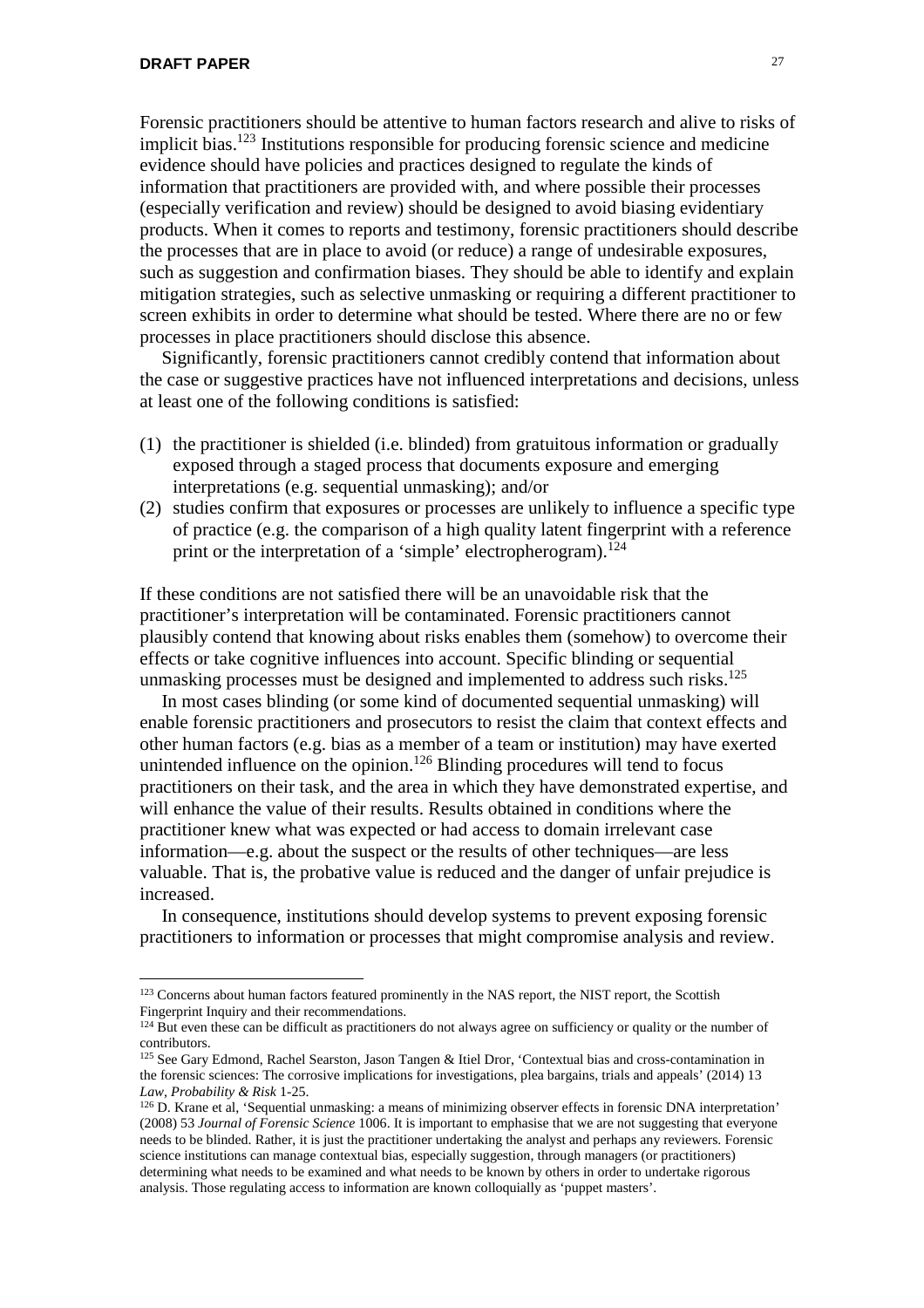Where practitioners have been provided with information about the case, expectations or other influences, this should be documented and referenced in the forensic practitioner's report. Further, the institution's response to threats from human factors should also be included in a report or be described on a website referenced in reports. It should be noted, however, that documentation and disclosure, though important, are unable to overcome the problems introduced by inappropriate and gratuitous exposures.

Some forensic domains do not appear to have made serious efforts to understand the impact that information and suggestive processes may exert on practitioners.<sup>127</sup> In fields where attempts to shield practitioners are limited or non-existent, the fact that practitioners were exposed to suggestive information is not usually documented and the risk of evidence being 'double-counted' or biased often passes unrecognised.128 We accept that blinding may make it difficult, perhaps impossible, to persist with traditional practices, in some disciplines. But this calls for re-consideration of the way these domains are organised and practiced. What information do the practitioners need to perform their analyses? What are they exposed to? Why? And, can practices be reorganised to avoid some or most of the dangers?<sup>129</sup>

Codes of conduct and legal practice directions uniformly call for experts to be impartial or objective in the production and presentation of their evidence. Genuine impartiality requires the development of practices and processes that embody desired values and protect practitioners (and evidence) from notorious dangers. The failure to incorporate human factors research into the practice of forensic science and medicine exposes practitioners to criticism that they are biased, or inattentive to the dangers of bias, and in breach of fundamental duties to the courts. Genuine impartiality requires the adoption and use of processes that facilitate impartial outcomes. This means good faith attempts to address notorious risks, as well as disclose limitations, constraints, and disagreements.

## *F. Expert reports*

There is a conspicuous continuity between the substantial subjects raised in HTCE and an earlier contribution on the content required in expert reports.<sup>130</sup> Expert reports should include information that enables a reader to ascertain what was done and to evaluate the opinion (or conclusion).<sup>131</sup> This is both a condition of legal admissibility (following the decisions in *HG*, *Dasreef, Honeysett* and *Tuite*) and required if opinions are to be

 <sup>127</sup> Stephen Goudge *Inquiry into Pediatric Forensic Pathology* (Toronto: Queens Printer, 2008). Goudge did not recommend, for example, that forensic pathologists should be blinded, but the report does not appear to fully grasp the seriousness of the problems. See e.g. I. Dror, D. Charlton & A. Peron, 'Contextual Information Renders Experts Vulnerable to Making Erroneous Identifications' (2006) 156 *Forensic Science International* 74.

<sup>128</sup> See Edmond et al, 'Contextual bias and cross-contamination in the forensic sciences'; Emma Cunliffe, *Murder*, *Medicine & Motherhood* (Oxford: Hart Publishing, 2011). *Double-counting* may occur when the same information informs the 'expert' interpretation and is also presented to the tribunal of fact as independent evidence for them to consider. The evidence might be counted twice, and often the tribunal may be oblivious to the fact that the information might have influenced (perhaps inappropriately or inadvertently) the resulting 'expert' opinion. Examples include a fire investigator knowing about a recent rise in insurance cover when trying to determine the cause of a fire, or a forensic pathologist knowing about enmity between a married couple or the demographics of parents when examining the body of a wife or child, respectively, to determine cause of death.

<sup>&</sup>lt;sup>129</sup> The published literature offers many suggestions for institutional processes to reduce the risks of bias. See for example Itiel E. Dror et al, 'Context Management Toolbox: A Linear Sequential Unmasking (LSU) approach for minimizing contextual bias in forensic decision making' (2015) *Journal of Forensic Sciences* online first (18 June 2015).

<sup>&</sup>lt;sup>130</sup> See Bryan Found and Gary Edmond and others, 'Reporting on the comparison and interpretation of pattern evidence' (2012) 44 *Australian Journal of Forensic Sciences* 193-196. The NAS, NIST and Goudge reports all list the kinds of information that should be included in an expert report. See the discussion in Edmond, 'What lawyers should know about the forensic "sciences"'.

<sup>131</sup> See Section 3.B and C and the codes and practice directions discussed there.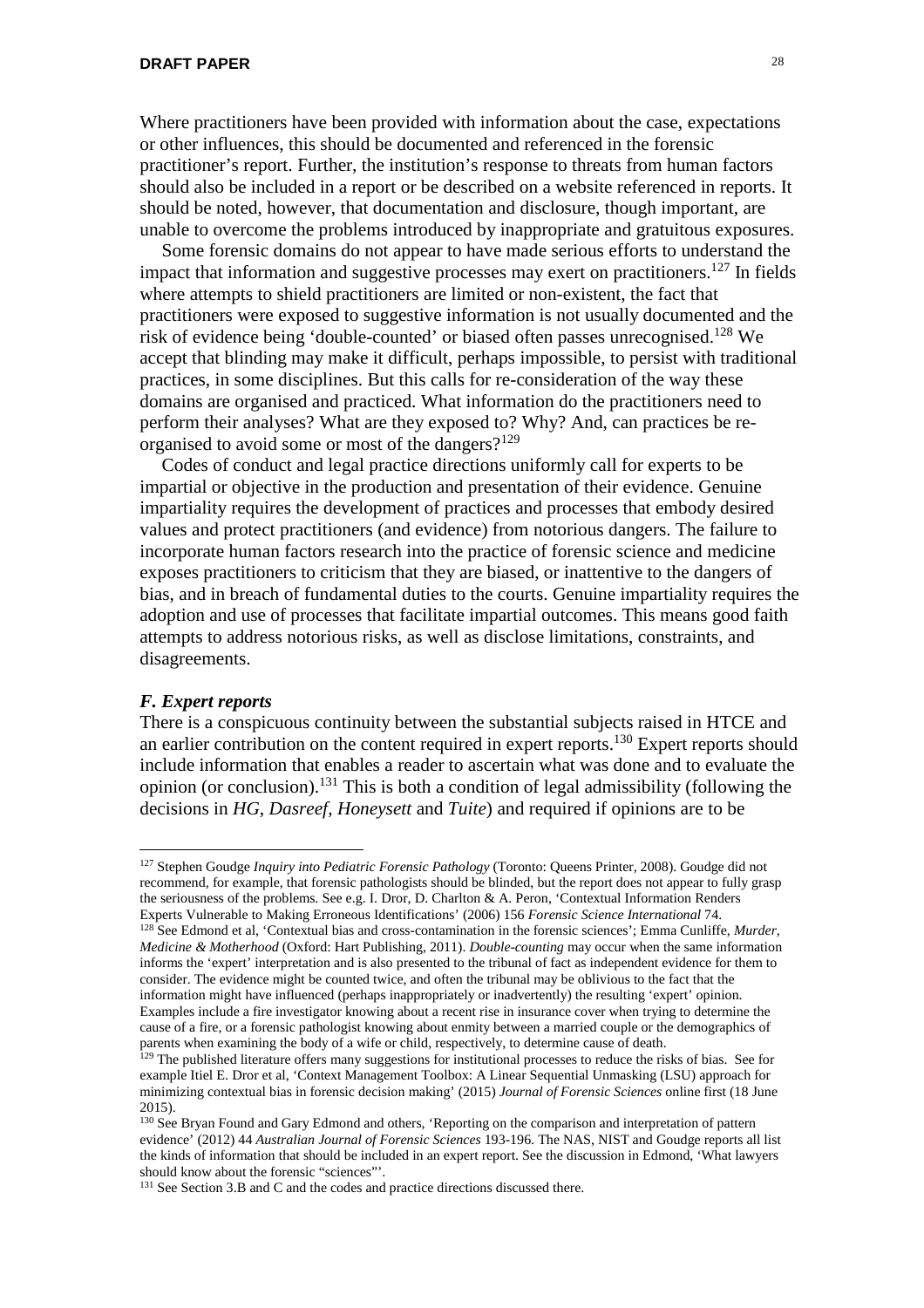rationally evaluated (recall *Davie*).<sup>132</sup> In recent decades these expectations have also been embodied in codes of conduct and/or procedural rules in many jurisdictions. Though not necessarily expressed in technical terms, codes and procedural rules require reports to include information pertaining to validation, reliability, proficiency, uncertainty and limitations, human factors, necessary qualifications, ongoing controversy and so on—see Section 3.B. The provision of this information, will make the practitioner compliant with formal expectations. More importantly, it will make the opinion evidence transparent and comprehensible. For *model experts*, aspiring to act impartially as servants of the court, the failure to provide such information is inexcusable.

Expert reports should incorporate appropriate information—reflecting the obligation to act as an impartial expert, sworn to tell the 'whole truth' and with an overriding duty to assist the court. This requires that sufficient information be included to explain: what information was provided to the practitioner (or what the practitioner learnt from examining the scene); what was requested of the practitioner; the work carried out by the practitioner, along with an explanation of the technique and the resulting opinion; evidence that supports the technique (i.e. 'knowledge'); the proficiency of the practitioner; means of assessing the technique and conclusion (e.g. error rates); along with insight into relevant standards, controversies, limitations, and assumptions.<sup>133</sup>

An expert report should be sufficient to enable another expert or scientist to make a clear assessment of the analysis and conclusion. It should also provide materials that enable a non-expert to undertake further research or seek independent advice. Admittedly, the provision of such information may pose practical problems. It may require institutions to make additional materials available electronically on a website or, less desirably, upon request. It might, alternatively, necessitate production of a short or summary report, in conjunction with a longer report that is largely composed of standardised text describing techniques and practices. Not every detail needs to be included in a report. The goal is to disclose useful information in a fair-minded (i.e. impartial) and transparent manner, not to overwhelm prosecutors, defence lawyers and the occasional scientist reviewing the material, with information of marginal value.

Assessing the conduct and performance of forensic practitioners should be directed to the quality of reports, the propriety of opinions, and the consistency of testimony with available scientific research and authoritative recommendations. These are clearly more appropriate indicia of expert performance than convictions or successful resistance to (often perfunctory) cross-examination. $134$ 

# *G. What to say in response to questions based on authoritative reports (e.g. Goudge, NAS, NIST, McKie and the English Law Commission)*

There are more and more reports and reviews of forensic science and medicine that might be raised during cross-examination. These introduce a wide range of issues of varying degrees of seriousness and applicability. Some of these interventions, for example the NAS report, are oriented to specific jurisdictions (in the U.S.) but quite general in scope. Others, such as the NIST report on human factors in latent fingerprint examination, are more tightly focused in their subject matter, though also imbued with

<sup>132</sup> *Davie v Lord Provost, Magistrates and Counsellors of the City of Edinburgh* (1953) SC 34.

<sup>&</sup>lt;sup>133</sup> Reports should also document what the forensic practitioner was told or exposed to and what was requested. This should include information passed during informal exchanges and inadvertently.

<sup>&</sup>lt;sup>134</sup> Institutions should focus on whether expert reports are consistent with expectations and formal legal requirements. Similarly, testimony should occasionally be independently reviewed to determine if what was said in court is consistent with the report and what is known.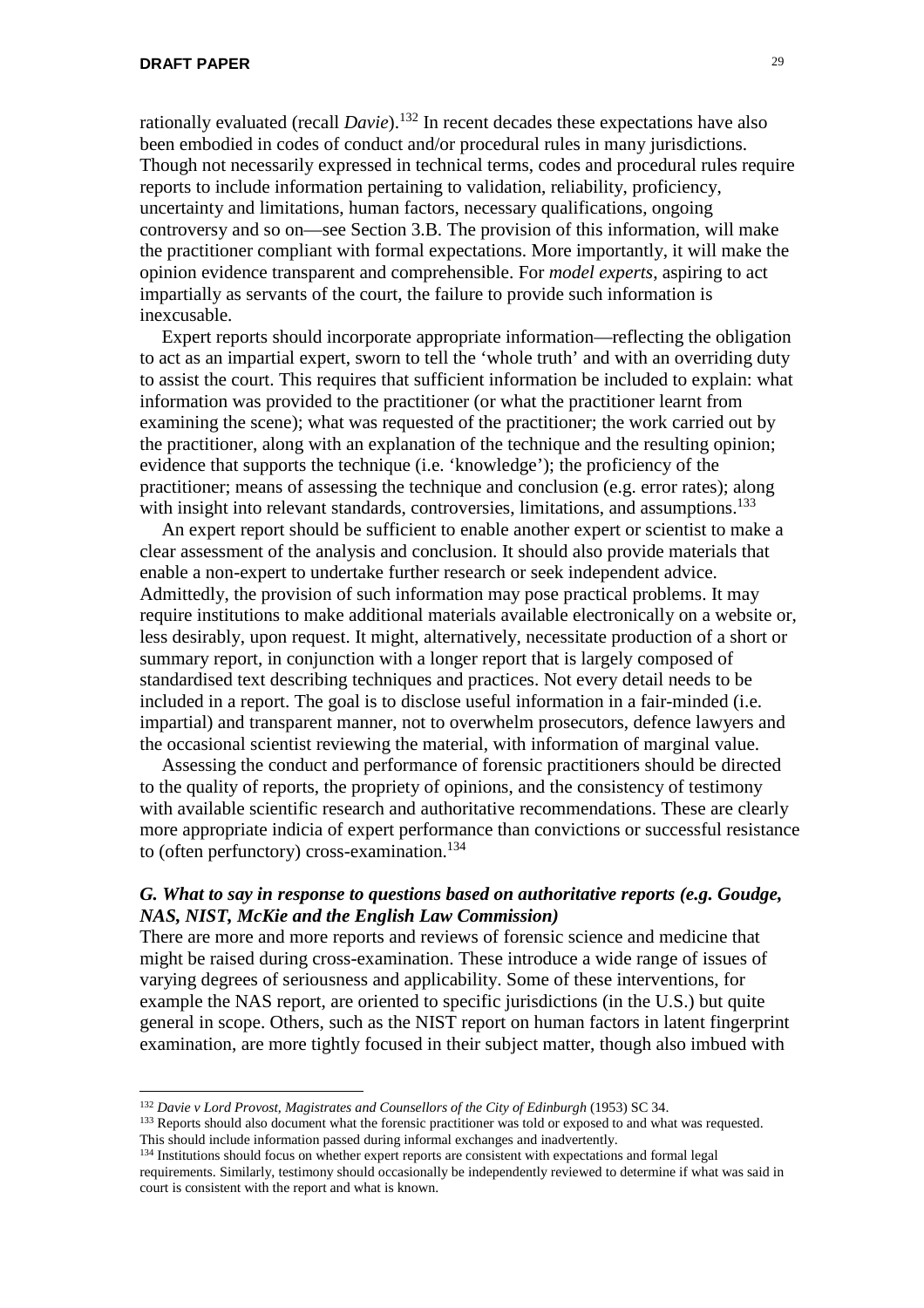broader significance. Below, we have endeavoured to canvass a range of potential reactions to these reports and some of the associated issues.

- 1. *The criticisms only apply to the US or the UK or Canada*. Such responses may be more or less accurate, but the main issue is whether the forensic practitioner's evidence is underpinned by relevant research (particularly validation or performance studies). Jurisdictional differences, even substantial differences around accreditation, certification (and training) and standardisation, for example, may not overcome: a lack of research; uncertainty about the rate of error; uncertainty about actual proficiency; and, inattention to human factors.
- 2. *We do things (fundamentally) differently*. In some cases this is not accurate, or the differences are not significant or not known to be significant (see 1, above). Differences in practice between jurisdictions may be less important than the availability of experimental research supporting what is done domestically.
- 3. *We already have standards and accreditation in place.* The issue here is whether these are based on experimental research or merely formalisations of conventional practices and beliefs. Moreover, are practices explained and standards identified and complied with?<sup>135</sup>
- 4. *Our forensic practitioners are much better trained.* That may be true and training would generally seem to be desirable, especially if it involves formal scientific and technical instruction in universities. <sup>136</sup> The issue is how such training relates to validity, reliability and proficiency. We need research to answer the question of whether this matters. Some emerging research suggests, perhaps counterintuitively, that the relationship between training/experience and performance is not linear.<sup>137</sup> Abilities do not necessarily improve over time. This means that we cannot assume that the most experienced forensic practitioners will necessarily be the most proficient. (Such insights may have serious implications for the selection of forensic practitioners, training and review mechanisms—see Section 4.A.v).
- 5. *The recommendations are normative or aspirational.* There may be some truth to this, but many of the large number of recommendations, especially those in the NAS report, seem to be unequivocal. Most appear to be practical and prescriptive rather than abstract or aspirational.<sup>138</sup>
- 6. *These are scientific reports, written for scientists (i.e. findings and recommendations are not legal and not directed to legal practice)*. Many of the reports and reviews were written by scientists (and others) for forensic practitioners. They have implications for how forensic practitioners should understand their professional responsibilities and obligations and how they conduct themselves in relation to legal proceedings. All of the independent reports call for further research and changes to current practices.
- 7. *Relevant research is being undertaken.* This is undoubtedly true and highly desirable. As research is published the results should, where appropriate, inform

<sup>&</sup>lt;sup>135</sup> We note that many standards (eg ISO 17025) operate at a very general level. Surprisingly few expert reports are compliant with relevant Australian standards.

<sup>&</sup>lt;sup>136</sup> Significantly, those with formal university training, especially advanced degrees in the sciences, are best placed to undertake formal evaluation through validation.

<sup>137</sup> See e.g. David White et al, 'Passport Officers' Errors in Face Matching' (2014) 9 *PLOS ONE* DOI: 10.1371/journal.pone.0103510*.* 

<sup>&</sup>lt;sup>138</sup> Consider the following extract, taken from the NAS report, 184: 'All results for every forensic science method should indicate the uncertainty in the measurements that are made, and studies must be conducted that enable the estimation of those values. … the accuracy of forensic methods resulting in classification or individualization conclusions needs to be evaluated in well-designed and rigorously conducted studies. The level of accuracy of an analysis is likely to be a key determinant of its ultimate probative value.'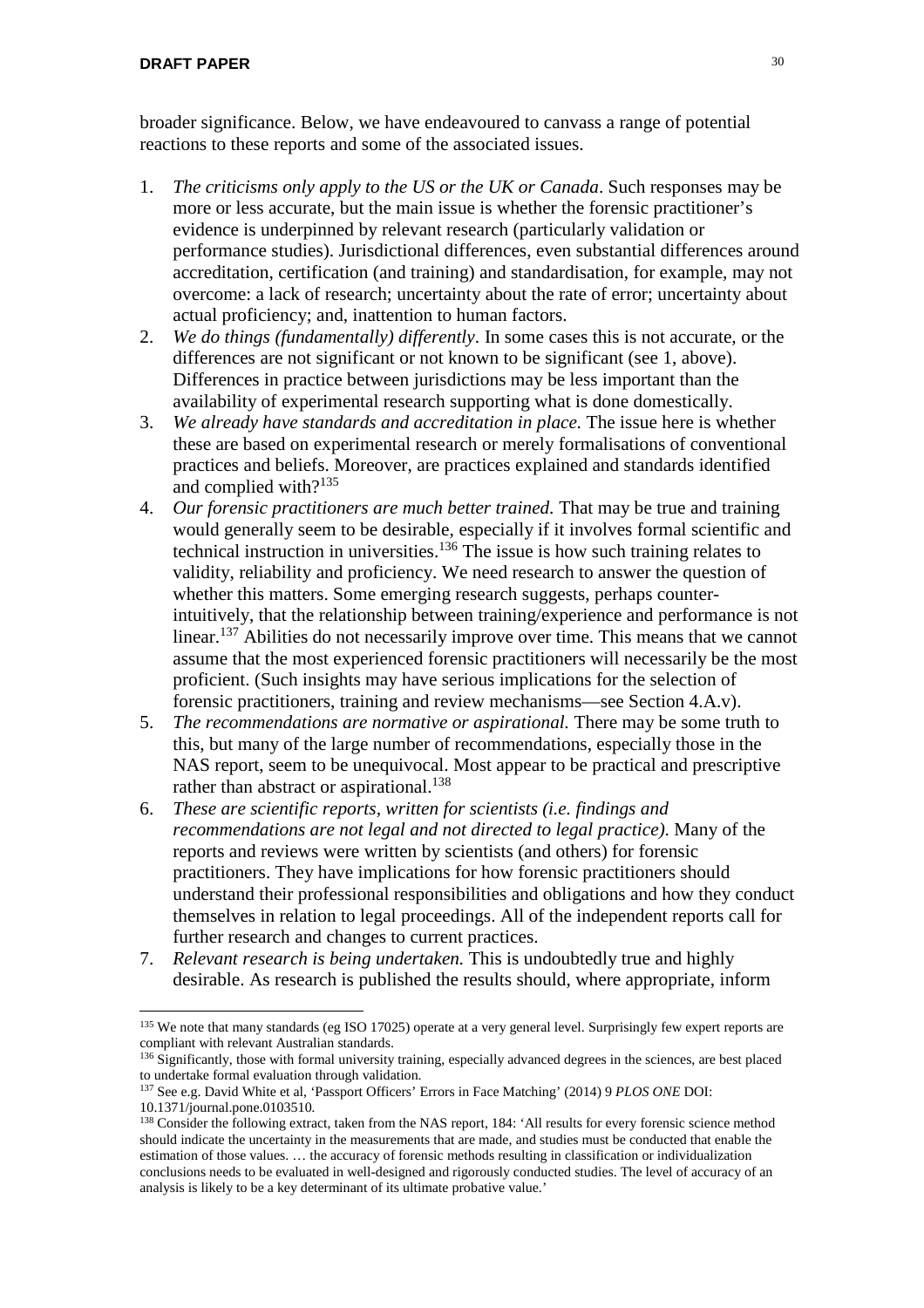practice and reporting—see Section 4.A. The question is what can we say if the relevant research has not been undertaken or does support contemporary practices and expressions. Practitioners should be transparent and modest. They should disclose limitations and frailties and these should inform interpretations and conclusions. Once research is published it may be appropriate to modify practices, reporting and the kinds of expressions used.

- 8. *Invoking the report for positive commentary*. The reports are sometimes positive in their description of current techniques and capabilities, though these favourable statements are often quite restricted in scope. If forensic practitioners invoke favourable commentary then they should also address criticism, concerns and recommendations.
- 9. *We already have a National Institute of Forensic Science (NIFS)*. The NAS recommended that the US government establish a large and independent NIFS to oversee the reformation of the forensic sciences. Although the Australian NIFS has exerted a generally positive impact on the Australasian forensic landscape, it bears little resemblance to the institution recommended by the NAS. Current reforms in the United States under the auspices of the National Institute of Standards and Technology (NIST)—a less costly alternative to NIFS—are multidisciplinary and vastly better resourced than the abstemiously funded and non-independent Australian incarnation of a NIFS.<sup>139</sup>
- 10. *The reviewers were not the appropriate 'community' to review the forensic sciences.* It would be misleading to suggest that the committees and individuals responsible for the inquiries and reports were misguided or dominated by critics. Rather, the various committees and individuals responsible for the reports generally took submissions, heard testimony, reviewed literatures (e.g. the NAS report) or included forensic practitioners among their number (e.g. the NIST report). Most of the members were highly trained and eminent scientists, statisticians, physicians, engineers and/or senior jurists (e.g. Edwards, Campbell and Goudge) who came to their inquiry with positive expectations regarding the quality of forensic science evidence.<sup>140</sup> The various review processes, particularly those incorporating exogenous multidisciplinary perspectives, would seem to represent a desirable way of assessing the forensic sciences.<sup>141</sup> Moreover, similarity in the findings and recommendations across many different reviews (and jurisdictions) lends considerable weight to them.
- 11. *The authors are not experts in my field.* This sort of response is perversely parochial. The issue is not whether an author, critic or commentator is a tool mark examiner or biologist or document examiner. The issue is whether their concerns and criticisms are apposite. Why have critics with technical and scientific qualifications from beyond forensic science communities repeatedly expressed concerns about the practices in many areas of forensic science and medicine?<sup>142</sup>

<sup>&</sup>lt;sup>139</sup> The US government has established an elaborate structure, under the auspices of NIST, to undertake the necessary improvements following the NAS report. The Australian NIFS employs just a handful of staff and is funded and managed by police.

<sup>140</sup> See e.g. Harry Edwards, 'Solving the Problems That Plague the Forensic Science Community' (2009) 50 *Jurimetrics Journal* 5 at 8.

<sup>141</sup> Consider Gary Edmond, 'Advice for the courts: A multidisciplinary advisory panel?' (2012) 16 *International Journal of Evidence & Proof* 263-297. Compare the not particularly critical report prepared by the NIJ, just a decade before the NAS Report: National Institute of Justice, *Forensic Sciences: Review of Status and Needs* (Gaithersburg, MD, February 1999).

<sup>142</sup> See the informative discussion in Michael Lynch and Simon Cole, 'Science and Technology Studies on Trial: Dilemmas of Expertise' (2005) 35 *Social Studies of Science* 269–311; Simon Cole, 'A Cautionary Tale about Cautionary Tales about Intervention' (2009) 16 *Organization* 121. We should not forget that fairly weak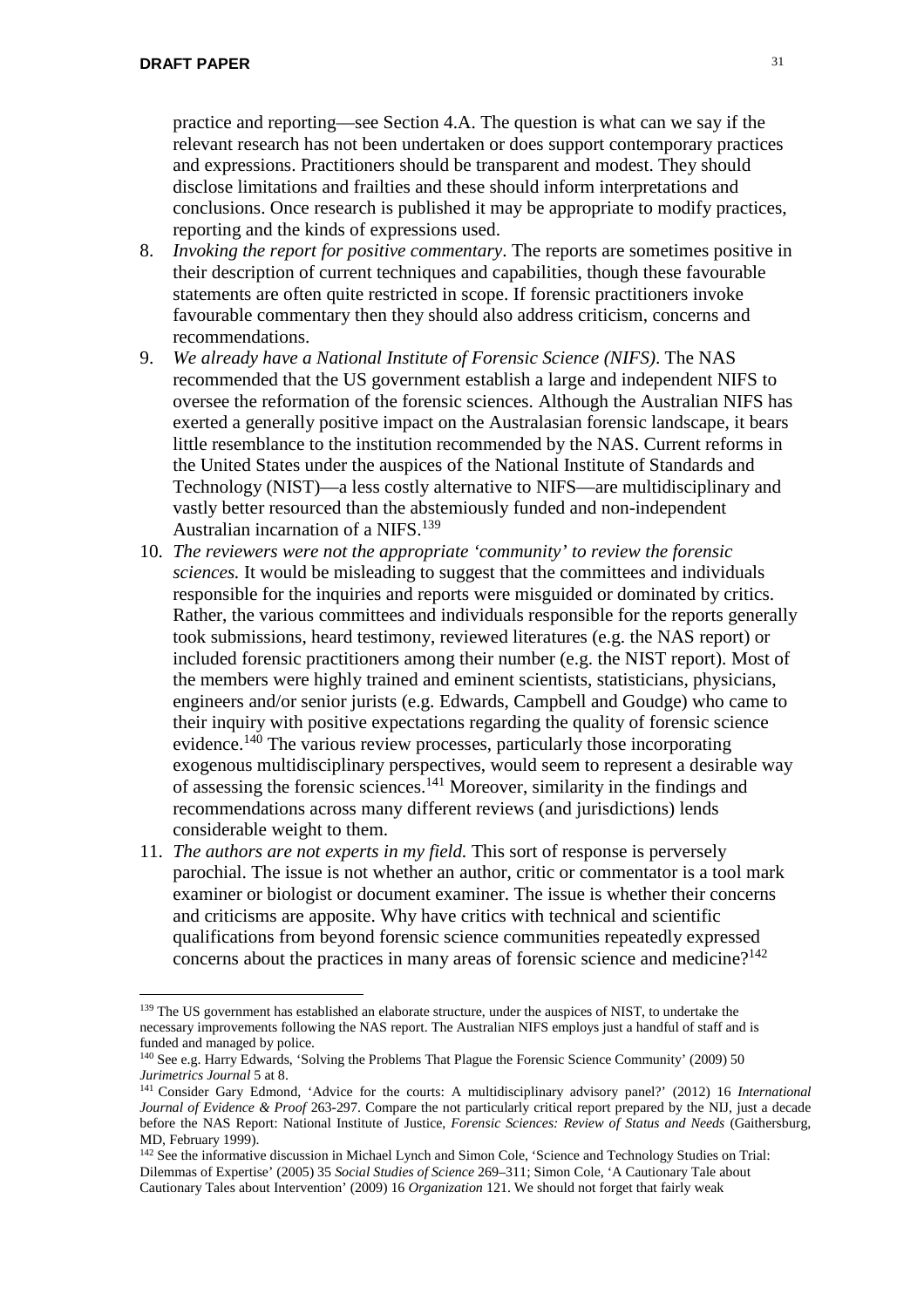- 12. *Forensic practitioners are technicians rather than scientists and so the scientific commentary is inapplicable.* This contention has little to recommend it. Practitioners are not insulated from the concerns and criticisns of attentive scientists and other commentators on the basis of nomenclature.<sup>143</sup> The need for foundational research persists however forensic practitioners are characterised.
- 13. *The Galileo posture – 'I disagree with the NAS'*. Forensic practitioners, particularly those without research qualifications, should be cautious—indeed reluctant—to unilaterally disagree with the findings and recommendations in the reports. Unless backed up by appropriate independent research, such responses do not represent good faith or informed engagement with exogenous commentary and criticism. Any forensic practitioner offering this kind of response should be closely questioned about their familiarity with the report and the process underlying its creation, and the basis on which they have formulated their opinion.

This canvassing of potential responses is not intended to stifle debate or even resistance. But engagement should be undertaken in good faith and draw upon scientific evidence rather than past practices, longstanding assumptions and previous legal accommodation. The authors of the various reports were well aware of what was done or allowed historically and were critical notwithstanding. Practitioners, and their institutions, should consider why mainstream scientists have expressed concerns and recommended substantial reform to current practices and reporting, particularly around the positive identification of persons and things and even the way apparent similarities are infused with significance.<sup>144</sup> The reports demand, and provide an opportunity for, reconsideration of traditional practices and their justifications.

Where forensic practitioners are reluctant to adopt the recommendations in the reports they are, nevertheless, obliged to engage with them. They should explain why the considered assessments of eminent multidisciplinary reviewers are mistaken (or inapposite) and make very clear what they have done (i.e. through disclosure and transparency) so that others can make their own evaluation. Practitioners should avoid trivialising or ignoring scientific criticism and recommendations. We appreciate that some of the criticisms undermine the foundations of conventional practices and legally recognised techniques.<sup>145</sup> Some recommendations may be onerous (occasionally, even impractical). Nevertheless, the general thrust of the reports is to call for (more) scientific research and to base the practices of forensic practitioners on a firm scientific foundation.

To ignore or summarily reject substantive criticisms from the NAS and other reports is a risky strategy, especially as institutions and disciplines begin to transform their practices in accordance with contemporary scientific expectations. Forensic practitioners who reject mainstream scientific commitments—around validation and reliability, the provision or error rates and indicia of uncertainty, and the threat posed by human factors and suggestive procedures—will become increasingly vulnerable when a

performances around the early processing, analysis and reporting of DNA profiling evidence led to two NRC reports. See David Kaye, *DNA and the law of evidence* (Cambridge, MA: Harvard University Press, 2011). <sup>143</sup> See *United States v Haavard* 117 F. Supp 2d 848 (S.D. Ind 2000). Contrast *Kumho Tire Co v Carmichael* 526 US 137 (1999).

<sup>&</sup>lt;sup>144</sup> Consider the treatment of the use of similarities in the case of Splatt, substantially criticised in Carl Shannon, *[Royal Commission of Inquiry in Respect to the Case of Edward Charles Splatt](http://www.google.com/search?tbo=p&tbm=bks&q=inauthor:%22Royal+Commission+of+Inquiry+in+Respect+to+the+Case+of+Edward+Charles+Splatt+(S.+Aust.)%22)* (Government Printer, Adelaide, [1984\).](http://www.google.com/search?tbo=p&tbm=bks&q=inauthor:%22Royal+Commission+of+Inquiry+in+Respect+to+the+Case+of+Edward+Charles+Splatt+(S.+Aust.)%22)

<sup>&</sup>lt;sup>145</sup> The Canadian Supreme Court recognised that previous admission, and longstanding practices, should not insulate techniques from review in *R v Trochym* [2007] 1 SCR 290, [31]. See also Leveson, *Review of the Effectiveness of Criminal Justice*.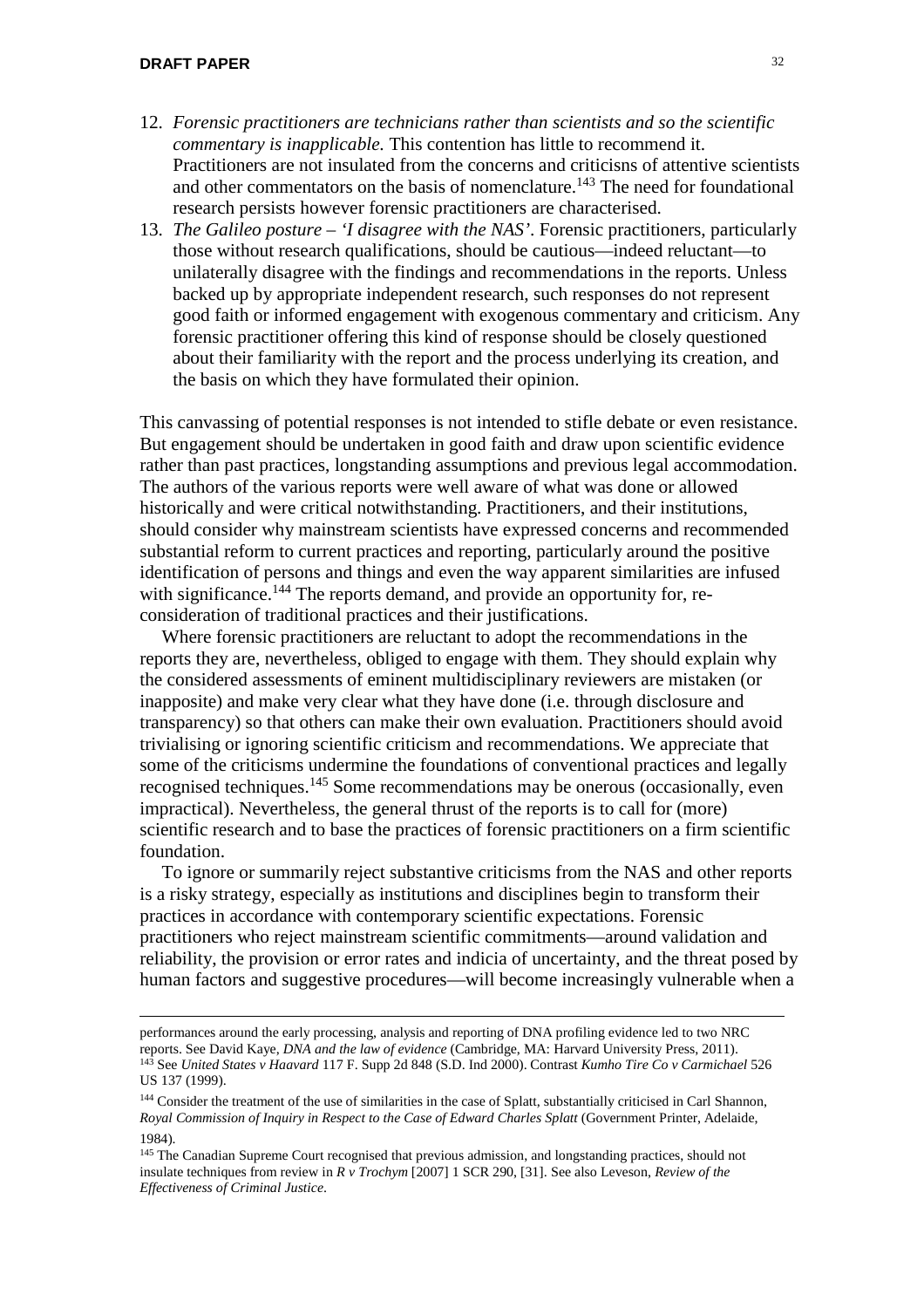competent cross-examiner seeks to challenge their evidence. Simultaneously, they make themselves vulnerable in every subsequent proceeding where their earlier, deficient reports and testimony might be raised in cross-examination. Forensic practitioners should respond to criticisms with epistemic modesty, taking seriously the advice and concerns of mainstream scientists, engineers, statisticians, biomedical researchers and cognitive scientists.

**5. Pros and cons with transparency, disclosure, epistemic modesty and impartiality** Relatively few disadvantages flow from following the proposed rubric, complying with formal obligations and adopting a more scientific orientation. Most of the risks are on the other side, persisting with past practices and traditional commitments that have now been subjected to authoritative criticism.

Let us begin with benefits. Complying with legal and professional obligations will help to facilitate the goal of doing justice in the pursuit of truth.<sup>146</sup> It makes it more likely that the criminal justice system, particularly prosecutors and the courts, will operate according to espoused values and goals. Compliance will help lawyers, judges and juries to understand and properly assess forensic science and medicine evidence.

Complying with rules and obligations is inherently preferable to non-compliance. It reduces the need for secrecy, dissembling and cognitive dissonance. *Disclosure, transparency, epistemic modesty and impartiality* will help to insulate forensic practitioners when things unexpectedly take a turn for the worse.<sup>147</sup> If the possibility of error was proactively conceded in reports and testimony it is more difficult to criticise the practitioner if errors are subsequently exposed. Non-compliance, in contrast, will make the practitioner vulnerable in potentially hostile legal contexts, such as courts of appeal or public inquiries.<sup>148</sup>

Epistemically modest opinions may make the role of a forensic practitioners easier. Defence lawyers may be content with appropriate concessions made in reports and examination-in-chief regarding the lack of study, uncertainty, the risk of error, and the risk of bias from a lack of blinding. The result may be fewer admissibility challenges, fewer court appearances, and less expansive cross-examination when forensic practitioners are called to testify. In general, compliance will tend to temper the severity of challenges from defence lawyers and should also reduce *ad hominem* attacks to the extent that practices and conclusions are evidence-based.

It seems unlikely, based on past practice, that greater disclosure and increasingly research-based opinions will lead to the exclusion of forensic science evidence. Although, legal responses are likely to become increasingly sensitive to the outcome of

<sup>&</sup>lt;sup>146</sup> H.L. Ho, *A Philosophy of Evidence Law: Justice in the Search for Truth* (Oxford: Oxford University Press, 2008).

<sup>&</sup>lt;sup>147</sup> Where forensic practitioners become aware of a mistake, or generate a misleading or mistaken impression in their report or testimony, even if it was not their fault, they have a responsibility to correct it. They can do the following: (a) ask the judge if they might supplement a response, at the time, in order to clarify the answer (or avoid giving a partial or misleading impression); (b) indicate to the judge, after testifying (though before standing down), that there is an issue that should be raised in the absence of the jury. When the jury has left, the practitioner can raise their concern with the judge and lawyers present; and (c) after leaving the witness box, draw the attention of the solicitor or prosecutor to the issue. (Forensic practitioners might be advised to generate and retain a documentary record of any exchange—e.g. capture the substance of any communication in an email to the solicitor and prosecutor).

<sup>148</sup> Consider the treatment of Joy Kuhl in the *Royal Commission of inquiry into the Chamberlain Convictions* (1987), Dr Wallace on gunshot residue in the Eastman Inquiry (2014), Associate Professor Cross in *Wood v R* [2012] NSWCCA 21, Dr Lawrence in *Gilham v R* [2012] NSWCCA 131, and Dr Manock in *Keogh v R (No 2)* [2014] SASCFC 136. Imagine being summoned by a court of appeal or a royal commission reviewing a (perhaps mistaken) conviction to be cross-examined on a report you have just written or wrote a decade ago. The ability to point to genuine attempts to properly characterise the evidence and its limitations based on what was known would be of tremendous value in such a setting.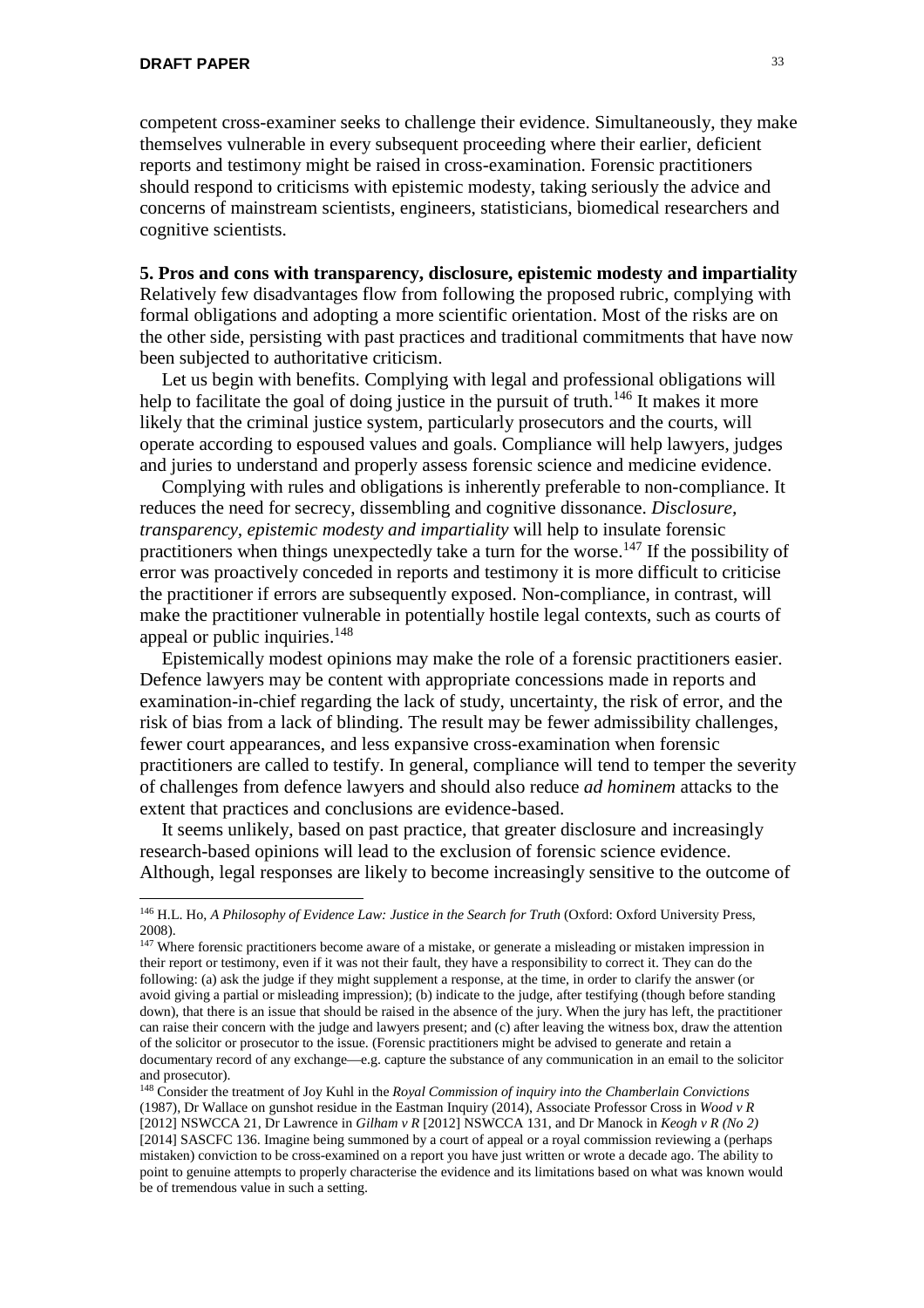validation studies.<sup>149</sup> Courts may exclude, or impose new qualifications upon, some types of forensic science and medicine evidence that were historically admissible (and relatively unconstrained), but it is likely that the vast majority of forensic science and medicine evidence will continue to be admissible, even if the strength of some of the conclusions might be moderated on the basis of experimental research.

If admissibility standards are raised or lawyers and judges take more of an interest in the (validity and) reliability of forensic science and medicine evidence as part of their discretionary practice (e.g. UEL, ss 135, 137 and *Tuite*), then forensic practitioners using validated techniques, and reporting in ways that are consistent with practice directions, are least likely to be affected.

In one important respect, it is necessary to avoid overstating the benefits of increased compliance with scientific and legal norms. While greater disclosure, transparency, epistemic modesty and impartiality might signal limitations to the technically literate these might not be appreciated by less methodological sophisticated audiences. Mere disclosure of oversights and limitations does not necessarily enable the tribunal of fact to evaluate the evidence—whether the opinion, the practitioner's proficiency or even credibility. <sup>150</sup> Knowing what has not been done is not a substitute for the results of what should have been done. Knowing that appropriate testing has not been conducted, knowing that error rates should be available but are not, knowing that there was a risk of contextual bias that was not addressed, does not enable a decision-maker to somehow factor these into their decisions.<sup>151</sup> Knowing about unknowns does not necessarily facilitate rational decision-making. It may produce too much caution or, more problematically given the burden and standard of proof, may be undervalued or trivialised.

As for the cons associated with compliance, a number might be mooted: loss of prestige; diminished scope of legally recognised expertise; having to provide narrower or weaker opinions; more limited participation in legal proceedings; loss of 'membership' in the prosecutorial 'team'; a less direct relationship with the resolution of crime (through successful prosecutions); and, the need for more continuing education. But it is questionable whether these are real losses. To the extent that they were not predicated on scientific research and demonstrated abilities or consistent with appropriate role expectations, these traditional practices, relationships and commitments were misguided.<sup>152</sup> Any perceived loss of prestige is artificial or misplaced, to the extent they the former position was grounded on a misunderstanding of expectations and the abilities of practitioners.

Forensic practitioners might also worry that greater compliance with legal rules and professional obligations might lead to the exclusion or tempering of evidence and so perhaps result in fewer convictions. Such concerns reflect a misunderstanding of their role, and of the operation of the presumption of innocence. As impartial servants of the courts, disinterested in the outcome of proceedings, forensic practitioners should not be especially concerned if a particular individual is not prosecuted or convicted. However, it is useful to note that greater disclosure and transparency, and even acknowledging the real possibility of human error, is only likely to have a marginal impact. In most cases

<sup>149</sup> See e.g. *Tuite v The Queen* [2015] VSCA 148.

<sup>150</sup> Contrast the English approach in *R v Atkins* [2009] EWCA Crim 1876, discussed in Note, '*Atkins v The Emperor*: the "cautious" use of unreliable "expert" opinion' (2010) 14 *The International Journal of Evidence & Proof* 146.

<sup>151</sup> Edmond, Forensic science evidence and the conditions for rational (jury) evaluation'.

<sup>&</sup>lt;sup>152</sup> It is likely that losses will primarily manifest in what can be said, and a clearer appreciation of the need for more research in many areas of forensic science and medicine routinely admitted and relied upon in criminal proceedings.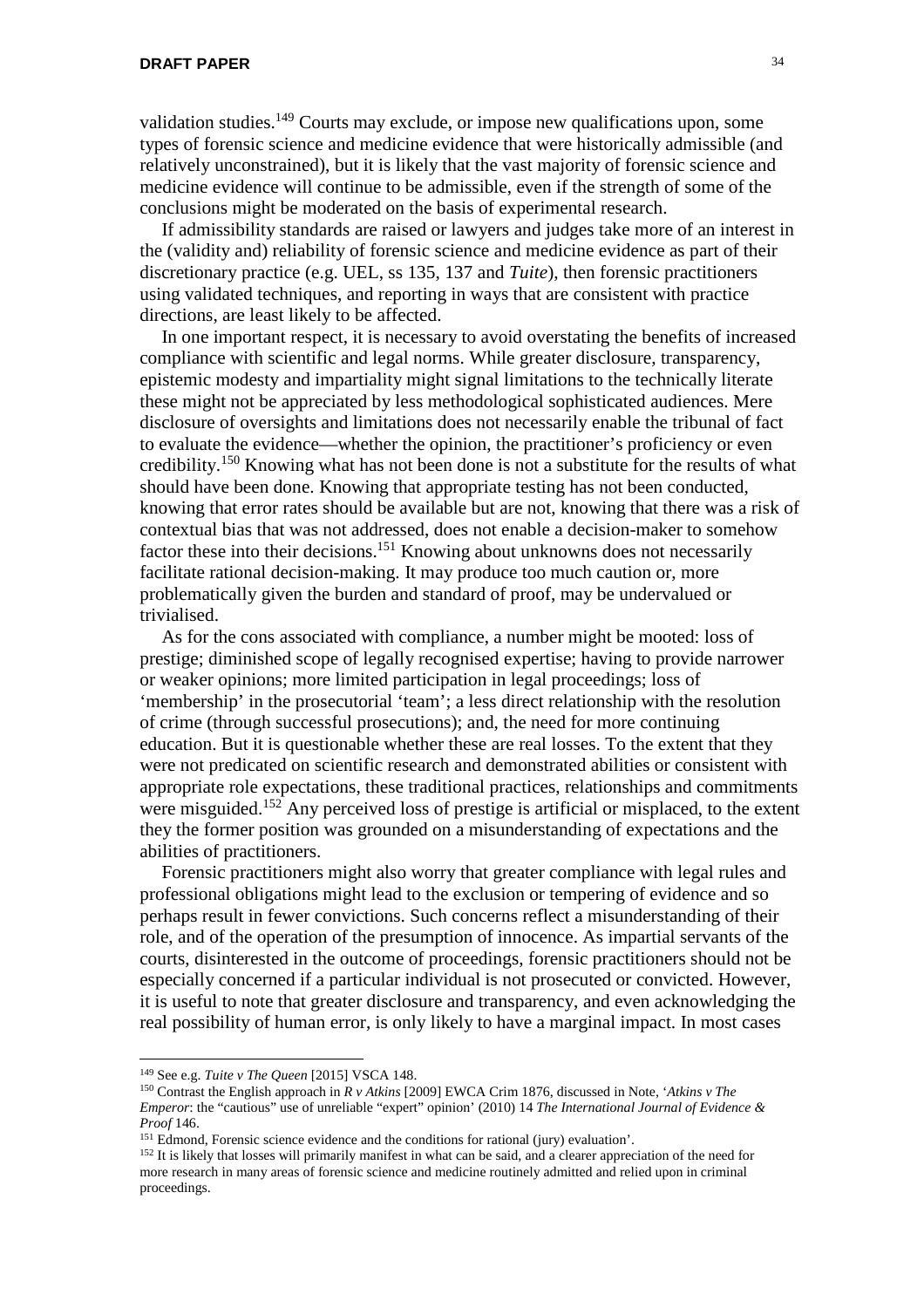the probative value of forensic science evidence will not be dramatically reduced. Further, most pleas and prosecutions rely on a range of different types of direct and/or circumstantial evidence, and moderating the strength of one piece of the evidence will not necessarily introduce reasonable doubt overall. Greater compliance will, however, decrease the gap between current practice and legal principles and aspirations; making criminal proceedings fairer because outcomes are based on evidence that is consistent with what is *known* and rendered susceptible to evaluation.

We can envisage state-employed forensic practitioners expressing concerns about the behavior of defence lawyers and expert witnesses called by the defence. While expert witnesses called by the defence have the same basic legal obligations (drawn from relevant practice directions), there may be slightly fewer expectations in relation to disclosure and they might not be bound as tightly by the high standards applicable to the state's *model forensic scientists*. Misconduct or highly strategic actions by the defence do not provide a warrant for the prosecution to circumvent legal and professional obligations. Under no circumstances should forensic practitioners take it upon themselves to somehow compensate for defence behaviour or problems with the case. It makes no difference what defence lawyers might say or do, improved disclosure, more transparency and a modest epistemology, remain the guiding principles for the forensic practitioner. Obligations to speak truthfully and to impartially serve the court override any obligation to a party or camp—whether the police or prosecution, victim/complainant or even personal beliefs about the guilt of the accused.

Obviously, where a defence witness has made false, misleading or controvertible claims, forensic practitioners should, indeed have an obligation to, point them out to the prosecutor and respond during their testimony (or in any subsequent report). Forensic practitioners do not need to stand idly if defence experts are mistaken, misguided or duplicitous.

## **6. Discussion**

This essay, along with HTCE, was written because forensic practitioners have not always understood or fulfilled their obligations. Cultures of secrecy (and distrust of outsiders), non-disclosure, conviction-oriented investigation and reporting, and inattention to mainstream scientific research and recommendations remain entrenched in some areas of forensic science and some public institutions. In this essay we have endeavoured to explain what forensic practitioners should be doing to fulfill their professional and legal obligations along with some of the reasons for our recommendations. We accept that other participants in the criminal justice system, conspicuously prosecutors and defence lawyers, have not always performed well, and that some of their derogations and advice may have contributed to misunderstandings as to the role identity and expectations on forensic practitioners. We also accept that some of the expectations and their modern expressions are relatively new; often developed in response to new legal rules (e.g. UEL) and practice directions emerging out of experience with wrongful convictions, public inquiries and their recommendations.<sup>153</sup> History and misunderstandings may help us to understand how we got to where we are, but they do not excuse the failure to comply with the range of formal expectations imposed on forensic practitioners. Regardless of how other professional groups might

<sup>&</sup>lt;sup>153</sup> Concerns and recommendations from public inquiries are not necessarily incorporated into contemporary legal practice and consciousness. Consider Trevor Morling, *Report of the Commissioner: Royal Commission of inquiry into the Chamberlain Convictions* (1987); Carl Shannon, *[Royal Commission of Inquiry in Respect to the Case of](http://www.google.com/search?tbo=p&tbm=bks&q=inauthor:%22Royal+Commission+of+Inquiry+in+Respect+to+the+Case+of+Edward+Charles+Splatt+(S.+Aust.)%22)  Edward Charles Splatt* [\(Government Printer, Adelaide, 1984\).](http://www.google.com/search?tbo=p&tbm=bks&q=inauthor:%22Royal+Commission+of+Inquiry+in+Respect+to+the+Case+of+Edward+Charles+Splatt+(S.+Aust.)%22)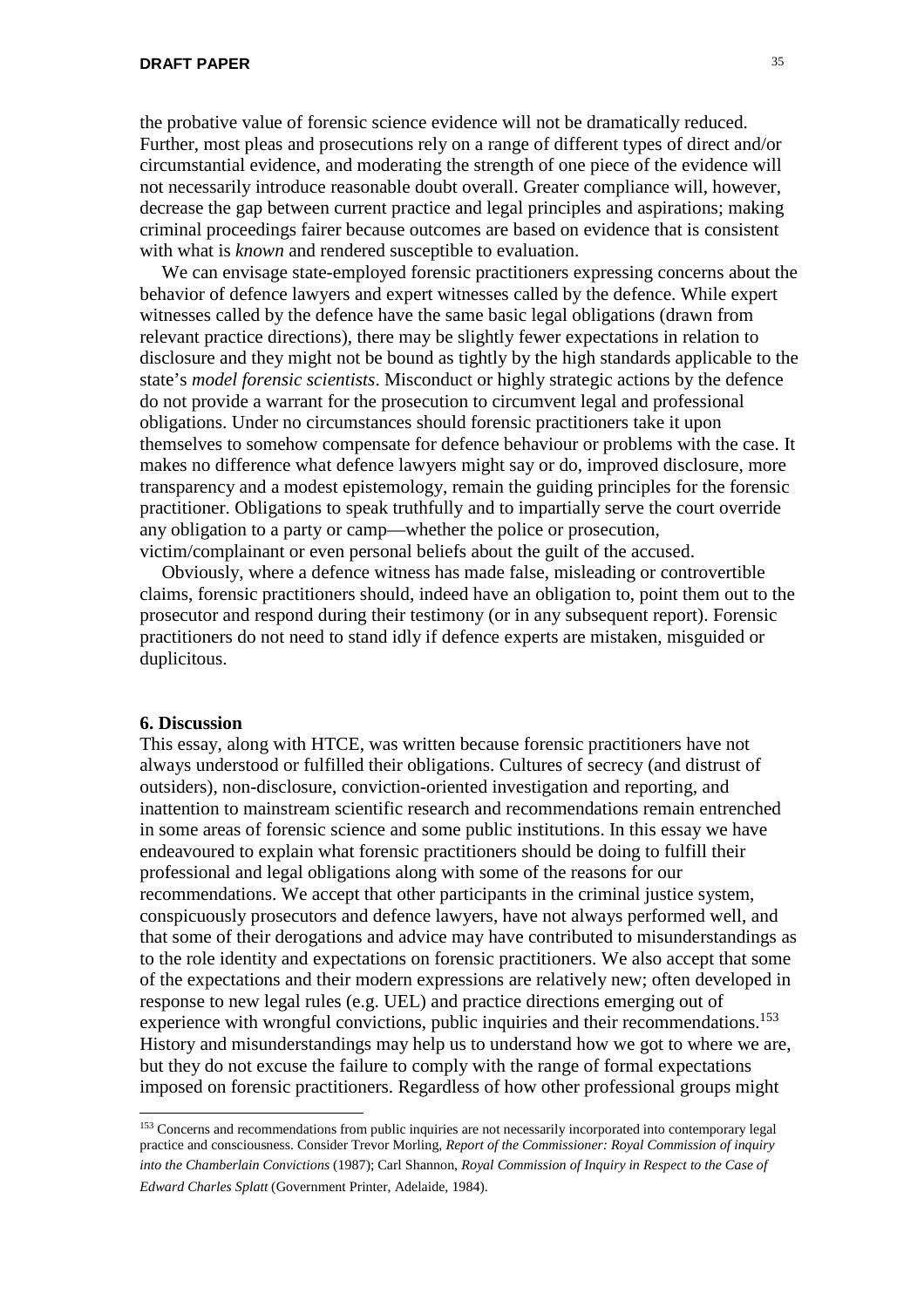respond to the changing socio-legal environment, forensic practitioners are obliged to reform their practices in line with legal rules, professional codes and the best scientific research and advice available. In order to assist this end, we have provided an indication of the kinds of issues and subjects they should be endeavouring to address through the provision of overarching principles—namely, disclosure, transparency, epistemic modesty and impartiality—intended to capture and clarify the expectations on modern forensic practitioners.

In concluding, it is important to address a few misapprehensions and attitudes that are inconsistent with the expectations on modern forensic scientists. Forensic practitioners are not asked or expected to prove guilt. Rather, in the vast majority of cases they can only provide more modest insights—such as whether two things (e.g. latent prints, fibres or handwriting samples) appear similar and whether the observed similarities support one or more propositions pertaining to the source.<sup>154</sup> Questions of what such assessments (usually opinions) mean to the case as a whole are generally not for forensic practitioners. To the extent that forensic practitioners endeavour to address or resolve the question of guilt, in most cases they will have trespassed from the limited role assigned to the expert witness onto the role of the fact-finder. Under our constitutions (both state and federal), it is for the tribunal of fact (whether jury or judge sitting in summary judgment) to evaluate the evidence in relation to the burden and standard of proof.

The impartial forensic practitioner does not omit relevant information, does not omit controversy and criticism, does not solicit 'review' from those most favourably disposed to a position, and does not omit differences of opinion amongst colleagues. Impartial forensic practitioners do not express opinions that extend further than underlying research (i.e. knowledge) can support. Impartiality requires the disclosure of information that is relevant to understanding and evaluating the practitioner's opinion. By definition, impartiality requires being indifferent as to the parties or outcomes in the provision of opinion evidence and the information required to make sense of it. It also means fully qualifying the opinion and even conveying qualifications that the forensic practitioner might personally disagree with.

Forensic practitioners are obliged to present their evidence in the most accurate and comprehensible ways available.<sup>155</sup> Their primary obligation is to the court—to tell the truth and to act impartially. This obligation trumps and traduces any perceived obligation to the prosecution, the police, their employer, the victim or complainant, and even to protect the community. Forensic practitioners are not, and should not consider themselves, part of the prosecution 'team'. Where possible, they should avoid too much (or unnecessary) contact with prosecutors, victims, complainants and their families, because it may compromise their actual or apparent impartiality. Forensic practitioners should make themselves available to the defence and should speak frankly and assist defence lawyers if asked questions in a pre-trial conference.

In order to assist forensic practitioners to orient themselves, it is useful to pose a few questions. These questions are intended to encourage forensic practitioners (and others) to think about their practices and attitudes. Do you comply in good faith with legal practice directions and your professional responsibilities? Are you disclosing assumptions, limitations, problems, difficulties, uncertainties, the lack of validation, criticisms and recommendations, in a genuine or constructive manner, that explains or engages with their significance and implications? If not, why not? What do you think

<sup>&</sup>lt;sup>154</sup> Other examples might relate to the cause of an injury or death.

<sup>155</sup> Gary Edmond and Andrew Roberts, 'Procedural Fairness, the Criminal Trial and Forensic Science and Medicine' (2011) 33 *Sydney Law Review* 359.